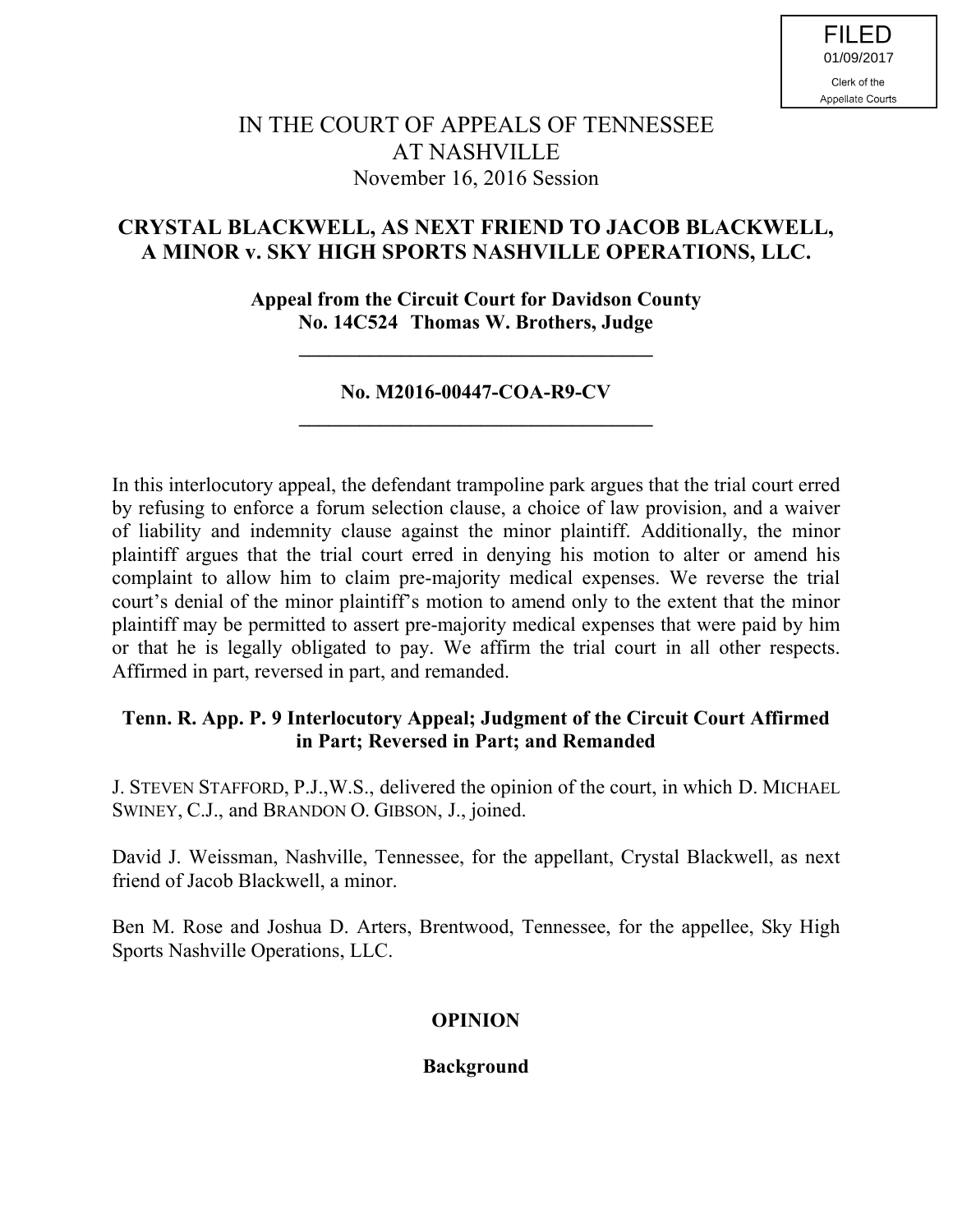On July 3, 2012, Plaintiff/Appellant Crystal Blackwell ("Mother") signed a contract entitled "Customer Release of Liability and Assumption of Risk" ("the release") with Defendant/Appellee Sky High Sports Nashville Operations, LLC ("Sky High") in order for her son, Jacob Blackwell ("Son," and, as represented by Mother as next friend in this lawsuit, "Appellants") to participate in activities at an indoor trampoline park operated by Sky High. The release included a forum selection clause designating California as the proper forum for litigation, a choice of law provision stipulating California as the applicable law governing the contract, and a liability waiver on behalf of both Mother and Son, as discussed in detail *infra*. The release further provided that it would remain in effect for any future visits to Sky High until Son turned eighteen. Mother and Son returned to Sky High to participate in trampolining activities on multiple occasions after Mother signed the contract. On March 26, 2013, Son was allegedly injured at Sky High while participating in a trampoline dodgeball tournament.

On February 5, 2014, Appellants filed a complaint in the Davidson County Circuit Court against "Sky High Sports Nashville, LLC." The complaint alleged that Son moved in an awkward fashion on a trampoline to dodge the ball and landed "awkwardly," that another player's "double bounce" contributed to his awkward landing, and that Son suffered from a torn patellar tendon and broken tibia as a result, necessitating surgery. According to Appellants, Sky High "knew or should have known that playing dodgeball on a trampoline was a very dangerous activity" and therefore was guilty of negligence. The complaint further alleged that any warnings, disclaimers, or waivers of liability signed by Mother were "void, invalid, and/or inadequate." The complaint sought damages, including past medical expenses, future medical expenses, pain and suffering, emotional injury and suffering, loss of enjoyment of life, lost wages, and loss of consortium in the amount of \$500,000.00.

On May 5, 2014, Sky High Sports Nashville, LLC filed an answer denying the material allegations contained in the complaint. In addition, Sky High Sports Nashville, LLC raised several affirmative defenses: (1) that Sky High Sports Nashville, LLC was not the proper party; (2) that pursuant to the parties' contract, California was the proper forum and California law was applicable to the dispute; and (3) that Appellants' claims were barred by the release signed by Mother individually and on Son's behalf. On November 3, 2014, Sky High was substituted as the proper defendant by agreement of the parties and an amended complaint was filed reflecting the change.

On March 17, 2015, Sky High filed its motion to enforce the contract between the parties. The motion first argued that any claims on behalf of Mother should be dismissed because the release contained a forum selection clause, a choice of law provision, and a waiver of liability, all of which were enforceable against Mother. Sky High also argued that the forum selection clause, choice of law provision, and liability waiver should be enforced against Son as well, despite "dated Tennessee authority to the contrary" which did "not reflect the current state of the law." In sum, Sky High offered the following various alternative methods for resolving this dispute: (1) that the trial court should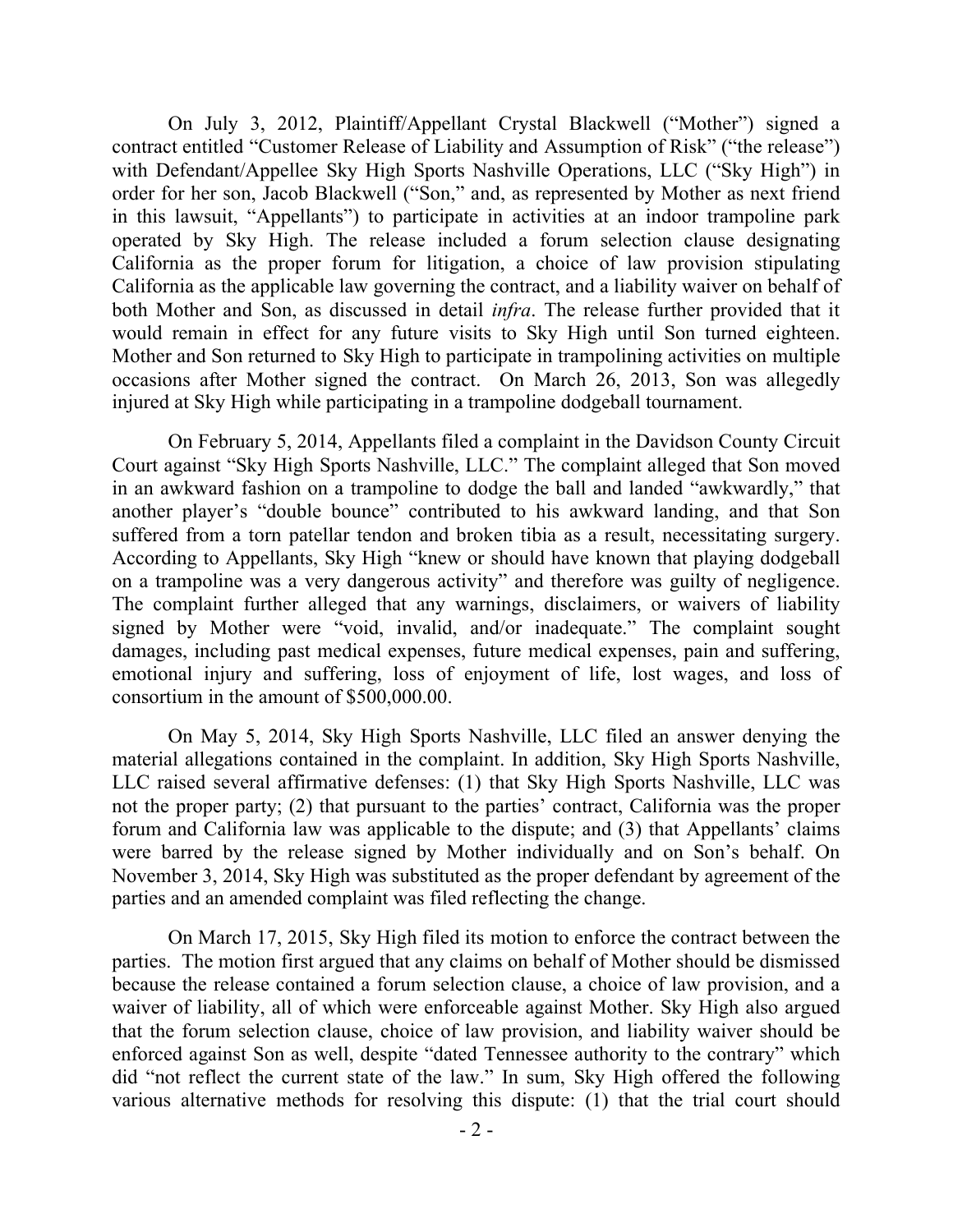dismiss the case based on the forum selection clause; (2) that the trial court retain jurisdiction but apply California law; or (3) that the trial court should enforce the release's liability waiver and dismiss the case as to both Mother and Son.

Appellants filed a response to the motion to enforce on May 4, 2015. Therein, Appellants argued that the forum selection clause and choice of law provision were invalid because the dispute involved in this case has no connection to California. Appellants also asserted that based upon this Court's decision in *Childress v. Madison County*, 777 S.W.2d 1 (Tenn. Ct. App. 1989), a parent may not effectively waive liability on behalf of a minor. The response offered no argument, however, that the release of liability did not apply to any claims on behalf of Mother. Accordingly, on the same day, Mother filed a notice of voluntary dismissal of her claims against Sky High.

In response to Appellants' contention that the dispute in this case had no connection with California, Sky High filed the affidavit of Rolland Weddell on May 6, 2015. In his affidavit, Mr. Weddell asserted that he helped found Sky High Sports, "a larger national brand" of which Sky High was a part. According to Mr. Weddell, the company's first two stores were founded in California in 2006. Mr. Weddell explained that ten trampoline parks under the Sky High Sports brand currently operate in California. Mr. Weddell, however, resides in Nevada, where he serves as the loss prevention manager for Sky High. There is no dispute that Sky High's corporate headquarters is also in Nevada.

The trial court held a hearing on Sky High's motion to enforce on May 8, 2014. On May 22, 2015, the trial court entered an order denying Sky High's motion to enforce in its entirety. Therein, the trial court ruled that neither the forum selection clause nor the choice of law provision were valid because their enforcement would cause a great hardship for Son to prosecute his action in California and, Tennessee, rather than California, has "a more significant relationship to the facts surrounding this case." The trial court also noted that Tennessee law included a fundamental public policy regarding the protection of children. Consequently, the trial court denied Sky High's request to enforce the waiver of liability as to the Son's claims, noting that such a contract is not permissible in Tennessee under the holding in *Childress*.

On June 22, 2015, Sky High filed a motion to alter or amend the trial court's judgment, or in the alternative, for an interlocutory appeal of the trial court's denial of the motion to enforce pursuant to Rule 9 of the Tennessee Rules of Appellate Procedure. While this motion was pending, on July 31, 2015, Appellants filed a motion to amend their complaint. Therein, Appellants contended that because the individual claims of Mother had been voluntarily dismissed, an amendment was necessary to ensure the proper parties were named in the complaint and to request medical expenses, both past and future, on behalf of Son, with Mother acting as next friend. Sky High opposed the amendment, arguing that only a parent could bring a claim for past medical expenses for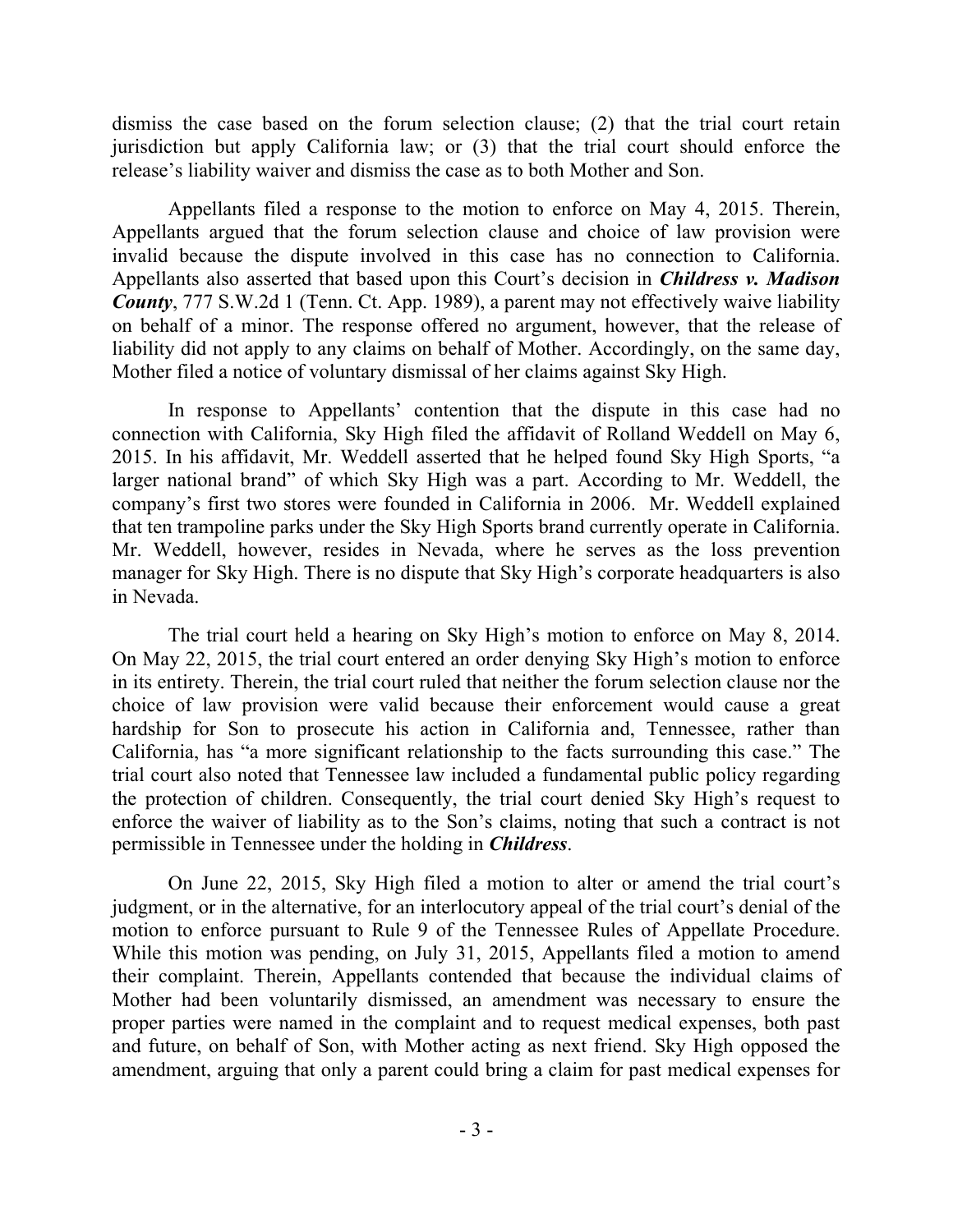a minor child. Sky High contended that, because Mother's claims were barred by the release, neither Mother nor Son was entitled to recover these damages.

On February 23, 2016, the trial court entered an order on the pending motions to amend the complaint and to alter or amend, or in the alternative, for an interlocutory appeal. First, the trial court denied Sky High's motion to alter or amend but granted their request for an interlocutory appeal of the denial of the motion to enforce. Additionally, the trial court granted Appellants' motion to alter or amend, except to the extent that the amendment would allow "recovery of any pre-majority medical expenses." The trial court, however, also allowed an interlocutory appeal of this ruling. Eventually, this Court also granted the requested interlocutory appeal as to both issues. Accordingly, this appeal followed.

## **Issues Presented**

As we perceive it, this appeal involves four issues:

- 1. Whether the trial court erred in refusing to enforce the forum selection clause contained in the release?
- 2. Whether the trial court erred in refusing to enforce the choice of law provision contained in the release?
- 3. Whether the trial court erred in refusing to enforce the waiver of liability against Son contained in the release signed by Mother?
- 4. Whether the trial court erred in refusing to allow the amendment to the complaint to allow Son to recover for pre-majority medical expenses.

### **Standard of Review**

In this case, the trial court denied Sky High's motion to dismiss based upon a forum selection clause, a choice of law provision, and a liability waiver contained in the release. In considering an appeal from a trial court's ruling on a motion to dismiss, we take all allegations of fact in the complaint as true and review the trial court's legal conclusions de novo with no presumption of correctness. *Mid-South Industries, Inc. v. Martin Mach. & Tool, Inc.*, 342 S.W.3d 19, 27 (Tenn. Ct. App. 2010) (citing *Owens v. Truckstops of America*, 915 S.W.2d 420, 424 (Tenn. 1996)); *see also Stevens ex rel. Stevens v. Hickman Cmty. Health Care Servs.*, Inc., 418 S.W.3d 547, 553 (Tenn. 2013) (citing *Graham v. Caples*, 325 S.W.3d 578, 581 (Tenn. 2010)) ("The trial court's denial of [d]efendants' motions to dismiss involves a question of law, and, therefore, our review is de novo with no presumption of correctness.").

In addition, the trial court denied Appellants' motion to amend their complaint. A trial court's decision to deny a motion to amend a complaint is reviewed under an abuse of discretion standard. *Merriman v. Smith*, 599 S.W.2d 548, 559 (Tenn. Ct. App. 1979).

#### **Discussion**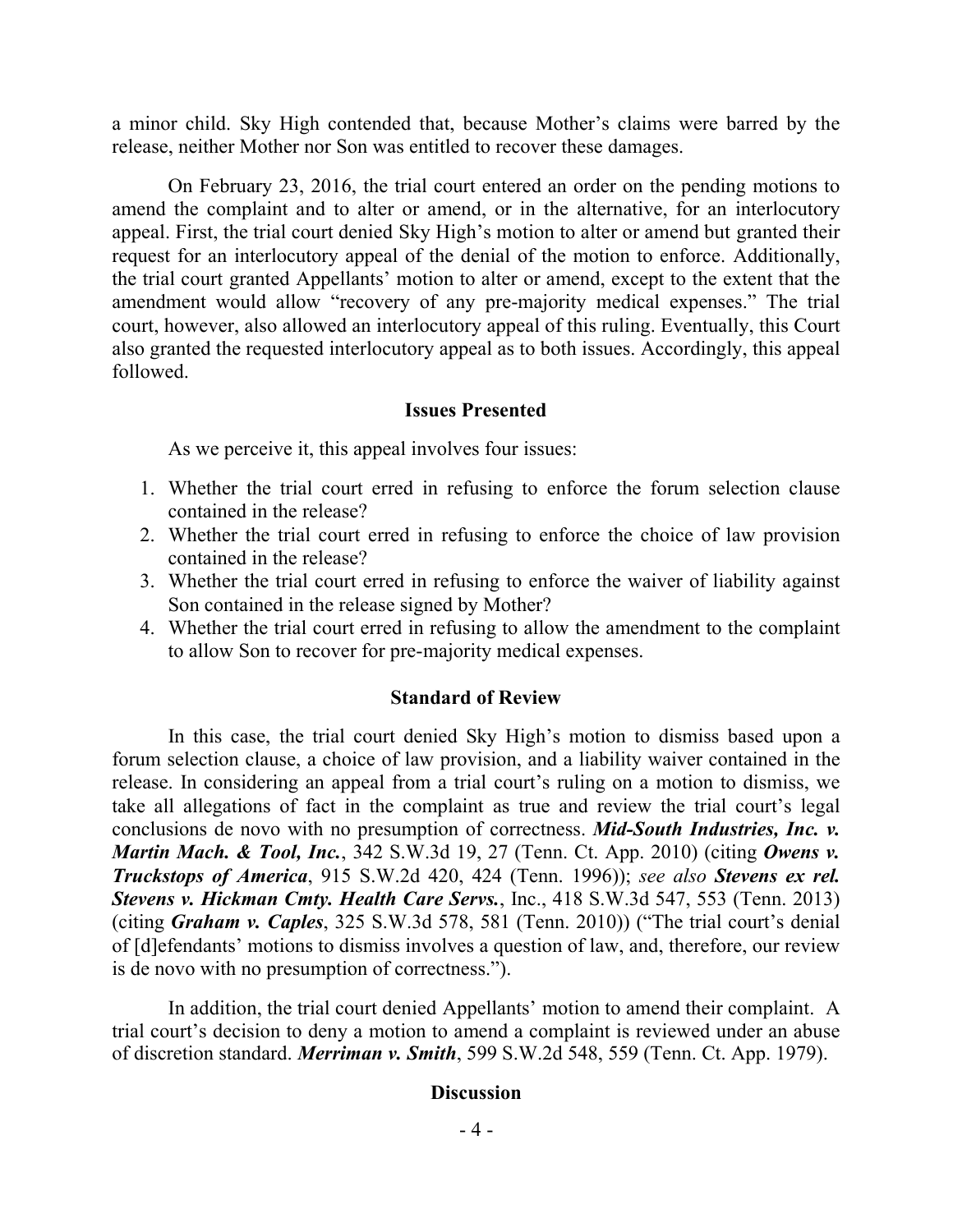We begin first by considering whether the trial court erred in refusing to dismiss Appellants' complaint on the basis of the forum selection clause contained in the release, or in the alternative, in refusing to apply California law to this dispute. The release signed by Mother on behalf of Son contains the following language: "In the event that I file a lawsuit against Sky High [], I agree to do so solely in the state of California and I further agree that the substantive law of California shall apply in that action without regard to the conflict of law rules of that state."

The trial court did not rule that the forum selection and choice of law provisions were unenforceable because the release containing them was signed by Mother on behalf of Son, as is true of the liability waiver discussed in detail *infra*; instead, the trial court ruled that the forum selection and choice of law provisions were unenforceable based upon the Tennessee framework regarding provisions of this type. Likewise, in their reply brief to this Court, Appellants do not assert that the forum selection and choice of law provisions are unenforceable against Son simply due to the fact that the provisions were included in a contract signed by Mother on behalf of Son. Rather, Appellants assert that the trial court correctly determined that California has so little interest in this case and litigating in California would be substantially less convenient than in Tennessee so as to militate against enforcement of both the forum selection and choice of law provisions. Accordingly, we assume arguendo for purposes of this appeal that both the forum selection clause and choice of law provision are binding against Son unless otherwise rendered unenforceable by Tennessee law. We therefore first proceed to address whether Tennessee law renders the forum selection clause unenforceable in this case.

#### **A.**

Generally, a forum selection clause is enforceable and binding on the parties entering into the contract. *Lamb v. MegaFlight, Inc.*, 26 S.W.3d 627, 631 (Tenn. Ct. App. 2000). A forum selection clause will be upheld if it is fair and reasonable in light of all the circumstances surrounding its origin and application. *Id.* (citing *Dyersburg Mach. Works, Inc. v. Rentenbach Eng'g Co.*, 650 S.W.2d 378 (Tenn. 1983)). According to the Tennessee Supreme Court, a court must give effect to a forum selection clause and refuse to entertain the action unless:

> (1) the plaintiff cannot secure effective relief in the other state, for reasons other than delay in bringing the action; (2) or the other state would be a substantially less convenient place for the trial of the action than this state; (3) or the agreement as to the place of the action was obtained by misrepresentation, duress, abuse of economic power, or other unconscionable means; (4) or it would for some other reason be unfair or unreasonable to enforce the agreement.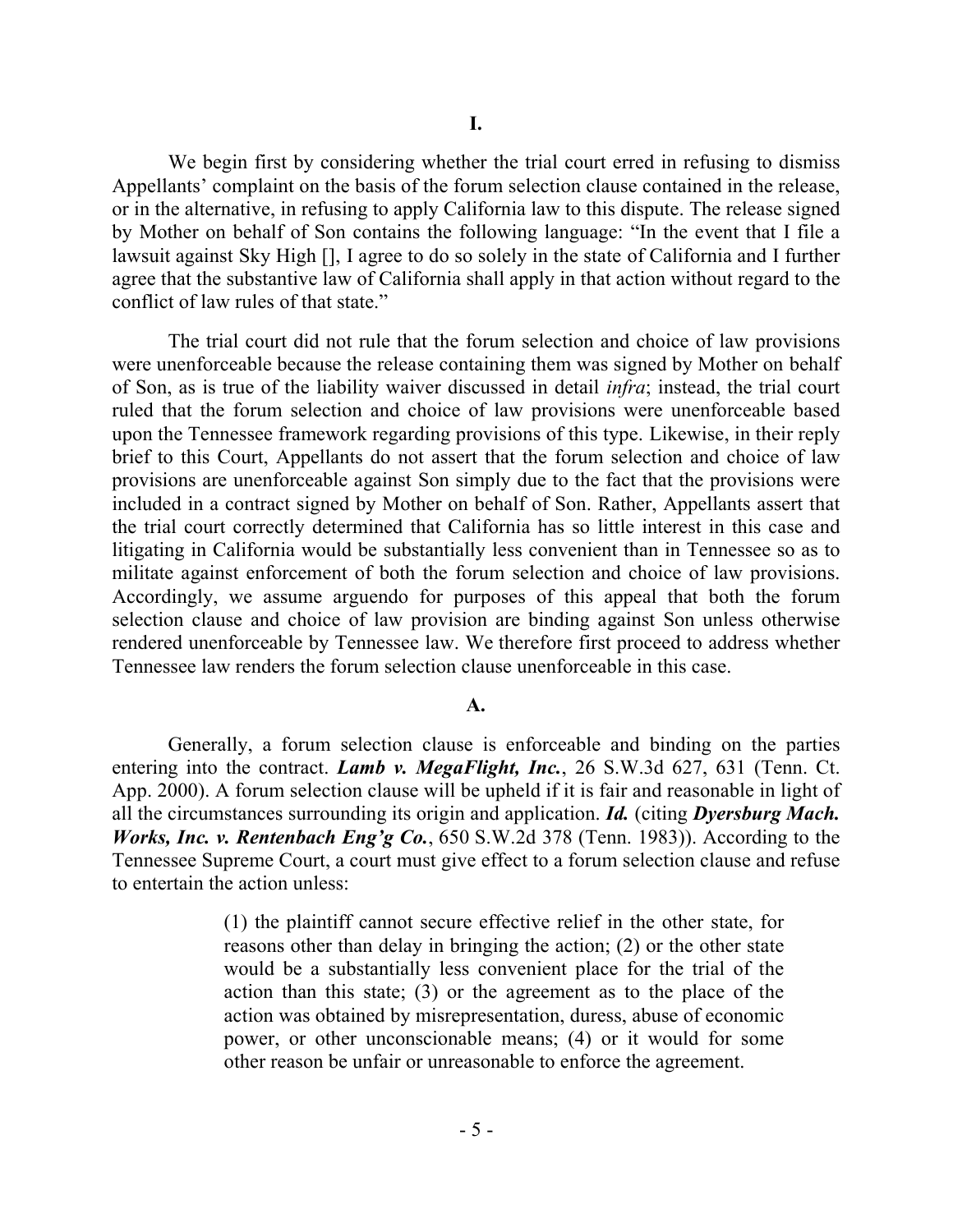*Dyersburg*, 650 S.W.2d at 380 (quoting *The Model Choice Forum Act of 1968*). The *Dyersburg* Court further stated that Tennessee courts should give consideration to the above factors and should enforce a forum selection clause unless the party challenging the clause demonstrates that enforcement would be unfair or inequitable. *Id.* Our research demonstrates that the factors promulgated by the *Dyersburg* Court have been followed in numerous subsequent cases. *E.g.*, *Cohn Law Firm v. YP Se. Advert. & Publ'g, LLC*, No. W2014-01871-COA-R3-CV, 2015 WL 3883242, at \*11 (Tenn. Ct. App. June 24, 2015); *Sevier Cnty. Bank v. Paymentech Merch. Servs.*, No. E2005-02420-COA-R3-CV, 2006 WL 2423547 (Tenn. Ct. App. Aug. 23 2006); *Spell v. Labelle*, No. W2003-00821-COA-R3-CV, 2004 WL 892534 (Tenn. Ct. App. Apr. 22, 2004); *Signal Capital*, No. E2000- 00140-COA-R3-CV, 2000 WL 1281322 (Tenn. Ct. App. Sept. 7, 2000); *Tennsonita (Memphis), Inc. v. Cucos, Inc.*, No. 36, 1991 WL 66993 (Tenn. Ct. App. May 2, 1991). Tennessee law is clear, however, that the party challenging the enforcement of the forum selection clause "should bear a heavy burden of proof." *Chaffin v. Norwegian Cruise Line Ltd.*, No. 02A01-9803-CH-00080, 1999 WL 188295, \*4 (Tenn. Ct. App. Apr. 7, 1999).

We first note that there are no allegations in this case that the forum selection clause at issue was "obtained by misrepresentation, duress, abuse of economic power, or other unconscionable means[.]" *Dyersburg*, 650 S.W.2d at 380. We agree with both Appellants and the trial court, however, that, with respect to the second *Dyersburg* factor, California is a substantially less convenient place to hold this lawsuit. We recognize that a "party resisting a forum selection clause must show more than inconvenience or annoyance[.]" *ESI Cos., Inc. v. Ray Bell Constr. Co.*, No. W2007-00220-COA-R3-CV, 2008 WL 544563, at \*7 (Tenn. Ct. App. Feb. 29, 2008). Accordingly, mere increased litigation expenses will be insufficient to invalidate a forum selection clause. Still, the Tennessee Supreme Court has previously held that where neither company at issue was a resident of the proposed forum and none of the witnesses were residents of the proposed forum, the party resisting a forum selection clause had met its burden to show that the proposed forum was a substantially less convenient forum. *See Dyersburg*, 650 S.W.2d at 381 (holding that the second factor was met because the chosen forum of Kentucky was "a substantially less convenient place for trial . . . wherein all witnesses are Tennessee residents, the plaintiffs and the defendants, . . . are Tennessee corporations").

The same is true in this case. Here, Mother and Son are Tennessee residents. Moreover, the alleged injury to Son and his later treatment all occurred in Tennessee. It thus appears that Appellants' witnesses to both the alleged negligence and later treatment may all be found in Tennessee. On the other hand, Sky High has not presented this Court with any prospective witnesses regarding the events at issue in this case that are California residents. While it is true that Sky High is not a Tennessee corporation, as were the corporations in *Dyersburg*, nothing in the record suggests that Sky High is incorporated or has its principal place of business in California, the forum designated in the release. Rather, the only information in the record indicates that Sky High has its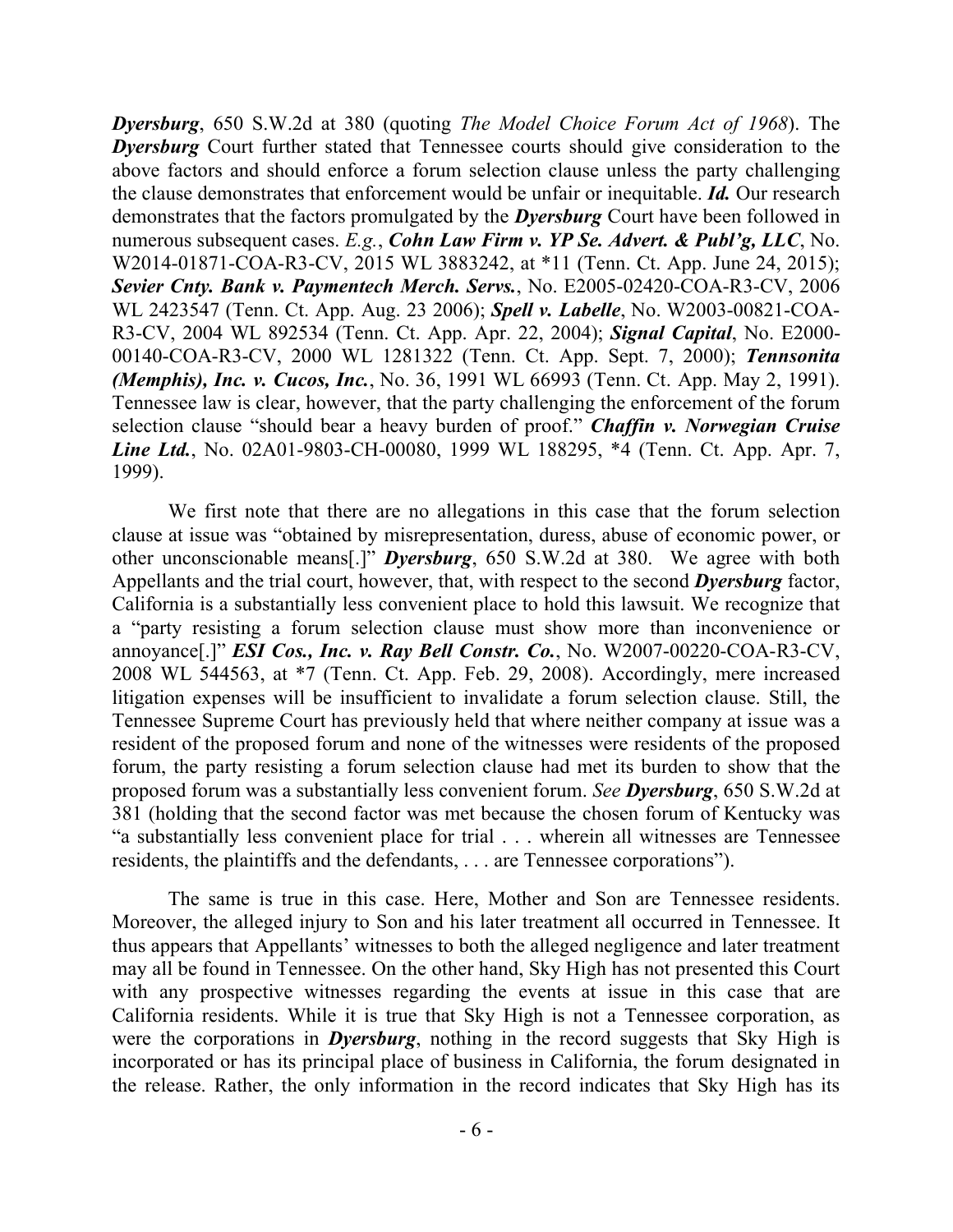headquarters in Nevada. Instead, from the affidavit of Mr. Weddell, we discern that Sky High's limited contact with California involves only that the "larger brand" under which Sky High operates was founded in California over a decade ago and now operates several facilities in California. Respectfully, a decades-old contact by a parent company with a state and the operation of several trampoline parks in a state is insufficient to undermine Appellants' contentions regarding the inconvenience that would be posed by litigating in California. Accordingly, we hold that Appellants have met their burden to show that California presents a substantially less convenient forum than Tennessee.

We also agree that, with respect to the first and fourth *Dyersburg* factors, California is unlikely to provide Son with effective relief and that forcing Son to litigate in California would otherwise be unfair. As discussed in detail *infra*, Tennessee law and California law differ as to whether waivers of liability signed by parents may be enforced as to their children. *Compare Childress v. Madison Cnty.*, 777 S.W.2d 1 (Tenn. Ct. App. 1989) (refusing to enforce such a waiver), *with Hohe v. San Diego Unified Sch. Dist.*, 224 Cal. App. 3d 1559, 274 Cal. Rptr. 647 (Ct. App. 1990) (enforcing such a waiver). Because we reaffirm Tennessee law that parents cannot effectively sign pre-injury waivers on behalf of their children, as discussed in detail *infra*, allowing Son to litigate his case in Tennessee provides him with a better opportunity for full relief.

### **B.**

We next consider whether the trial court erred in refusing to enforce the release's choice of law provision indicating that California law should apply to this case. Generally, absent a choice of law provision in a contract, "Tennessee follows the rule of *lex loci contractus*. This rule provides that a contract is presumed to be governed by the law of the jurisdiction in which it was executed absent a contrary intent." *Messer Griesheim Indus., Inc. v. Cryotech of Kingsport, Inc.*, 131 S.W.3d 457, 474–75 (Tenn. Ct. App. 2003) (quoting *Vantage Tech., LLC v. Cross*, 17 S.W.3d 637, 650 (Tenn. Ct. App. 1999)). As this Court explained:

> If the parties manifest an intent to instead apply the laws of another jurisdiction, then that intent will be honored provided certain requirements are met. The choice of law provision must be executed in good faith. *Goodwin Bros. Leasing, Inc. v. H & B Inc.*, 597 S.W.2d 303, 306 (Tenn. 1980). The jurisdiction whose law is chosen must bear a material connection to the transaction. *Id.* The basis for the choice of another jurisdiction's law must be reasonable and not merely a sham or subterfuge. *Id.* Finally, the parties' choice of another jurisdiction's law must not be "contrary to 'a fundamental policy' of a state having [a] 'materially greater interest' and whose law would otherwise govern." *Id.*, n.2 (citing RESTATEMENT (SECOND) OF CONFLICT OF LAWS § 187(2) (1971)).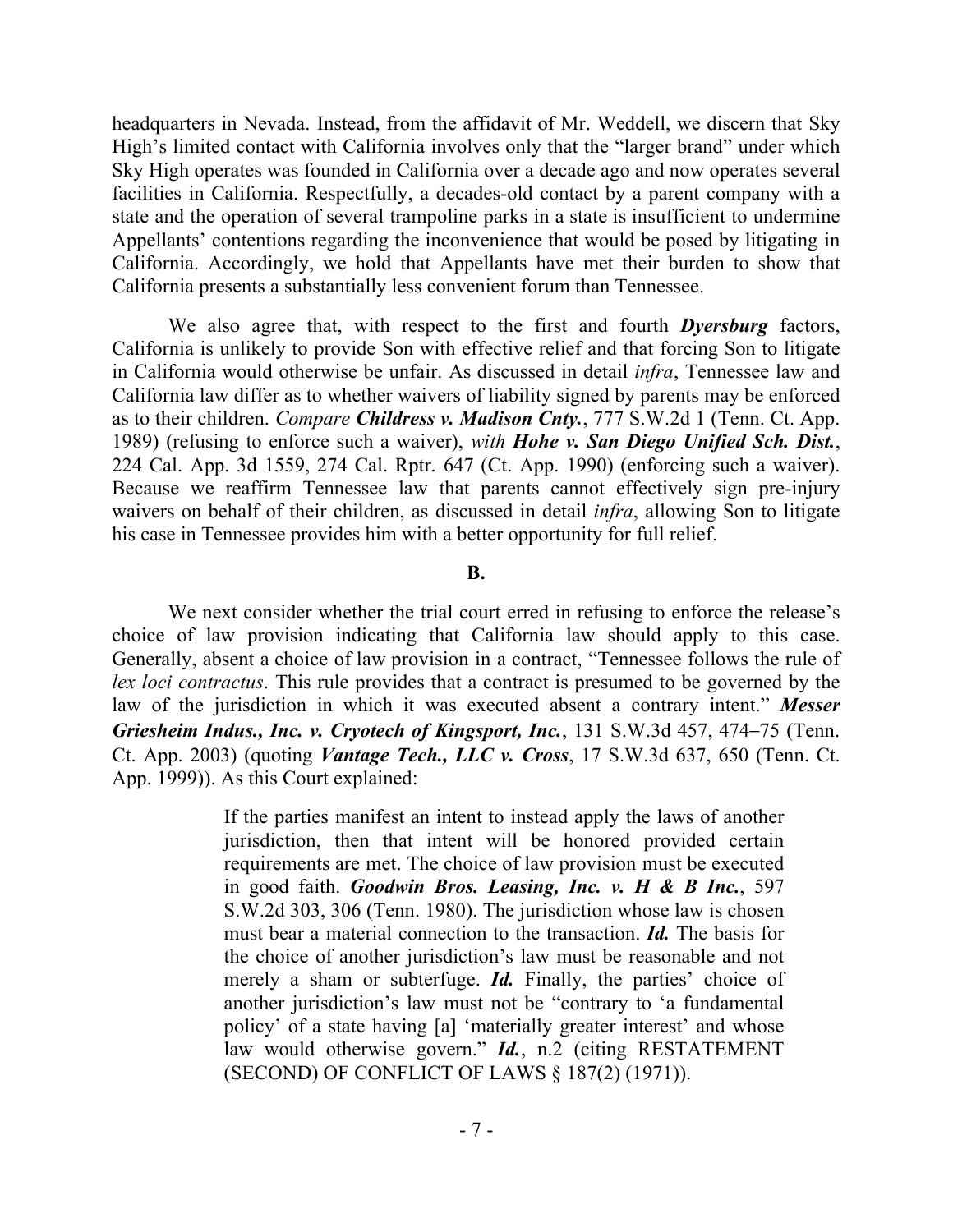## *Messer Griesheim*, 131 S.W.3d at 475 (quoting *Vantage*, 17 S.W.3d at 650).<sup>1</sup>

Here, there is no allegation that the choice of law provision at issue was not executed in good faith. Instead, the choice of law provision fails for largely the same reason that the forum selection clause fails: no material connection exists between the transaction at issue and California. As previously discussed, the contract at issue was signed in Tennessee, between Tennessee residents and a Nevada company, concerning activities taking place in Tennessee. *Black's Law Dictionary* defines "material" as "[h]aving some logical connection with the consequential facts." *Black's Law Dictionary* 1066 (9th ed. 2009). The simple fact that Sky High's parent company was founded in California over a decade ago and now operates several facilities there is simply not sufficient to show a logical connection to the transaction at issue in this case.

We do not disagree with Sky High's assertion that it is reasonable and generally enforceable for a company to "limit where it is subject to suit." Tennessee law is clear, however, that a company's choice of law provision will only be honored where the proposed state's law has a material connection to the transaction at issue. *See Messer Griesheim*, 131 S.W.3d at 475. Furthermore, the cases that Sky High cites for this proposition do not support their argument in this case. First, in *Bright v. Spaghetti Warehouse, Inc*., No. 03A01-9708-CV-00377, 1998 WL 205757 (Tenn. Ct. App. Apr. 29, 1998), the Court of Appeals enforced a choice of law provision designating that Texas law would apply to the contract where the contract was largely negotiated in Texas and the defendant was a Texas corporation. *Id.* at \*5. As such, the transaction at issue in *Bright* had far more contact with the state whose law was named in the contract than is present in this case. Even more puzzling, *Thomas v. Costa Cruise Lines N.V.*, 892 S.W.2d 837 (Tenn. Ct. App. 1994), does not involve either a choice of law provision or the application of Tennessee law to determine its enforceability; rather, *Thomas* involves a forum selection clause, whose enforcement was governed by federal law. *Id.* at 840. Accordingly, the trial court did not err in denying Sky High's request to enforce the choice of law provision on this basis. Because the contract's choice of law provision is unenforceable, the general rule of *lex loci contractus* applies in this case. *See Messer Griesheim*, 131 S.W.3d at 474. As such, Tennessee law, as the law of the place where the contract was executed, governs the dispute in this case.

## **II.**

 $\overline{a}$ 

<sup>&</sup>lt;sup>1</sup> Sky High asserts that the party seeking to invalidate a choice of law provision bears a "heavy burden," citing *Security Watch, Inc. v. Sentinel Systems, Inc.*, 176 F.3d 369 (6th Cir. 1999). First, we note that a federal decision, even when interpreting Tennessee law, is not binding on this Court. *See Elias v. A & C Distrib. Co., Inc.*, 588 S.W.2d 768, 771 (Tenn. Ct. App. 1979) ("[D]ecisions of [ f]ederal . . . [c]ourts are not binding authority upon this Court and other State Courts in Tennessee[.]"). Furthermore, the phrase "heavy burden" as quoted by Sky High simply does not appear in the *Security Watch* Opinion. *See Security Watch*, 176 F.3d at 375. Finally, we note that the *Security Watch* Opinion does not concern a choice of law provision, but rather, a forum selection clause. *Id.*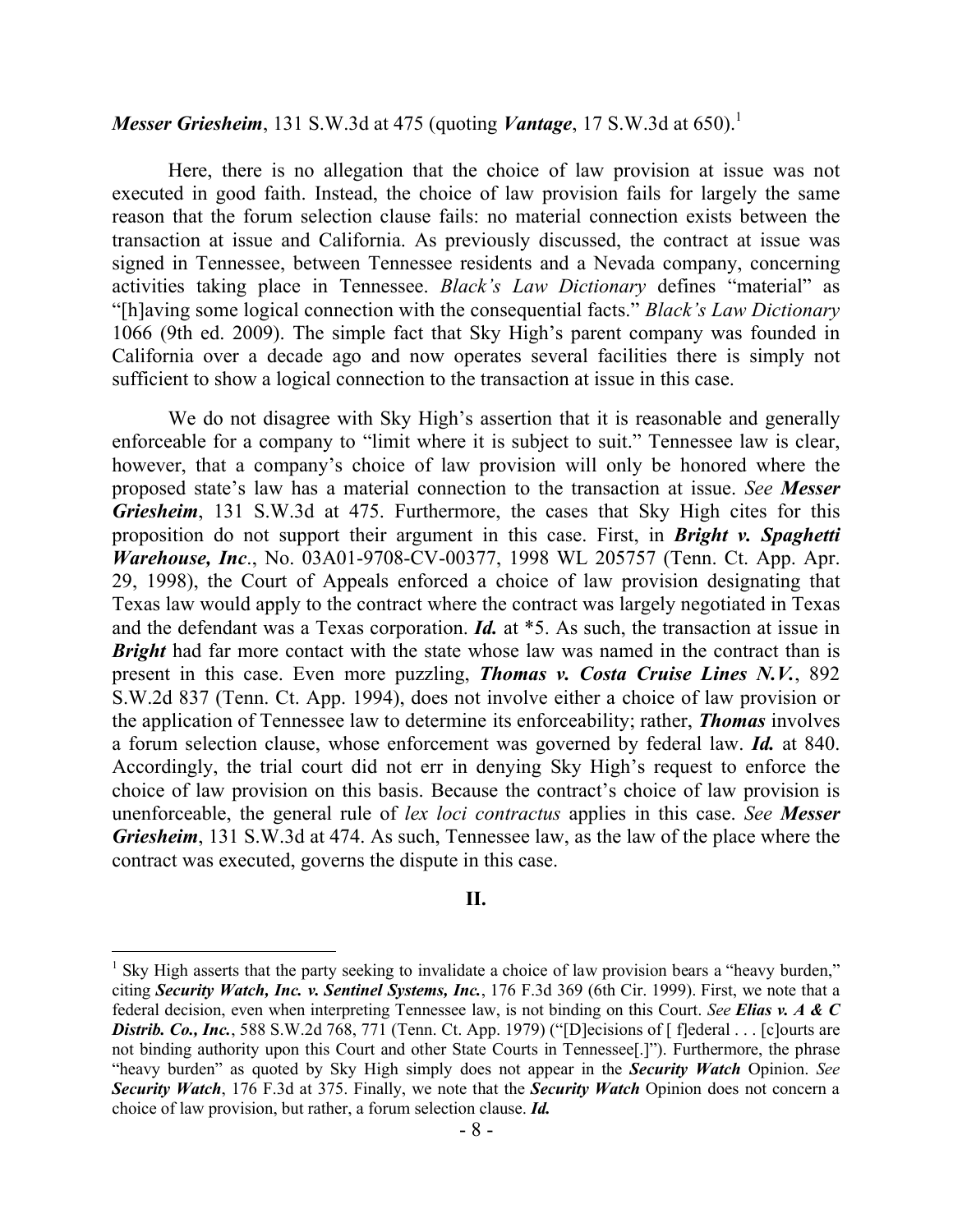Having determined that this case has been properly brought in a Tennessee court and that Tennessee law applies, we next consider whether the trial court erred in refusing to enforce the waiver of liability and the indemnity language contained in the release pursuant to Tennessee law. Here, the contract at issue contains the following language, in relevant part:

> 3. I hereby voluntarily release, forever discharge, and agree to defend indemnify and hold harmless [Sky High] from any and all claims, demands, causes of action, which are in any way connected with my participation in this activity or any use of [Sky High's] equipment or facilities, including any such claims which allege negligent acts or omissions of [Sky High].

> 4. Should [Sky High] or anyone acting on their behalf, be required to incur attorney's fees and costs to enforce this agreement, I agree to indemnify and hold them harmless for all such fees and costs. This means that I will pay all of those attorney's fees and costs myself.

> 5. I certify that I have adequate insurance to cover any injury or damage that I may cause or suffer while participating, or else I agree to bear the costs of such injury or damage myself. I further certify that I am willing to assume the risk of any medical or physical condition that I may have.

> > \* \* \*

8. **If the participant is a minor, I agree that this Release of Liability and Assumption of Risk agreement ("RELEASE") is made on behalf of that minor participant and that all of the releases, waivers and promises herein are binding on that minor participant. I represent that I have full authority as Parent or Legal Guardian of the minor participant to bind the minor participant to this agreement.**

9. If the participant is a minor, I further agree to defend, indemnify and hold harmless SKY HIGH SPORTS from any and all claims or suits for personal injury, property damage or otherwise, which are brought by, or on behalf of the minor, and which are in any way connected with such use or participation by the minor, including injuries or damages caused by the negligence of [Sky High], except injuries or damages caused by the sole negligence or willful misconduct of the party seeking indemnity.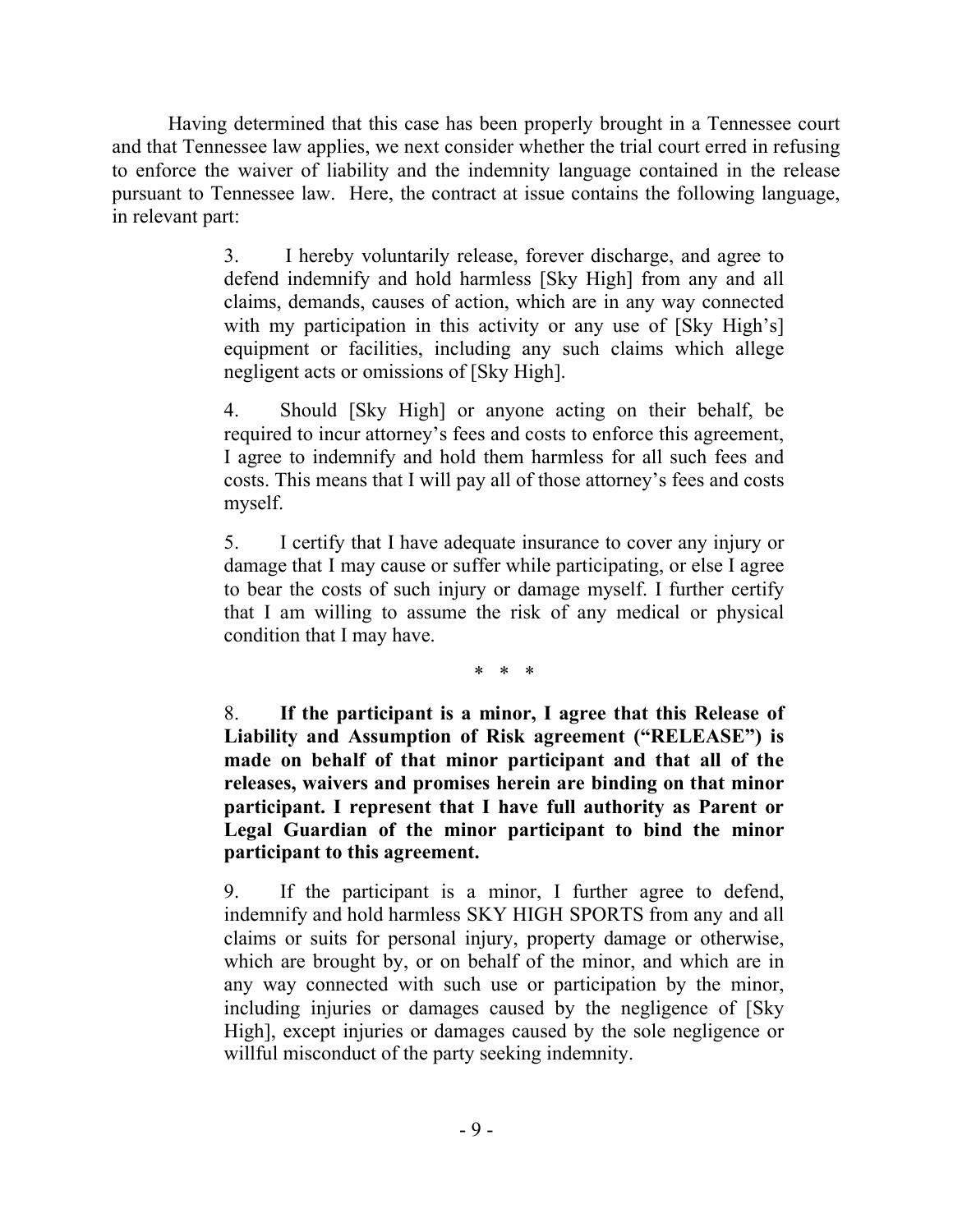### (Emphasis added).

In the trial court, Sky High argued that the above language constituted a legal and enforceable waiver of liability and indemnity agreement against both the claims brought by Mother and the claims brought on behalf of Son. There is no dispute in this case that "parties may contract that one shall not be liable for his negligence to another but that such other shall assume the risk incident to such negligence." *Moss v. Fortune*, 207 Tenn. 426, 429, 340 S.W.2d 902, 903–04 (Tenn. 1960). These types of agreements, however, are subject to some important exceptions, such as waivers involving gross negligence or willful conduct or those involving a public duty. *Id.* at 904. These types of provisions must also be clear and unambiguous. *See Pitt v. Tyree Org. Ltd.*, 90 S.W.3d 244, 253 (Tenn. Ct. App. 2002) (citing *Kroger Co. v. Giem*, 215 Tenn. 459, 387 S.W.2d 620 (Tenn. 1964)).

Here, Appellants do not argue, nor did the trial court find, that the liability waiver above was unenforceable on its face against Mother pursuant to the above law. Rather, the trial court found that the waiver of liability was ineffective to waive Son's claims due to Tennessee public policy, as expressed in this Court's Opinion in *Childress v. Madison County*, 777 S.W.2d 1 (Tenn. Ct. App. 1989). A brief discussion of the facts and holding in *Childress* is therefore helpful.

## **A.**

In *Childress*, the parents of a young man with severe intellectual disabilities brought suit on behalf of their son. According to the parents, the young man, who was twenty years old at the time of the accident, was injured while training for the Special Olympics in connection with his school. *Id.* at 2. Specifically, while on a trip to a local YMCA supervised by a teacher and aide from the Madison County school district, the young man was found on the floor of the YMCA pool. The young man was successfully resuscitated but sustained injuries and incurred medical expenses as a result of the incident. *Id.*

The parents, individually and on behalf of their son, sued Madison County and the Madison County Board of Education for negligence in failing to properly supervise the students in the pool. After a bench trial, the trial court ruled in favor of the defendants, finding that they had committed no negligence. The parents thereafter appealed to this Court. *Id.*

This Court first reversed the trial court's finding that the defendants had not committed negligence in failing to supervise the young man while he was in the pool. *Id.* at 3. The defendants argued, however, that even if they were guilty of negligence, any liability had been waived by parents when the mother "executed a release of all liability of these defendants." *Id.* at 3. In response, the parents argued, *inter alia*, that the waiver was unenforceable because it was against Tennessee public policy to allow parents or guardians to release the claims of incompetent persons. *Id.* at 6–7.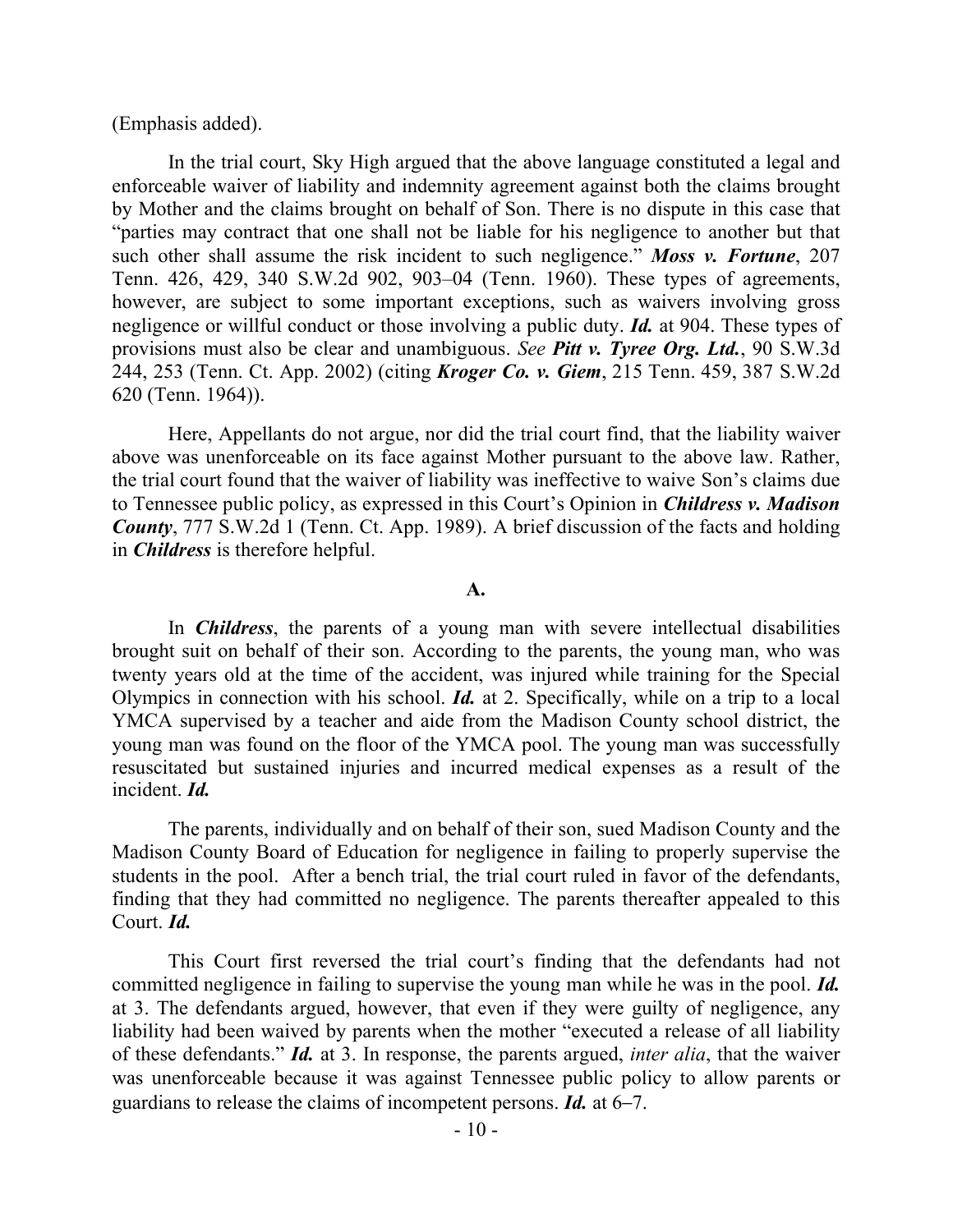The Court of Appeals, in what the concurrence characterized as an "excellent opinion," agreed that the parents could not release the claims of their incompetent son. Id. at 8 (Tomlin, J., concurring). The *Childress* Court first noted that the adult son had not personally signed the release but that, instead, his mother had signed the document. *Id.* at 6. The Court held that had the young man signed the release, it would certainly have been invalid, as the young man was "incompetent, incapable of understanding the nature of his action, [and, thus,] the execution could not be given effect." *Id.* (citing 44 C.J.S. *Insane Persons* § 49 (1945)). The question was therefore whether the mother's action in signing the form, which included an indemnity agreement and an assumption of risk clause that were applicable to the son's claims, were sufficient to bar the young man's claims.<sup>2</sup>

In reaching its decision, the *Childress* Court analogized "the status of guardians of incompetent persons" with "that of guardians of infants" under well-settled Tennessee law. *Id.* According to the Court:

> The general rule is that a guardian may not waive the rights of an infant or an incompetent. 39 Am. Jur. 2d, *Guardian & Ward* § 102 (1968); 42 Am. Jur. 2d, *Infants* § 152 (1969). Specifically, the Supreme Court of Tennessee long ago stated that a guardian cannot settle an existing claim apart from court approval or statutory authority. *Miles v. Kaigler*, 18 Tenn. (10 Yerg.) 10 (1836)[;] *Spitzer v. Knoxville Iron, Co.*, 133 Tenn. 217, 180 S.W. 163 (1915)[;] *Tune v. Louisville & Nashville Railroad Co.*, 223 F. Supp. 928 (M[.]D[.] Tenn. 1963). It has also been held that a guardian may not waive the statutory requirements for service of process on an infant or incompetent by accepting service of process on himself alone. *Winchester v. Winchester*, 38 Tenn. (1 Head) 460 (1858).<sup>[3</sup>]

 $\overline{a}$ 

<sup>&</sup>lt;sup>2</sup> In *Childress*, this Court held that by the contract's own terms, the waiver of liability only applied to the mother. *Id.* at 6 ("There is no indication in the language of the form or in the manner in which [the mother] signed that she did in fact . . . release or discharge the Special Olympics on [her son's] behalf"). The Court of Appeals therefore affirmed the trial court's dismissal of the mother's individual claims. The Court held, however, that the contract provided that both the indemnity clause and assumption of risk provision applied to both the mother and the son. *Id.* ("[The mother] did clearly agree to indemnify the Special Olympics 'from all liabilities for damage, injury or illness to the entrant or his/her property during his/her participation in or travel to or from any Special Olympics event.' . . . [A]ccording to the language of the release, [the mother], as his mother and natural parent, acknowledged on [her son']s behalf that he would be participating at his own risk.").

<sup>3</sup> We note that this statement was supported by what appears to be an incorrect citation to authority. *See Watterson v. Watterson,* 38 Tenn. 1, 2 (1858) (not involving an infant or service of process); *Winchester v. Winchester*, 23 Tenn. 51, 51 (1843) (same). Regardless, the *Childress* Court is correct as to this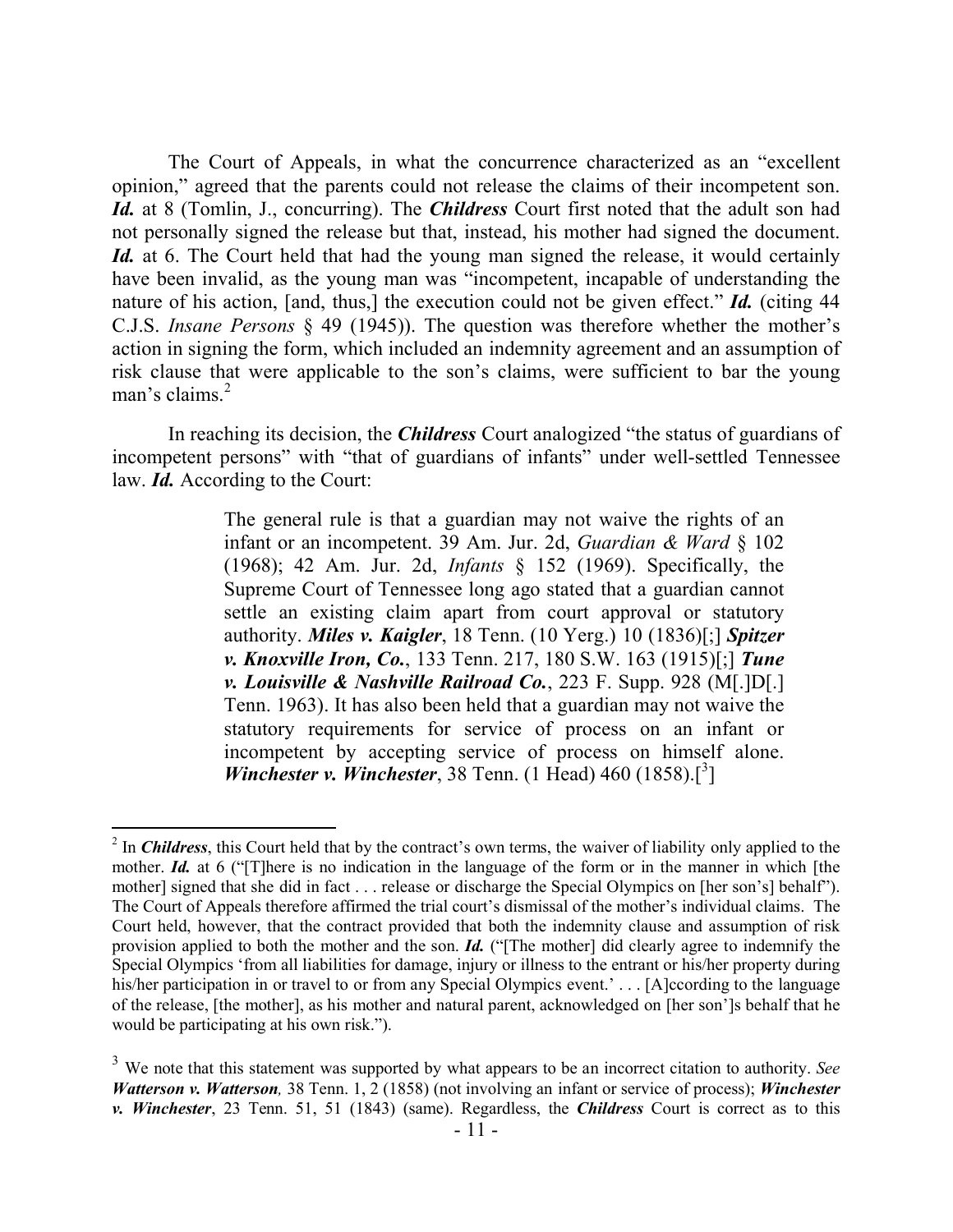### *Childress*, 777 S.W.2d at 6.

 $\overline{a}$ 

The *Childress* Court then considered the decisions of other states that also refused to enforce waivers made on behalf of minors or incompetent persons. *See id.* at 6–7 (citing *Gibson v. Anderson*, 265 Ala. 553, 92 So. 2d 692, 695 (1956) (legal guardian's acts do not estop ward from asserting rights in property); *Ortman v. Kane*, 389 Ill. 613, 60 N.E.2d 93, 98 (1945) (guardian cannot waive tender requirements of land sale contract entered into by ward prior to incompetency); *Stockman v. City of South Portland*, 147 Me 376, 87 A.2d 679 (1952) (guardian cannot waive ward's property tax exemption); *Sharp v. State*, 240 Miss. 629, 127 So.2d 865, 90 A.L.R.2d 284 (1961) (guardian cannot waive statutory requirements for service of process on ward); *Jones v. Dressel*, 623 P.2d 370 (Colo.1981) (ratification by parent of contract executed by child does not bind child); *Whitcomb v. Dancer*, 140 Vt. 580, 443 A.2d 458 (1982) (guardian cannot settle personal injury claim for a ward without court approval); *Natural Father v. United Methodist Children's Home*, 418 So.2d 807 (Miss. 1982) (infant not bound by evidentiary admissions of parent); *Colfer v. Royal Globe Ins. Co.*, 214 N.J.Super. 374, 519 A.2d 893 (1986) (guardian cannot settle personal injury claim for ward without court approval)). This Court found the decisions of three states particularly helpful. First, the Court noted that the Mississippi Supreme Court had previously "expressed in broad terms" that under Mississippi law: "'Minors can waive nothing. In the law they are helpless, so much so that their representatives can waive nothing for them.'" *Childress*, 777 S.W.2d at 7 (quoting *Khoury v. Saik*, 203 Miss. 155, 33 So.2d 616, 618 (Miss. 1948)). Further, the Court cited with approval the Supreme Court of Connecticut, which held that "an agreement, signed by one of the parents of a minor as a condition to his being allowed to attend a camp, waiving the minor's claims against a camp for damages in the event of an injury was ineffective to waive the rights of the minor against the defendant camp." *Childress*, 777 S.W.2d at 7 (citing *Fedor v. Mauwehu Council, Boy Scouts of America*, Inc., 21 Conn. Sup. 38, 143 A.2d 466, 468 (1958)). Finally, the *Childress* Court also noted that the Maine Supreme Court came to a similar conclusion, holding that the release in question was ineffective "because a parent cannot release the child's action." *Childress*, 777 S.W.2d at 7 (citing *Doyle v. Bowdoin College*, 403 A.2d 1206, 1208 n.3 (Me. 1979)).

proposition of law. *See Taylor v. Walker*, 48 Tenn. 734, 378 (Tenn. 1870) ("It is a settled law of this State, that a sale without service of process on an infant who has no regular guardian, is void, and that the want of such service can not [sic] be waived by the appearance of a guardian ad litem."); *Robertson v. Robertson*, 32 Tenn. 197, 199 (Tenn. 1852) ("'A guardian ad litem cannot, by his consent, make his ward a party to a suit.' The infant must be served with process."); *Wheatley's Lessee v. Harvey*, 31 Tenn. 484, 485 (Tenn. 1852) (holding that "the guardian ad litem had no authority to waive the service of process, without which the infant was no party to the suit").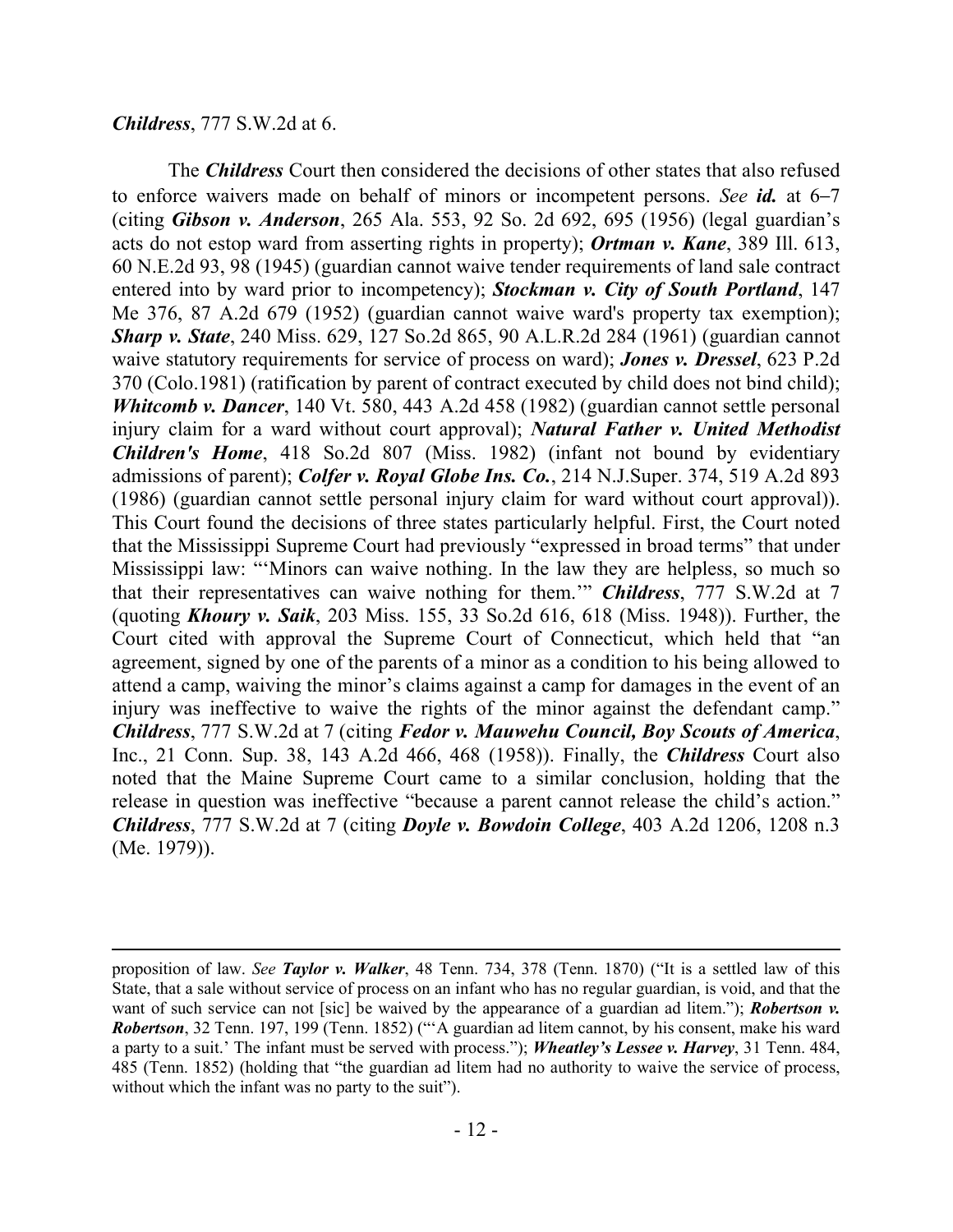The *Childress* Court, however, did not rely solely on the law from other jurisdictions. It also noted the conflict created by such agreements, as well as the fundamental public policy inherent in Tennessee law to protect the financial interests of minors. For example, this Court explained that agreements wherein a parent agrees to indemnify a third party for injuries to his or her child "are invalid as they place the interests of the child or incompetent against those of the parent or guardian." *Childress*, 777 S.W.2d at 7 (citing *Valdimer v. Mt. Vernon Hebrew Camps, Inc.*, 9 N.Y.2d 21, 210 N.Y.S.2d 520, 172 N.E.2d 283, 285 (1961)). In addition, the Court noted that refusing to enforce a waiver of the child's rights by the parent "is in keeping with the protection which Tennessee has afforded to the rights of infants and minors in other situations." *Childress*, 777 S.W.2d at 7. The *Childress* Court noted that arguments to the contrary exist, specifically with regard to the chilling effect of its chosen rule, stating:

> We do not deny that there are good and logical reasons for giving effect to exculpatory and indemnification clauses executed by parents and guardians on behalf of infants and incompetents. Risk is inherent in many activities that make the lives of children richer. A world without risk would be an impoverished world indeed. As Helen Keller well said, "Security is mostly a superstition. It does not exist in nature, nor do the children of men as a whole experience it. Avoiding danger is no safer in the long run than outright exposure. Life is either a daring adventure or nothing." Partnow, *Quotable Woman*, 173 (1977). Ultimately, this case is a determination of who must bear the burden of the risk of injury to infants and minors.

> It is not our intention, nor do we feel the result of this case will be, to put a chill on activities such as the Special Olympics. The law is clear that a guardian cannot on behalf of an infant or incompetent, exculpate or indemnify against liability those organizations which sponsor activities for children and the mentally disabled.

*Id.* at 7–8.

Ultimately, the Court of Appeals agreed with those courts that had held that a parent cannot release a child's claim against a third party. *See id.* at 7 ("We, therefore, hold that [the mother] could not execute a valid release or exculpatory clause as to the rights of her son against the Special Olympics or anyone else, and to the extent the parties to the release attempted and intended to do so, the release is void."). The Court likewise held that the indemnity language contained in the contract was invalid. *Id.* The *Childress* Court therefore adopted a rule wherein parents or guardians cannot sign indemnity agreements or liability waivers on behalf of minor children or the incompetent. Noting the impact that the rule would have on many organizations, however, this Court specifically invited either the Tennessee Supreme Court or the Tennessee General Assembly to "remedy" this situation if either believed that Tennessee law should be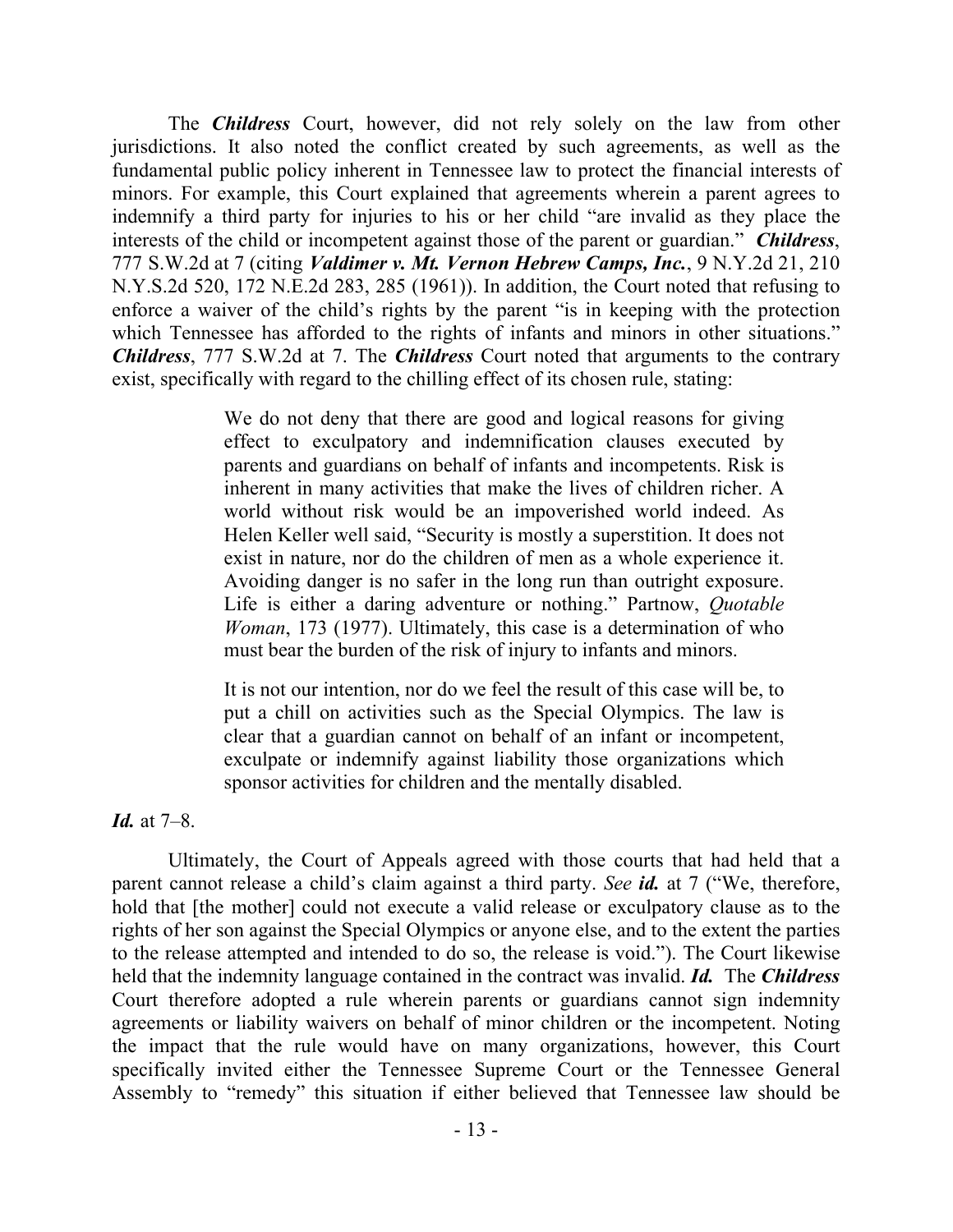otherwise. *Id.* at 8 ("If this rule of law is other than as it should be, we feel the remedy is with the Supreme Court or the legislature.").

An application for permission to appeal to the Tennessee Supreme Court was eventually filed in *Childress*. The application was denied, however, by order of August 7, 1989. The issue was raised again in the Court of Appeals in 1990 by the case of *Rogers v. Donelson-Hermitage Chamber of Commerce*, 807 S.W.2d 242 (Tenn. Ct. App. 1990), *perm. app. denied* (Tenn. 1991), wherein this Court again held that the parent's purported release of the child's cause of action was unenforceable, even in the context of a wrongful death action. *Id.* at 246–47. Again, an application for permission to appeal to the Tennessee Supreme Court was filed and rejected by order of March 11, 1991. In addition, no legislative action has been taken to alter the rule established in *Childress* over twenty-five years ago.

**B.**

Sky High does not argue that *Childress* is not controlling or that it was wrongly decided in 1989. *See* Tenn. R. Sup. Ct. 4(G)(2) ("Opinions reported in the official reporter . . . shall be considered controlling authority for all purposes unless and until such opinion is reversed or modified by a court of competent jurisdiction."). As such, there is no dispute that if the *Childress* rule remains the law in Tennessee, Son's cause of action is not barred by the waiver and indemnity language contained in the release signed by Mother. Instead, Sky High asserts that this Court should revisit the rule set forth in *Childress* because changes in constitutional law concerning parental rights following the Tennessee Supreme Court's decision in *Hawk v. Hawk*, 855 S.W.2d 573 (Tenn. 1993), and the United States Supreme Court's decision in *Troxel v. Granville*, 530 U.S. 57, 120 S. Ct. 2054, 147 L. Ed. 2d 49 (2000), have resulted in a "strong shift" in the law in this area across the country. Accordingly, we begin with a brief discussion of the *Hawk* decision.

In *Hawk*, paternal grandparents sought court-ordered visitation with their grandchildren pursuant to the Grandparents' Visitation Act located in Tennessee Code Annotated section 36-6-301 (1985). *Hawk*, 855 S.W.2d at 575. The facts showed that grandparents and the children's married parents had an acrimonious relationship and that, eventually, grandparents had been denied any visitation with the children. *Id.* Under the version of Section 36-6-301 then in existence, a court could order "'reasonable visitation' with grandparents if it is 'in the best interests of the minor child.'" *Id.* at 576 (quoting Tenn. Code Ann. § 36-6-301). Although the trial court declined to find that parents were unfit, it nevertheless ordered substantial visitation between grandparents and the children. *Id.* at 577. The trial court also noted that the grandparents "don't have to answer to anybody when they have the children." *Id.*

The Court of Appeals affirmed the judgment of the trial court, and the Tennessee Supreme Court eventually granted the parents' application for permission to appeal. *Id.* at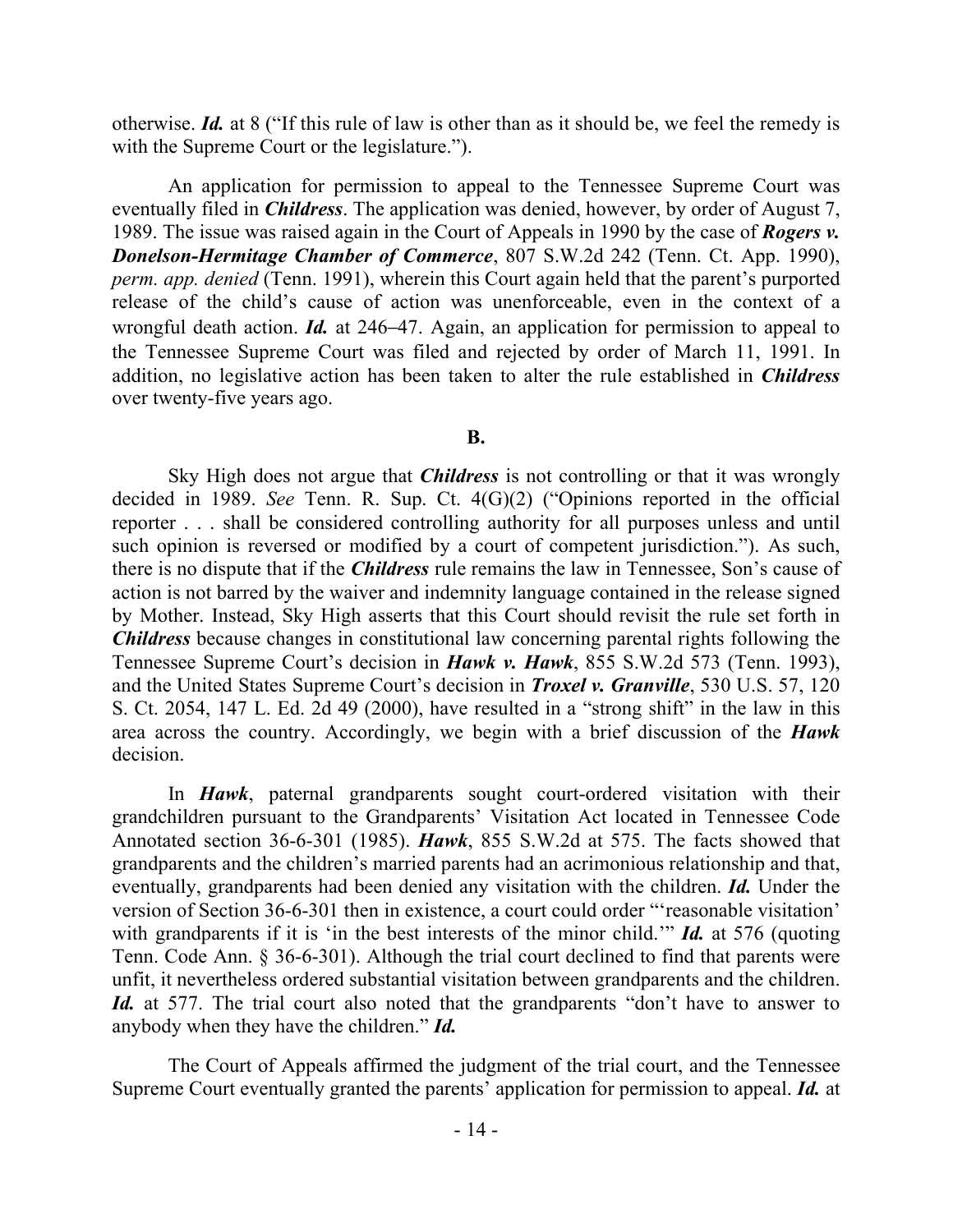573, 577. The Tennessee Supreme Court first characterized the trial court's ruling as "a virtually unprecedented intrusion into a protected sphere of family life." *Id.* at 577. Because Section 36-6-301 "suggest[ed] that this level of interference is permissible," the Tennessee Supreme Court determined that it was necessary to examine the constitutionality of the statute "as it applies to married parents whose fitness as parents is unchallenged." *Id.*

Ultimately, the Tennessee Supreme Court held that the trial court's and Section 36-6-301's intrusion into parental decisions was unconstitutional because it interfered with the fundamental liberty interest allowing parents the "right to rear one's children." *Id.* at 578 (citing *Meyer v. Nebraska*, 262 U.S. 390, 399, 43 S. Ct. 625, 626, 67 L. Ed. 1042 (1923)). According to the Tennessee Supreme Court, this right stemmed from the United States Supreme Court's "larger concern with privacy rights for the family." *Id.* at 578 (citing *Prince v. Massachusetts*, 321 U.S. 158, 166, 64 S. Ct. 438, 442, 88 L. Ed. 645 (1944)). As such, the Tennessee Supreme Court concluded that the right to privacy inherent in both the United States and Tennessee Constitutions "fully protects the right of parents to care for their children without unwarranted state intervention." *Id.* at 579.

The grandparents in *Hawk* asserted, however, that grandparent visitation was "a 'compelling state interest' that warrants use of the state's *parens patriae* power to impose visitation in [the] 'best interests of the children.'" *Id.* (footnote omitted). The Tennessee Supreme Court rejected this argument, however, holding that "without a substantial danger of harm to the child, a court may not constitutionally impose its own subjective notions of the 'best interests of the child' when an intact, nuclear family with fit, married parents is involved." *Id.* In reaching this decision, the *Hawk* Court noted that "[i]mplicit in Tennessee case and statutory law has always been the insistence that a child's welfare must be threatened before the state may intervene in parental decision-making." *Id.* at 580 (citing Tenn. Code Ann. § 36-6-101 (allowing court intervention into custody matters in cases of divorce); Tenn. Code Ann.  $\S 37$ -1-113 & -114 (allowing court intervention into custody matters in dependency and neglect)). The Court also noted that its ruling was in line with federal decisions "requir[ing] that some harm threaten a child's welfare before the state may constitutionally interfere with a parent's right to rear his or her child." *Hawk*, 855 S.W.2d at 580 (citing *Wisconsin v. Yoder*, 406 U.S. 205, 230, 92 S. Ct. 1526, 1540, 32 L. Ed. 2d 15 (1972) (noting that the children at issue would not be harmed by receiving an Amish education); *Pierce v. Society of Sisters*, 268 U.S. 510, 534, 45 S. Ct. 571, 573, 69 L. Ed. 1070 (1925) (noting that the parents' choice of private school was "not inherently harmful"); *Meyer v. Nebraska*, 262 U.S. 390, 402–03, 43 S.Ct. 625, 628, 67 L. Ed. 1042 (1923) (opining that "proficiency in a foreign language . . . is not injurious to the health, morals or understanding of the ordinary child")). As the Tennessee Supreme Court explained: "The requirement of harm is the sole protection that parents have against pervasive state interference in the parenting process." *Hawk*, 855 S.W.2d at 581. As such, the *Hawk* Court held that "neither the legislature nor a court may properly intervene in parenting decisions absent significant harm to the child from those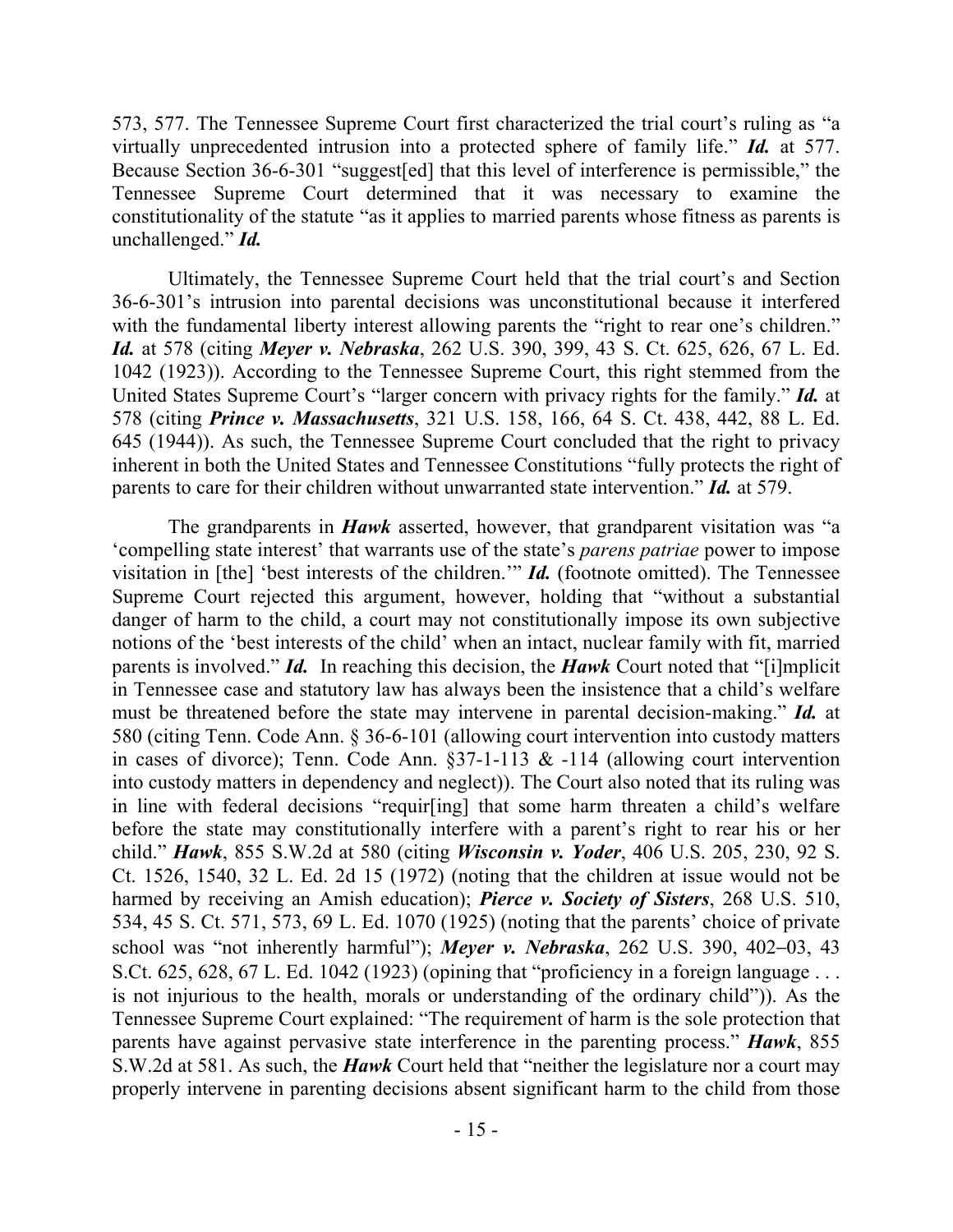decisions." *Id.* The trial court's award of grandparent visitation absent a showing of harm was therefore deemed unconstitutional. *Id*. Only a year later, the Tennessee Supreme Court extended the holding in *Hawk* to be applicable to all fit parents, not merely those part of "an intact, nuclear family[.]" *Nale v. Robertson*, 871 S.W.2d 674, 678 & 680 (Tenn. 1994).

A similar situation was at issue in the United States Supreme Court's decision in *Troxel v. Granville*. In *Troxel*, the paternal grandparents of two non-marital children filed a petition for grandparent visitation against the children's mother. *Troxel*, 530 U.S. at 61. Under the Washington statute applicable at that time, any person could petition the court for visitation with a child at any time so long as the child's best interests would be served by the visitation. *Id.* at 60. The trial court eventually entered an order allowing visitation. *Id.* at 61. The Washington Court of Appeals reversed the trial court's order, holding that the paternal grandparents lacked standing to seek visitation under the statute where no custody proceeding was pending. **Id.** at 62. In the meantime, the mother remarried, and her new husband adopted the children. Eventually, the Washington Supreme Court reversed the Washington Court of Appeals on the issue of standing, holding that the statute at issue allowed a visitation petition at any time. The Washington Supreme Court concluded, however, that the trial court nevertheless erred in ordering visitation under the statute, holding that the statute infringed on the fundamental right of parents to rear their children. *Id.* at 63. The United States Supreme Court eventually granted a writ of certiorari on the constitutional issue. *Id.*

The United States Supreme Court first recognized that "the interest of parents in the care, custody, and control of their children—is perhaps the oldest of the fundamental liberty interests recognized by this Court." *Id.* at 65. Citing decades of United States Supreme Court precedent, similar to the Tennessee Supreme Court in *Hawk*, the Court opined that "it cannot now be doubted that the Due Process Clause of the Fourteenth Amendment protects the fundamental right of parents to make decisions concerning the care, custody, and control of their children." *Id.* at 66. The *Troxel* Court therefore held that the Washington statute, as applied to the facts of the case, "unconstitutionally infringes on [] fundamental parental right[s]." *Id.* at 67. The Court noted that the statute essentially permitted judges, based solely on their personal evaluation of the child's best interests, to "disregard and overturn any decision by a fit custodial parent concerning visitation whenever a third party affected by the decision files a visitation petition[.]" *Id.*  The Court noted that none of the courts below had ever found the parents to be unfit, an important omission, as "there is a presumption that fit parents act in the best interests of their children." *Id.* at 68. As such, "so long as a parent adequately cares for his or her children (i.e., is fit), there will normally be no reason for the State to inject itself into the private realm of the family to further question the ability of that parent to make the best decisions concerning the rearing of that parent's children." *Id.* at 68–69. Because the trial court failed to honor this presumption, failed to give any weight to the preferences of the parents, and also failed to consider whether the parents had even denied visitation, the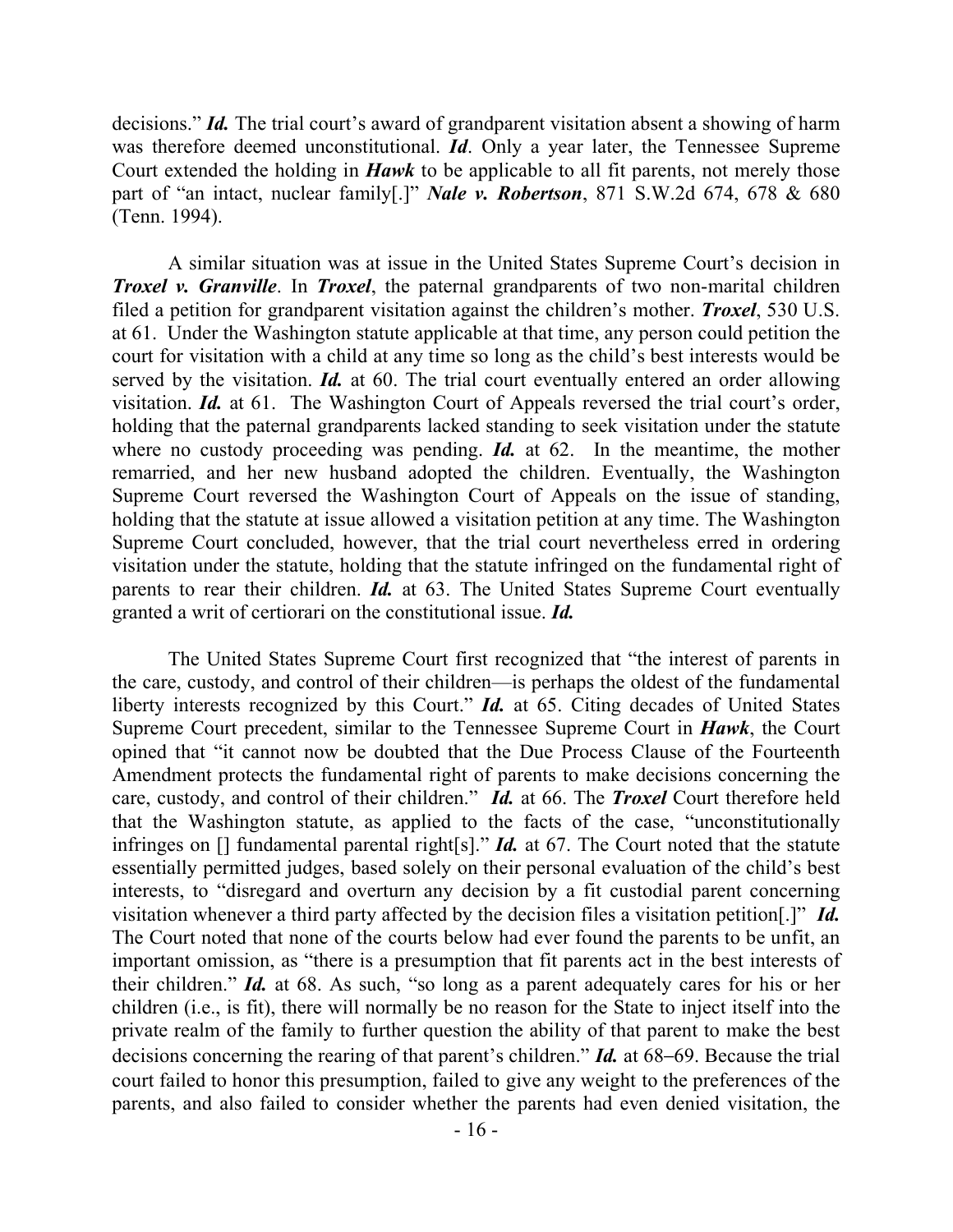*Troxel* Court held that the visitation award was unconstitutional in that case. *Id.* at 72. The United States Supreme Court declined, however, to rule on "whether the Due Process Clause requires all nonparental visitation statutes to include a showing of harm or potential harm to the child as a condition precedent to granting visitation." *Id.* at 73. Accordingly, the Court did not "define . . . the precise scope of the parental due process right in the visitation context." *Id.*

### **C.**

Although this case does not involve grandparent visitation, Sky High argues that the *Hawk* Court's rejection of the state's *parens patriae* power to interfere in a parenting decision is also applicable to Mother's decision to waive Son's claims against Sky High. Because the *Hawk* holding has never been applied in the context of an exculpatory clause, Sky High cites several decisions relying on the recognition of fundamental parental rights in upholding liability waivers signed by parents on behalf of children. Indeed, Sky Hall asserts that in the wake of the *Troxel* decision, the law has seen a "strong shift" in favor of enforceability.

Sky High heavily relies on the Ohio Supreme Court's decision in *Zivich v. Mentor Soccer Club, Inc.*, 696 N.E.2d 201 (Ohio 1998). In *Zivich*, the child was injured while participating in a non-profit soccer club. *Id.* at 202. Prior to the child's participation, his mother signed a registration form for the activity, which contained a waiver of liability against the soccer club on behalf of the child. *Id.* When the parents sued the soccer club for the child's injuries, the soccer club responded that the claim was barred by the waiver. The trial court agreed with the soccer club and granted summary judgment in its favor. *Id.* The Court of Appeals affirmed the dismissal but held that the child's cause of action, once he reached the age of majority, had not been waived. *See Zivich v. Mentor Soccer Club, Inc.*, No. 95-L-184, 1997 WL 203646, at \*1 (Ohio Ct. App. Apr. 18, 1997), *aff'd on other grounds*, 696 N.E.2d 201 (hereinafter, "Court of Appeals's *Zivich*"). *Id.* One Judge concurred in the result only, opining that that Ohio public policy favored enforcement of the exculpatory agreement against both parents and the child. Court of Appeals's *Zivich*, 1997 WL 203646, at \*23 (Ford, J., concurring in result only).

The Ohio Supreme Court likewise affirmed the trial court's decision that the claims of both the parents and the child were barred by the exculpatory clause contained in the registration form. *Zivich*, 696 N.E.2d at 207. In reaching this result, the Ohio Supreme Court first rejected the parents' argument that the agreement should not be enforced on public policy grounds, given that contracts entered into by minors were generally unenforceable in Ohio. *Id.* at 204. Rather, the Ohio Supreme Court held that Ohio public policy actually favored enforcement of the agreement, citing Ohio statutes enacted to "encourage landowners to open their land to public use for recreational activities without fear of liability." *Id.* at 204–05 (citing Ohio Rev. Code Ann. §§ 1533.18 & 1533.181). Indeed, the Ohio Supreme Court noted that, although the statute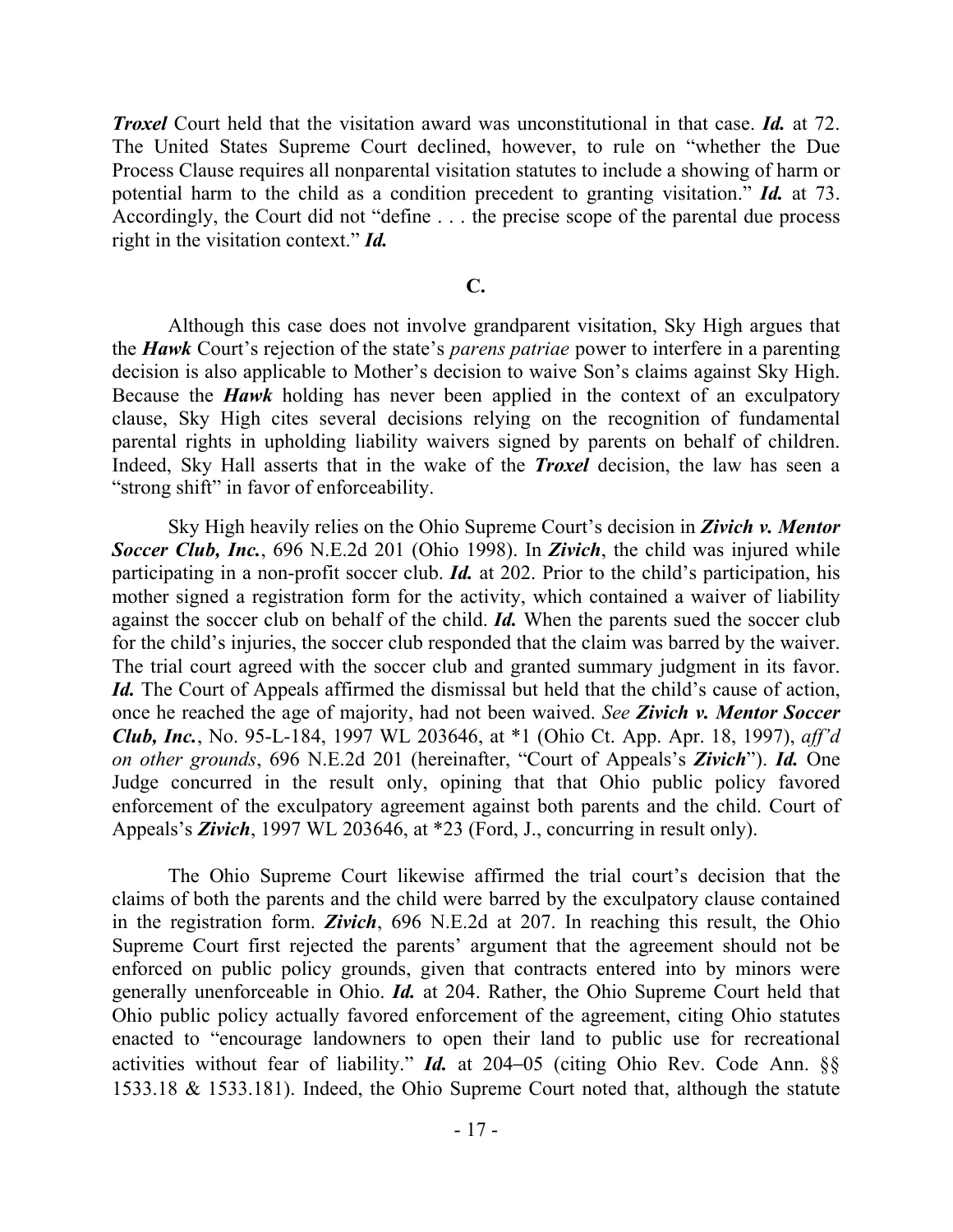was not applicable to the case-at-bar, the Ohio General Assembly had recently enacted statutes that "accord qualified immunity to unpaid athletic coaches and sponsors of athletic events." *Id.* at 205 (citing Ohio Rev. Code Ann. §§ 2305.381 & 2305.3825). The *Zivich* Court also noted the inherent benefits in allowing children to participate in sporting activities:

Organized recreational activities offer children the opportunity to learn valuable life skills. It is here that many children learn how to work as a team and how to operate within an organizational structure. Children also are given the chance to exercise and develop coordination skills. Due in great part to the assistance of volunteers, nonprofit organizations are able to offer these activities at minimal cost. . . . Clearly, without the work of its volunteers, these nonprofit organizations could not exist, and scores of children would be without the benefit and enjoyment of organized sports. Yet the threat of liability strongly deters many individuals from volunteering for nonprofit organizations. *Developments in the Law— Nonprofit Corporations—Special Treatment and Tort Law* (1992), 105 Harv. L. Rev. 1667, 1682. Insurance for the organizations is not the answer, because individual volunteers may still find themselves potentially liable when an injury occurs. Markoff, *Liability Threat Looms: A Volunteer's Thankless Task* (Sept. 19, 1988), 11 Natl. L.J. 1, 40. Thus, although volunteers offer their services without receiving any financial return, they place their personal assets at risk.

*Id.* Given these risks, the Ohio Supreme Court noted that these organizations "could very well decide that the risks are not worth the effort," which would reduce the number of low-cost sporting activities available to the youth. *Id.*

In addition to the Ohio public policy favoring low-cost youth sporting activities, the *Zivich* Court noted that its decision aligned with "the importance of parental authority." *Id.* (citing Court of Appeals's *Zivich*, 1997 WL 203646, at \*23 (Ford, J., concurring in result only)) (agreeing with the reasoning espoused by Judge Ford in his concurrence to the Court of Appeals's *Zivich*). As the *Zivich* Court explained, parents have a right to raise their children, a fundamental liberty interest in the "the care, custody, and management of their offspring[,]" and "a fundamental, privacy-oriented right of personal choice in family matters," all of which are protected by due process. *Id.* at 206 (citing Court of Appeals's *Zivich*, 1997 WL 203646, at \*24 (Ford, J., concurring in result only)). In addition, the Ohio Supreme Court provided examples where Ohio statutory law empowers parents to make decisions for their children, including the right to consent or decline medical treatment. *Id.* (citing Ohio Rev. Code Ann. § 2317.54[C]; *Lacey v. Laird*, 166 Ohio St. 12, 19, 1 O.O.2d 158, 161, 139 N.E.2d 25, 30 (Ohio 1956) (Hart, J., concurring)). Thus, the *Zivich* Court concluded that invalidating the release would be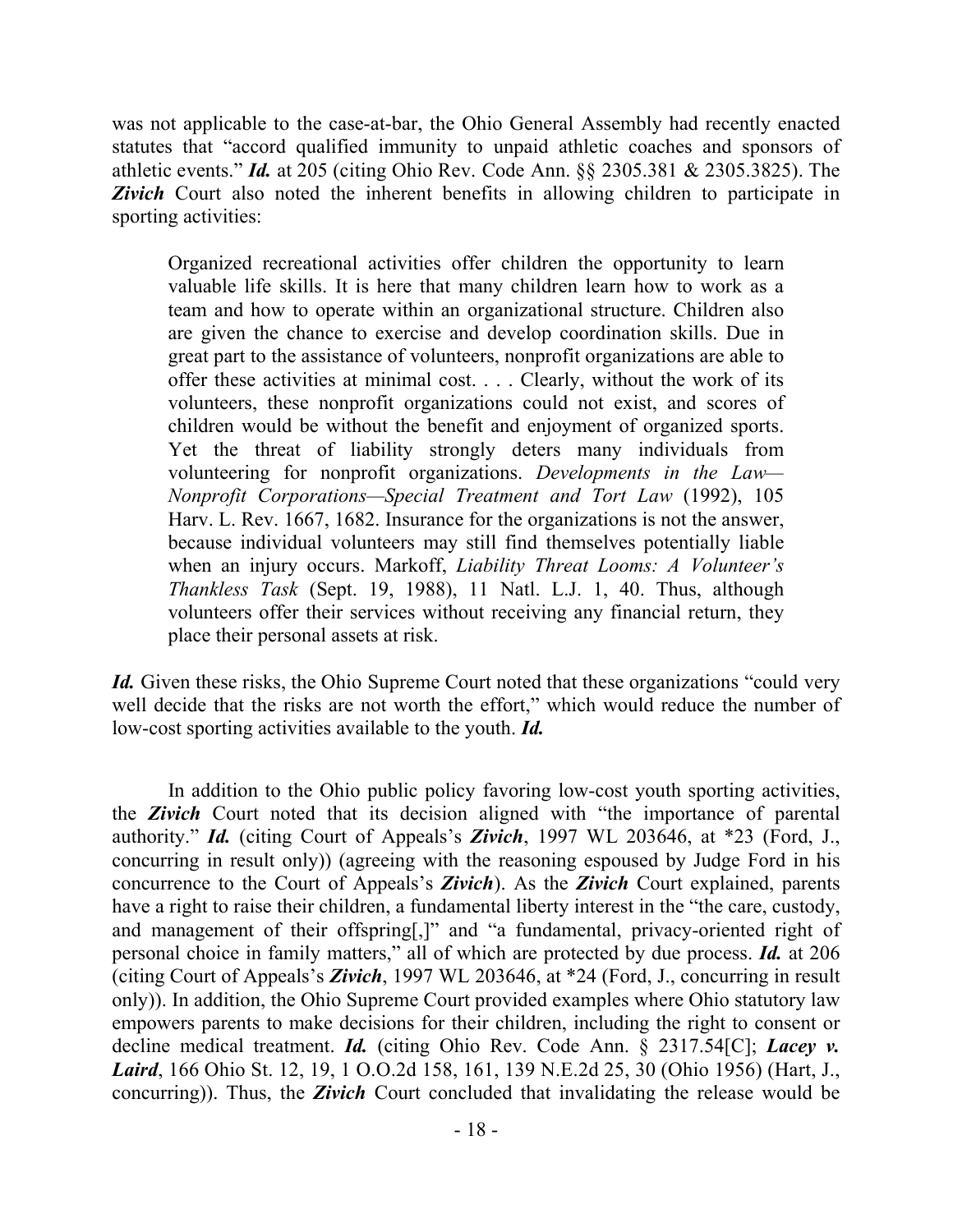"inconsistent with conferring other powers on parents to make important life choices for their children." *Id.* at 206 (citing Court of Appeals's *Zivich*, 1997 WL 203646, at \*25–26 (Ford, J., concurring in result only)). According to the Ohio Supreme Court, the decision to allow the child to participate in a potentially dangerous activity after having signed a liability waiver on behalf of the child is "an important family decision" in which a parent makes a decision regarding whether "the benefits to her child outweighed the risk of physical injury." *Id.* at 207. After concluding that this decision is protected by the fundamental right of parental authority, the Ohio Supreme Court ultimately held that the decision could not be "disturb[ed]" by the courts. *Id.* Accordingly, the *Zivich* Court ruled that the waiver was enforceable.

Sky High emphasizes that at least three other states have similarly held that preinjury waivers of a minor's claims by parents were enforceable due to the court's inability to interfere with fit parents' decisions. *See Saccente v. LaFlamme*, No. CV0100756730, 2003 WL 21716586 (Conn. Super. Ct. July 11, 2003); *Sharon v. City of Newton*, 769 N.E.2d 738 (Mass. 2002); *BJ's Wholesale Club, Inc. v. Rosen*, 80 A.3d 345 (Md. 2013). First, in *Saccente v. LaFlamme*, the child's father signed an indemnity agreement on behalf of his daughter to participate in horseback riding lessons. *Saccente*, 2003 WL 21716586, at \*1. When the child was injured and the mother sued on her behalf, the defendant farm raised the indemnity agreement as a defense. *Id.* The Superior Court of Connecticut ultimately held that the indemnity agreement signed by the child's parent was enforceable to bar the child's claim. *Id.* at  $7<sup>4</sup>$ . In reaching this result, the **Saccente** Court relied, in part, on the fundamental parental rights recognized by the United States Supreme Court in *Troxel*. *Id.* at \*6 (citing *Troxel*, 530 U.S. at 65). In the **Saccente** Court's view, a parent's right to make decisions regarding the rearing of children extends to "the right to control their associations," including the "[t]he decision here by her father to let the minor plaintiff waive her claims against the defendants in exchange for horseback riding lessons at their farm[.]" *Saccente*, 2003 WL 21716586, at \*6–7 (distinguishing cases where releases have been held invalid by the fact that Connecticut statutory law did not forbid parents from settling the claims of their children).

In *Sharon v. City of Newtown*, a student sued the city for injuries she had incurred while participating in cheerleading practice at a public school. *Sharon*, 769 N.E.2d at 741. In rejecting the student's argument that a waiver signed by the student's father was invalid, the Massachusetts Supreme Judicial Court held that enforcing the waiver

 $\overline{a}$ <sup>4</sup> The Superior Court in *Saccente* comes to the opposite conclusion as the Superior Court previously came to in *Fedor v. Mauwehu Council, Boy Scouts of Am., Inc*., 21 Conn. Supp. 38, 143 A.2d 466 (Conn. Super. Ct. 1958). The *Saccente* Court distinguished *Fedor* on the basis that parents there had "had no choice but to sign the waiver" in order to participate in a Boy Scout camp for low-income families. *Saccente*, 2003 WL 21716586, at \*4. The *Saccente* Court concluded that the same was not true of the child's horseback riding lessons.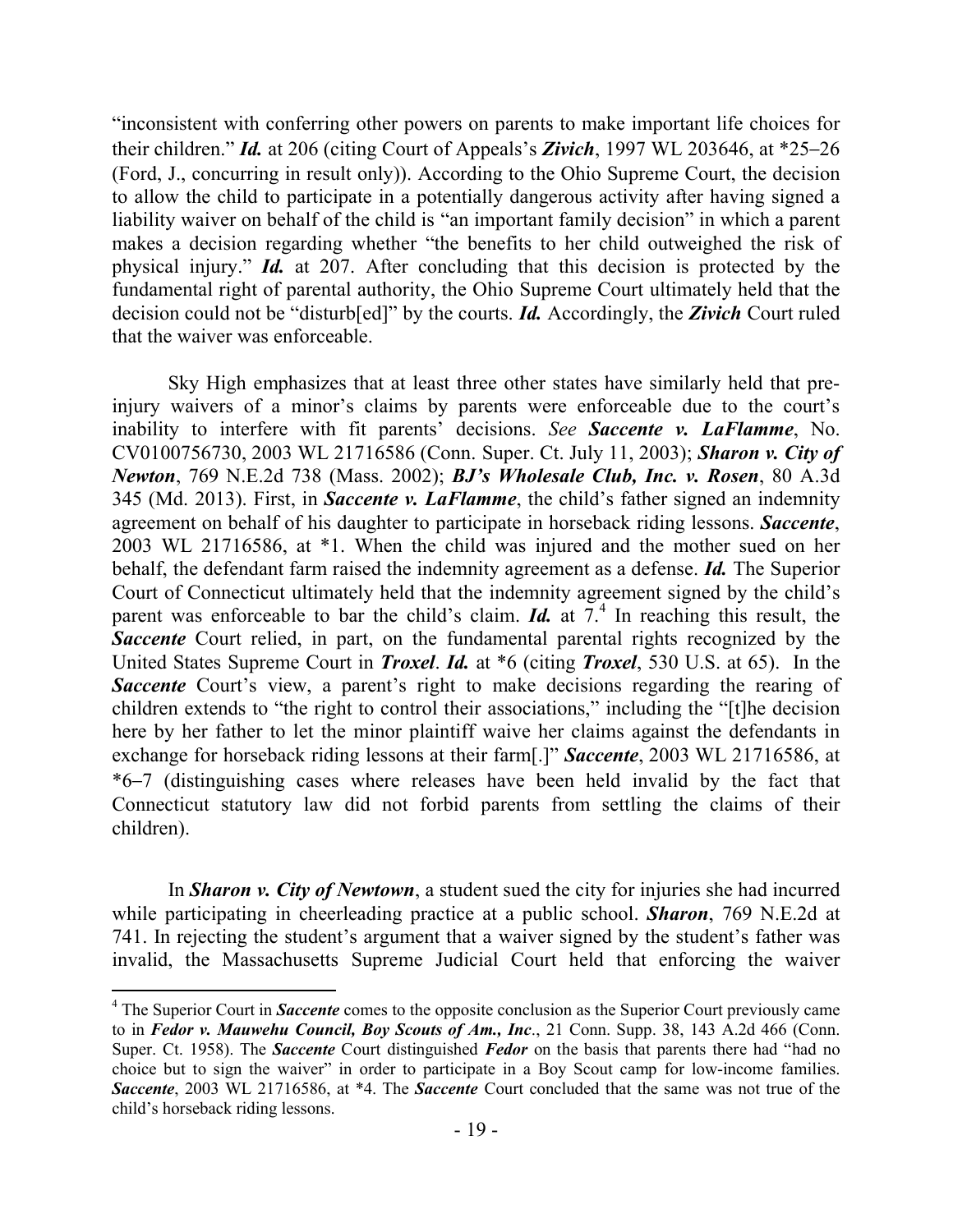"comports with the fundamental liberty interest of parents in the rearing of their children, and is not inconsistent with the purpose behind our public policy permitting minors to void their contracts." *Id.* at 747. In addition, the *Sharon* Court noted that its decision was in line with Massachusetts statutes exempting certain nonprofit organizations, volunteer managers and coaches, and owners of land who permit the public to use their land for recreational purposes without imposing a fee from liability for negligence. *Id.* (noting that enforcement also comports with a policy of "encouragement of athletic activities for minors" and does not conflict with Massachusetts statutory law requiring court approval of minor settlements).

Likewise in *BJ's Wholesale Club, Inc. v. Rosen*, the defendant wholesale club sought to dismiss a negligence claim brought on behalf of a minor due to the fact that the parents had signed an exculpatory agreement on behalf of the child. *Rosen*, 80 A.3d at 346. The Maryland Court of Appeals, Maryland's high court, held that the exculpatory agreement was valid, rejecting the parents' argument that the agreement should be invalidated through the States' *parens patrie* authority. The *Rosen* Court noted, however, that such authority was only invoked where a parent is unfit or in the context of juvenile delinquency. *Id.* at 361. As the Maryland Court of Appeals explained: "We have, thus, *never* applied *parens patriae* to invalidate, undermine, or restrict a decision, such as the instant one, made by a parent on behalf of her child in the course of the parenting role." *Id.* at 362. Ultimately, the Maryland Court of Appeals upheld the validity of the agreement, relying also on Maryland statutes allowing parents to make financial, medical, mental health, and educational decisions for their children *Id.* (citing Md. Code Ann., Cts. & Jud. Proc. § 6-405 (allowing parents to settle claims on behalf of minors without court approval);<sup>5</sup> Md. Code Ann., Educ.  $\S$  7-301 (allowing parents the choice to homeschool their children); Md. Code Ann., Health-Gen. § 10-610 (allowing a parent to commit a child to mental health services under limited circumstances); Md. Code Ann., Health-Gen. § 20-102 (giving parents the authority to consent to a minor's medical treatment)). At least one federal case interpreting state law has also enforced such an agreement. *See Kelly v. United States*, No. 7:10-CV-172-FL, 2014 WL 4793009, at \*5 (E.D. N.C. Sept. 25, 2014) (holding that upholding releases signed by parents on behalf of children "serve[s] the public interest by respecting the realm of parental authority to weigh the risks and costs of physical injury to their children against the benefits of the child's participation in an activity").

In addition to these cases, it appears that other jurisdictions have likewise upheld similar exculpatory agreements signed on behalf of children without reliance on the fundamental parental rights doctrine. *See Hohe v. San Diego Unified Sch. Dist.*, 224 Cal.

 $\overline{a}$ 

<sup>&</sup>lt;sup>5</sup> The **Rosen** Court found this statute particularly instructive, as other jurisdictions where exculpatory agreements signed by parents were unenforceable had often relied upon statutes that required court approval for parents to settle lawsuits on behalf of minors as next friend. *Rosen*, 80 A.3d at 356–57; *see also infra*, for additional discussion of this factor.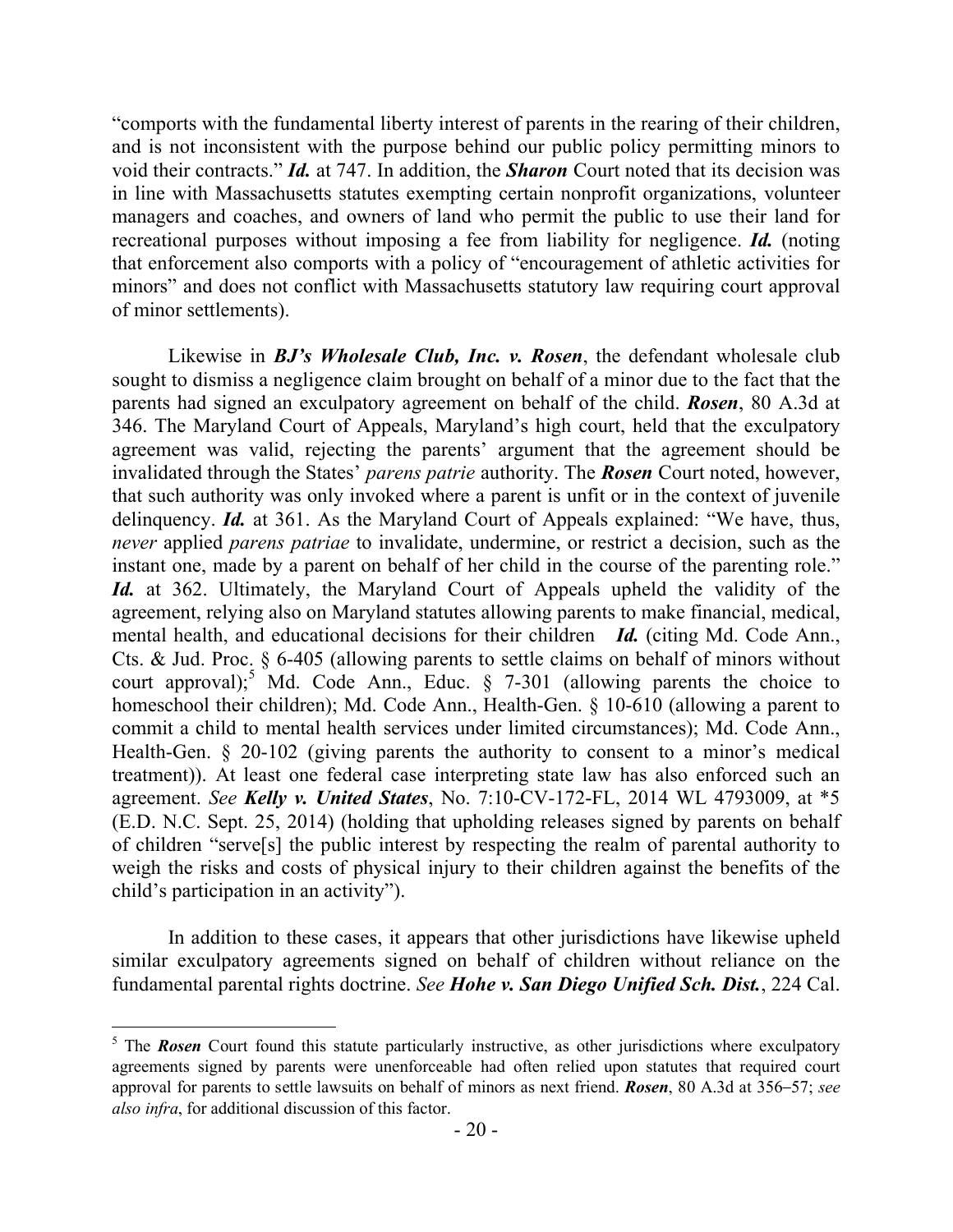App. 3d 1559, 274 Cal. Rptr. 647 (Ct. App. 1990) (holding, with little analysis regarding the public policy in favor or against such a rule, that "[a] parent may contract on behalf of his or her children" even in the context of a release); *Kondrad ex rel. McPhail v. Bismarck Park Dist.*, 2003 ND 4,  $\sqrt{$  5, 655 N.W.2d 411, 413 (including no analysis as to the issue of whether a parent may waive claims on behalf of a minor); *Osborn v. Cascade Mountain, Inc.*, 2003 WI App 1, 1, 10, 259 Wis. 2d 481, 655 N.W. 2d 546 (same). In still other states, court decisions refusing to enforce such agreements have been legislatively overturned. *See Cooper v. Aspen Skiing Co.*, 48 P.3d 1229 (Colo. 2002), *superseded by* Colo. Rev. Stat. Ann. § 13-22-107 (declaring it the public policy of Colorado to permit "a parent of a child to release a prospective negligence claim of the child against" organizations that provide "sporting, recreational, educational, and other activities where certain risks may exist"); *Kirton v. Fields*, 997 So. 2d 349, 358 (Fla. 2008), *somewhat superseded by* Fla. Stat. Ann. § 744.301 (permitting a parent to waive a child's future cause of action only as to the inherent risks of an activity against a "commercial activity provider," not claims resulting from the provider's own negligence). Sky High therefore argues that this Court should follow the "strong shift" in the law in favor of enforceability based upon Tennessee and federal constitutional law regarding the state's inability to interfere in the parenting decisions of fit parents.

That is not to say, however, that jurisdictions that enforce exculpatory agreements or liability waivers signed on behalf of children by their parents enjoy a distinct majority in the United States. Indeed, even as recently as 2010, one court characterized the state of the law as the opposite—that "a clear majority" of courts have held in favor of finding such agreements unenforceable. *Galloway v. State*, 790 N.W.2d 252, 258 (Iowa 2010). Compared with the approximately nine jurisdictions wherein courts or legislatures have enforced such agreements, our research has revealed at least fourteen jurisdictions wherein courts have specifically held that exculpatory, release, or indemnification agreements signed by parents on behalf of children are unenforceable. *See Chicago, R.I. & P. Ry. Co. v. Lee*, 92 F. 318, 321 (8th Cir. 1899); *J.T. ex rel. Thode v. Monster Mountain, LLC*, 754 F. Supp. 2d 1323, 1328 (M.D. Ala. 2010) (applying Alabama law and "the weight of authority in other jurisdictions"); *Fedor v. Mauwehu Council, Boy Scouts of Am., Inc.*, 21 Conn. Supp. 38, 143 A.2d 466 (Conn. Super. Ct. 1958); *Meyer v. Naperville Manner*, Inc., 262 Ill. App. 3d 141, 145, 634 N.E.2d 411, 413 (Ill. 1994); *Galloway v. State*, 790 N.W.2d 252, 258 (Iowa 2010); *Doyle v. Bowdoin College*, 403 A.2d 1206, 1208 n.3 (Me. 1979); *Woodman ex rel. Woodman v. Kera LLC*, 486 Mich. 228, 785 N.W.2d 1 (Mich. 2010); *Khoury v. Saik*, 203 Miss. 155, 33 So. 2d 616, 618 (1948) (reaffirmed in *Burt v. Burt*, 841 So. 2d 108 (Miss. 2001)); *Fitzgerald v. Newark Morning Ledger Co.*, 111 N.J. Super. 104, 108, 267 A.2d 557, 559 (N.J. Law. Div. 1970); *Valdimer v. Mount Vernon Hebrew Camps, Inc.*, 9 N.Y.2d 21, 24, 172 N.E.2d 283, 285 (N.Y. 1961); *Ohio Cas. Ins. Co. v. Mallison*, 223 Or. 406, 412, 354 P.2d 800, 803 (Or. 1960); *Shaner v. State Sys. of Higher Educ.*, 40 Pa. D. & C.4th 308, 313 (Com. Pl. 1998), *aff'd without opinion*, 738 A.2d 535 (Pa. Commw. Ct. 1999); *Hawkins ex rel. Hawkins v. Peart*, 2001 UT 94, 37 P.3d 1062, *somewhat superseded by* Utah Code Ann.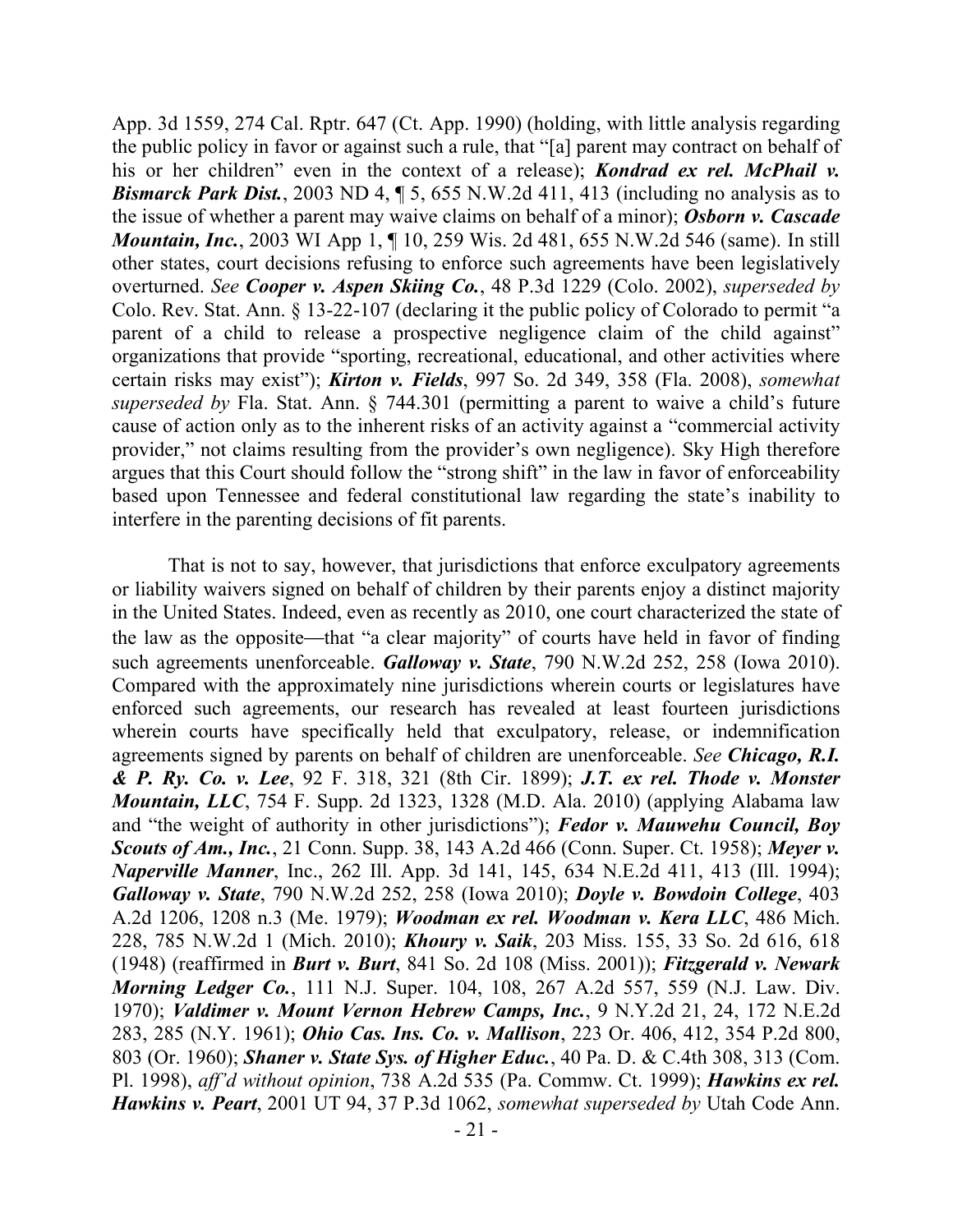§ 78B-4-203 (allowing a release against an "equine or livestock activity sponsor");<sup>6</sup> *Munoz v. II Jaz Inc.*, 863 S.W.2d 207, 210 (Tex. App. 1993); *Scott By & Through Scott v. Pac. W. Mountain Resort*, 119 Wash. 2d 484, 494, 834 P.2d 6, 11 (Wash. 1992).

A few courts refusing to enforce these agreements have expressly considered, and rejected, similar arguments contending that enforcement is necessary to comport with a parent's fundamental right to control his or her children. For example, the court in *Woodman ex rel. Woodman v. Kera LLC* rejected this argument on the ground that under such an analysis "a parent would be able to bind the child in any contract, no matter how detrimental to the child," including contracts where the law is well-settled that parents may not consent on behalf of their children. *Woodman*, 785 N.W.2d at 8 (quoting *McKinstry v. Valley Obstetrics-Gynecology Clinic, P.C.*, 428 Mich. 167, 405 N.W.2d 88 (1987) (noting the general rule that "a parent has no authority to waive, release, or compromise claims by or against a child"). Rather, the *Woodman* Court noted that if such a massive shift in the law was warranted, the change should originate in the legislature, rather than the courts. *Id.* at 9–10.

The Iowa Supreme Court likewise considered an argument that the enforcement of pre-injury releases was in line with the "public policy giving deference to parents' decisions affecting the control of their children and their children's affairs." *Galloway*, 790 N.W.2d at 256. The *Galloway* Court recognized that parents have a fundamental liberty interest "in the care, custody, and control of [their] children[.]" *Id.* (quoting *Lamberts v. Lillig*, 670 N.W.2d 129, 132 (Iowa 2003)). The Court noted, however, that this interest was "restricted to some extent by the public's interest in the best interests of children." *Id.* In support, the Court cited Iowa law preventing parents from waiving child support payments, preventing parents from receiving payments on behalf of a child of more than \$25,000.00, and preventing conservators from compromising a child's cause of action absent court approval. *Id.* at 256–57 (citing Iowa Code § 598.21C(3) (stating that any modification to child support is void unless approved by the court); Iowa Code § 633.574 (limiting a parent's ability to receive property on behalf of child to an aggregate value of \$25,000.00); Iowa Code § 633.647(5) (requiring a child's conservator to obtain court approval for the settlement of the child's claim)). The Court further rejected the defendants' claim that "recreational, cultural, and educational opportunities for youths will cease because organizations sponsoring them will be unable or unwilling to purchase insurance or otherwise endure the risks of civil liability," finding such fear "speculative and overstated." *Id.* at 258–59. The *Galloway* Court therefore held that inherent in Iowa law was "a well-established public policy that children must be accorded a measure of protection against improvident decisions of their parents." *Id.* at 256. The Iowa Supreme Court therefore held that public policy prevented enforcement of the pre-injury release

<sup>6</sup> The Utah Supreme Court has recently announced that *Hawkins* remains valid law as to whether public policy invalidates an exculpatory agreement "in the absence of statutory language." *See Penunuri v. Sundance Partners*, Ltd., 2013 UT 22, ¶ 28, 301 P.3d 984, 992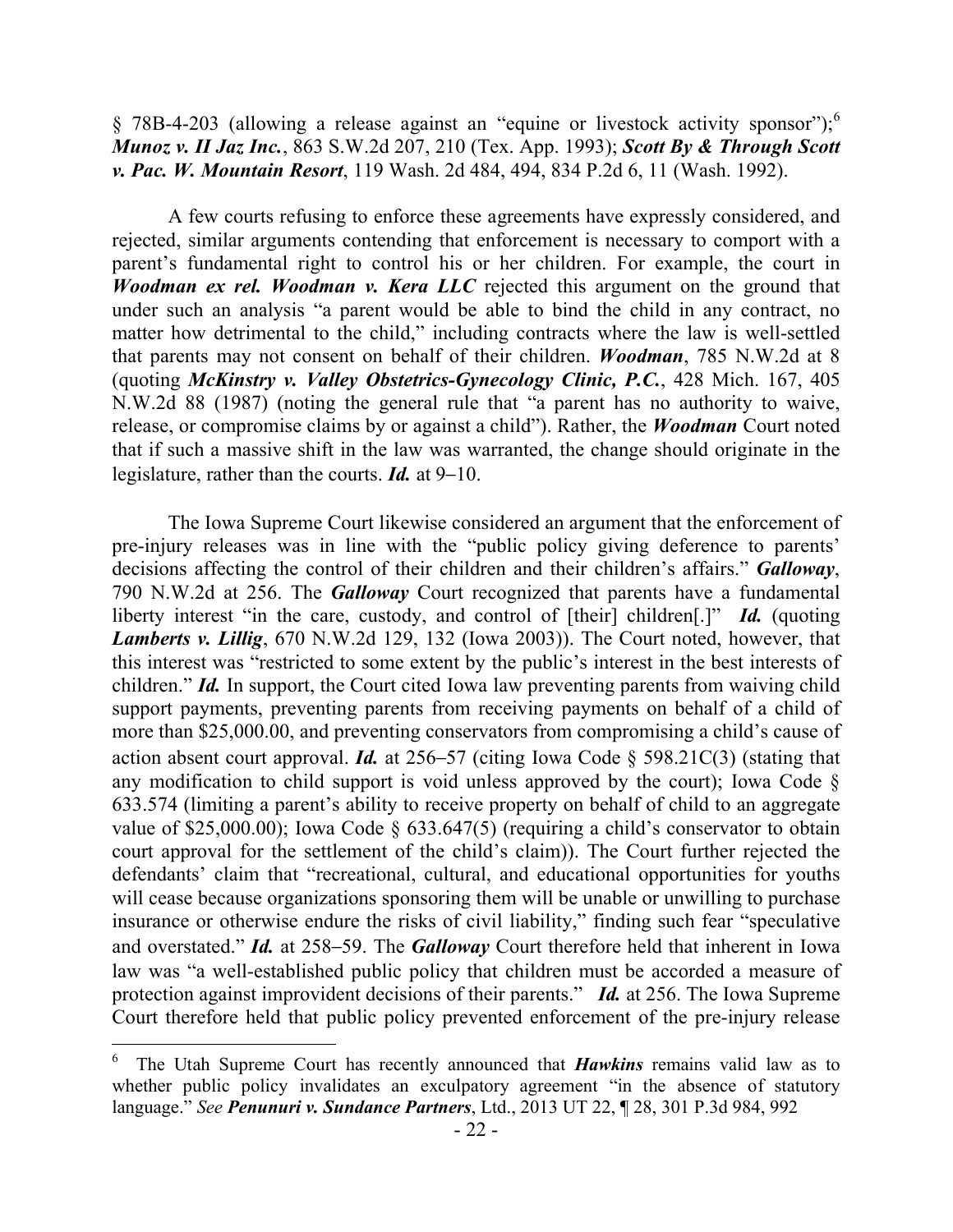signed by a student's mother regarding injuries the child sustained while on an educational field trip organized by a state university. *Id.* at 253.

Although the holding was later superseded by statute, the reasoning of the Colorado Supreme Court on this issue is also illuminating. *Cooper v. Aspen Skiing Co.* involved a child injured in a skiing accident whose mother had signed a pre-injury release on his behalf. *Cooper*, 48 P.3d at 1230. In invalidating the release, the Colorado Supreme Court specifically held that a parent's fundamental right to "the care, custody, and control of their children" did not extend to a parent's decision to disclaim a minor's potential future recovery for injuries caused by the negligence of a third party. *Id.* at 1235 n.11 (quoting *Troxel*, 530 U.S. at 65). As the *Cooper* Court explained:

> A parental release of liability on behalf of his child is not a decision that implicates such fundamental parental rights as the right to "establish a home and bring up children," *Meyer v. Nebraska*, 262 U.S. 390, 399, 43 S.Ct. 625, 67 L. Ed. 1042 (1923), and the right "to direct the upbringing and education of children under their control," *Pierce v. Soc'y of Sisters*, 268 U.S. 510, 534–35, 45 S. Ct. 571, 69 L. Ed. 1070 (1925). Moreover, it does not implicate a parent's "traditional interest . . . with respect to the religious upbringing of their children," *Wisconsin v. Yoder*, 406 U.S. 205, 214, 92 S. Ct. 1526, 32 L. Ed. 2d 15 (1972), or such medical decisions as a parent's right to "retain a substantial . . . role" in the decision to voluntary commit his child to a mental institution (with the caveat that the child's rights and the physician's independent judgment also plays a role), *Parham v. J.R.*, 442 U.S. 584, 604, 99 S. Ct. 2493, 61 L. Ed. 2d 101 (1979); rather a parental release on behalf of a child effectively eliminates a child's legal right to sue an allegedly negligent party for torts committed against him. It is, thus, not of the same character and quality as those rights recognized as implicating a parents' fundamental liberty interest in the "care, custody, and control" of their children.

> Furthermore, even assuming arguendo, that a parental release on behalf of a minor child implicates a parent's fundamental right to the care, custody, and control of his child, this right is not absolute. *Prince v. Massachusetts*, 321 U.S. 158, 166, 64 S. Ct. 438, 88 L. Ed. 645 (1944); *People v. Shepard*, 983 P.2d 1, 4 (Colo. 1999). Indeed, "[a]cting to guard the general interest in youth's well being, the state as parens patriae may restrict the parent's control by requiring school attendance, regulating or prohibiting the child's labor and in many other ways." **Prince v. Massachusetts**, 321 U.S. [at] 166 . . .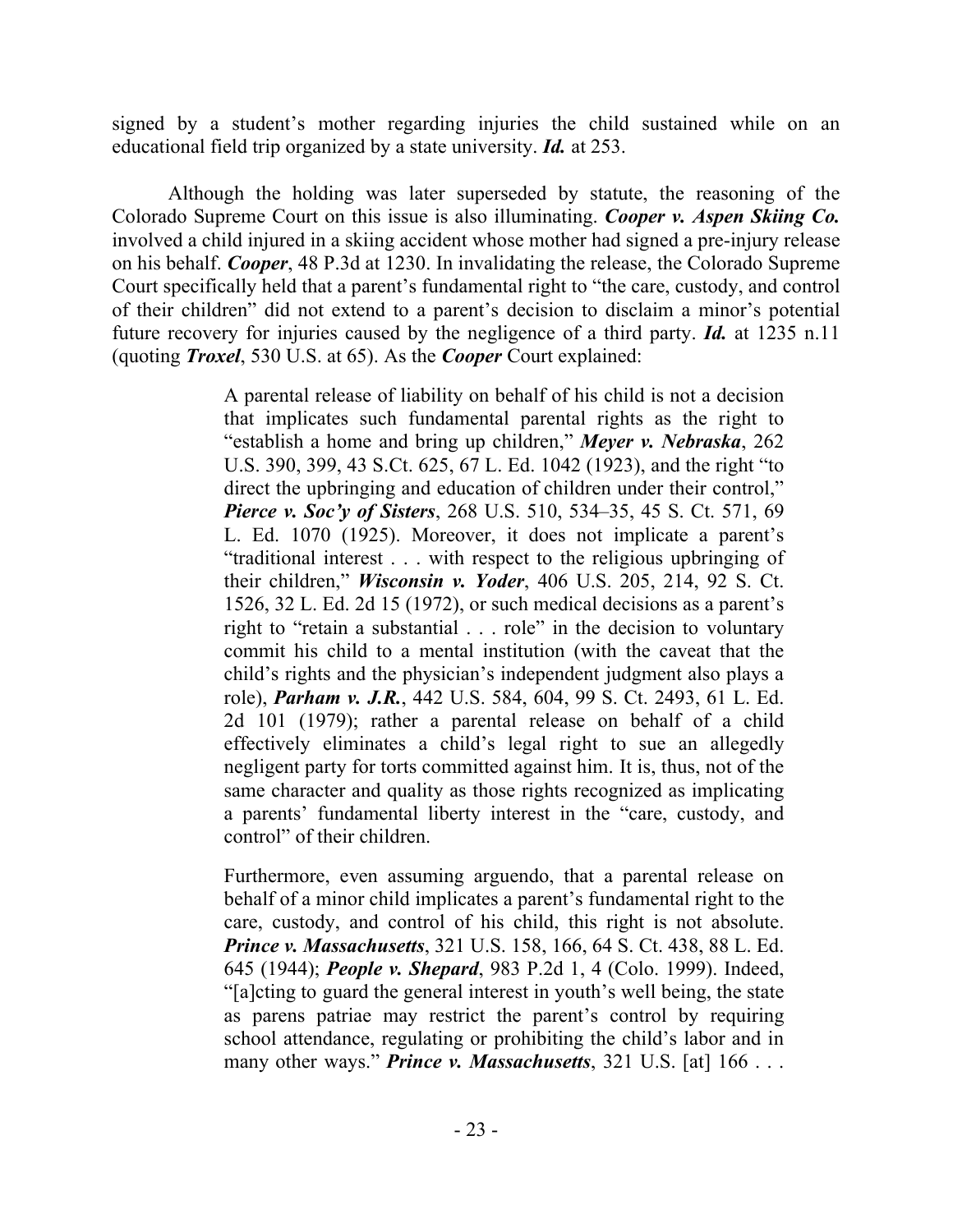(footnotes omitted). In fact, "in order to protect a child's well-being, the state may restrict parental control." *Shepard*, 983 P.2d at 4.

## *Cooper*, 48 P.3d at 1235 n.11.

Appellants argue that this Court should likewise reject any argument that the enforcement of liability waivers against minors is required by the fundamental parental rights doctrine. Based upon this split of authority, we must determine whether Tennessee public policy favors a change in the rule established by this Court in *Childress*.

### **D.**

"'[T]he public policy of Tennessee is to be found in its constitution, statutes, judicial decisions and applicable rules of common law.'" *In re Baby*, 447 S.W.3d 807, 823 (Tenn. 2014) (quoting *Cary v. Cary*, 937 S.W.2d 777, 781 (Tenn.1996)). "Primarily, it is for the legislature to determine the public policy of the state, and if there is a statute that addresses the subject in question, the policy reflected therein must prevail." *Hyde v. Hyde*, 562 S.W.2d 194, 196 (Tenn. 1978) (citing *United States v. Trans-Missouri Freight Ass'n*, 166 U.S. 290, 17 S. Ct. 540, 41 L. Ed. 1007 (1897)). In order to determine whether a contract "is inconsistent with public policy, courts may consider the purpose of the contract, whether any violation is inherent in the contract itself, as opposed to merely a collateral consequence, and, finally, whether the enforcement of the contract will have a detrimental effect on the public." *Baby*, 447 S.W.3d at 823 (citing *Baugh v. Novak*, 340 S.W.3d 372, 382 (Tenn. 2011)). "'The principle that contracts in contravention of public policy are not enforceable should be applied with caution and only in cases plainly within the reasons on which that doctrine rests.'" *Home Beneficial Ass'n v. White*, 180 Tenn. 585, 589, 177 S.W.2d 545, 546 (1944) (quoting *Twin City Pipe Line Co. v. Harding Glass Co.*, 283 U.S. 353, 356–57, 51 S. Ct. 476, 477, 75 L. Ed. 1112 (1931)).

Here, there can be no doubt that the Tennessee public policy, as evidenced by the Tennessee Supreme Court's decision in *Hawk*, does not favor intervention in the parental decisions of fit parents. *See Hawk*, 855 S.W.2d at 579. As such, where a fit parent makes a parental decision, our courts generally will not interfere. *Id.* Courts in Tennessee have cited *Hawk* to protect a parent's right most often in the context of dependency and neglect proceedings, termination of parental rights proceedings, parentage actions, child custody proceedings, and grandparent visitation proceedings. *See, e.g.*, *In re Carrington H.*, 483 S.W.3d 507 (Tenn.), *cert. denied sub nom. Vanessa G. v. Tenn. Dep't of Children's Servs.*, 137 S. Ct. 44, 196 L. Ed. 2d 28 (2016) (involving termination of parental rights); *Lovlace v. Copley*, 418 S.W.3d 1, 26 (Tenn. 2013) (involving grandparent visitation); *In re Adoption of A.M.H.*, 215 S.W.3d 793, 809 (Tenn. 2007) (involving termination of parental rights); *In re Adoption of Female Child*, 896 S.W.2d 546, 548 (Tenn. 1995) (involving custody of a child); *Broadwell by Broadwell v. Holmes*, 871 S.W.2d 471, 476–77 (Tenn. 1994) (limiting parental immunity only "to conduct that constitutes the exercise of parental authority, the performance of parental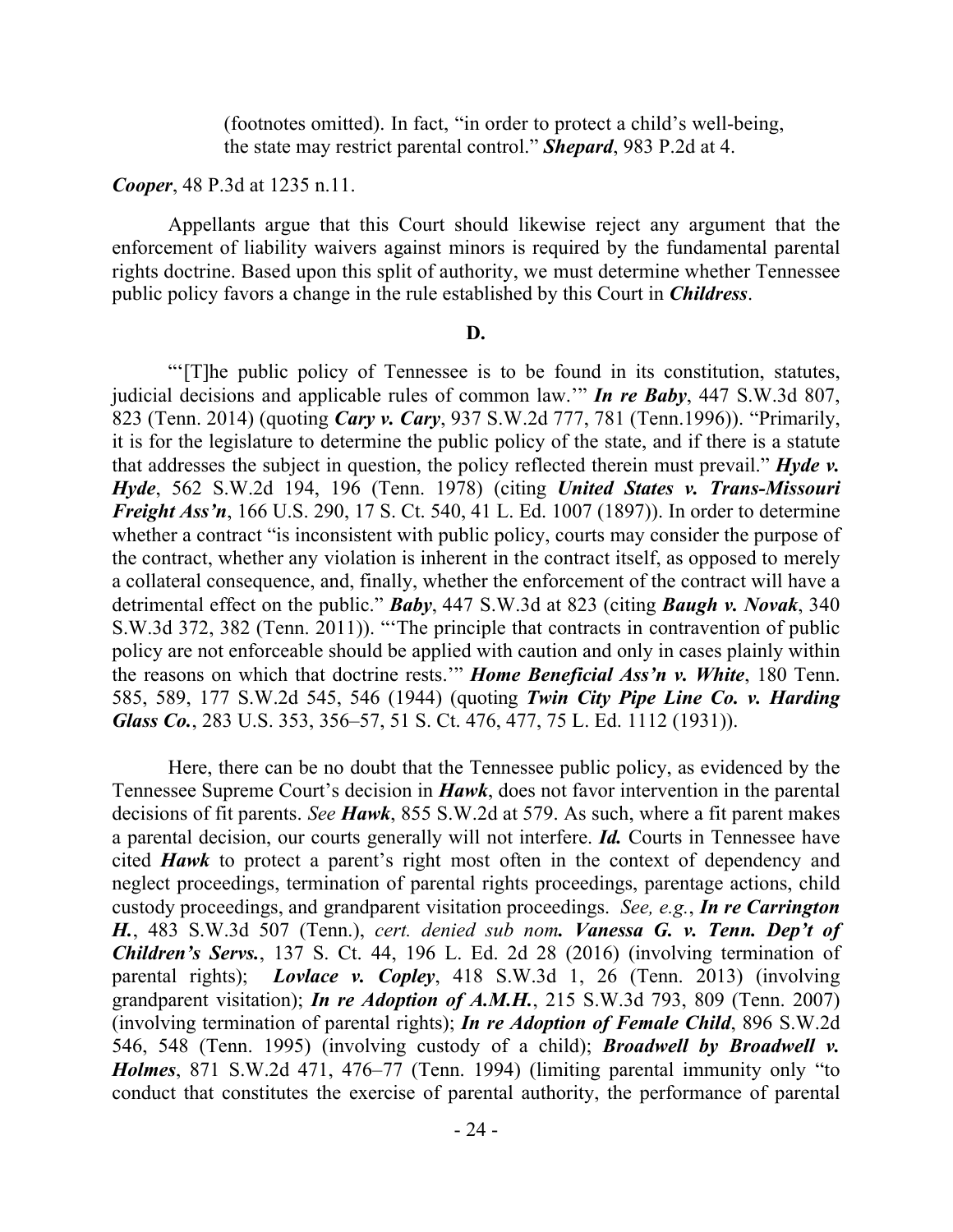supervision, and the provision of parental care and custody"); *McGarity v. Jerrolds*, 429 S.W.3d 562 (Tenn. Ct. App. 2013) (involving grandparent visitation); *State v. Cox*, No. M1999-01598-COA-R3-CV, 2001 WL 799732, at \*10 (Tenn. Ct. App. July 17, 2001) (involving dependency and neglect); *Matter of Hood*, 930 S.W.2d 575, 578 (Tenn. Ct. App. 1996) (involving a parentage action). In one case, *Hawk* was cited as support for a parent's right to control a child's access to the telephone and to "consent . . . vicariously to intercepting, recording and disclosing the child's conversation with [f]ather." *Lawrence v. Lawrence*, 360 S.W.3d 416, 421 (Tenn. Ct. App. 2010). In another case, however, this Court held that a parent's fundamental right to rear his or her children was not violated by a Tennessee law allowing physicians to prescribe contraceptives to minors without parental authorization. *See Decker v. Carroll Acad.*, No. 02A01-9709- CV-00242, 1999 WL 332705, at \*13 (Tenn. Ct. App. May 26, 1999).

Additionally, this policy of protecting fundamental parental rights is often reflected in our statutory law. For example, Tennessee Code Annotated section 34-1-102 provides that parents are equally charged with the "care, management and expenditure of [their children's] estates." Another statute, Tennessee Code Annotated section 37-1-140, states in relevant part:

> A custodian to whom legal custody has been given by the court under this part has the right to the physical custody of the child, the right to determine the nature of the care and treatment of the child, including ordinary medical care and the right and duty to provide for the care, protection, training and education, and the physical, mental and moral welfare of the child, subject to the conditions and limitations of the order and to the remaining rights and duties of the child's parents or guardian.

Tenn. Code Ann.  $\S 37$ -1-140(a).<sup>7</sup> Other statutes littered throughout the Tennessee Code also reflect this policy. *See, e.g.*, Tenn. Code Ann. § 33-8-303 (giving a parent authority

 $\overline{a}$ 

<sup>&</sup>lt;sup>7</sup> We note that this Court recently held that under the specific language of the trust agreement at issue, it was "without question the trustee has the right under the Trust Agreement to agree to arbitration binding the Minor beneficiary as to claims or demands once they have arisen." *Gladden v. Cumberland Trust & Inv. Co.*, No. E2015-00941-COA-R9-CV, 2016 WL 1166341, at \*5 (Tenn. Ct. App. Mar. 24, 2016), *perm. app.granted* (Aug. 18, 2016). The Court held however that the trustee had no power to agree to arbitration of unknown future claims. *Id.* at \*6. The situation is distinguishable from this cause for three reasons: (1) the case involved a question of a trustee's authority under a specific trust agreement, rather than a question of a parent's authority based upon the Tennessee and federal constitutions; (2) the Court held that the language of the agreement, rather than public policy considerations, required it to hold that the trustee had no power to agree to arbitrate unknown disputes; (3) the agreement at issue was an agreement to arbitrate, which limits only the forum in which a claim may be raised, rather than limiting liability. *See Buraczynski v. Eyring*, 919 S.W.2d 314, 319 (Tenn. 1996) (holding that arbitration agreements "do not limit liability, but instead designate a forum that is alternative to and independent of the judicial forum"). As such, the *Gladden* Opinion is inapposite to the issues raised in this case. Furthermore, because the Tennessee Supreme Court recently granted permission for appeal of the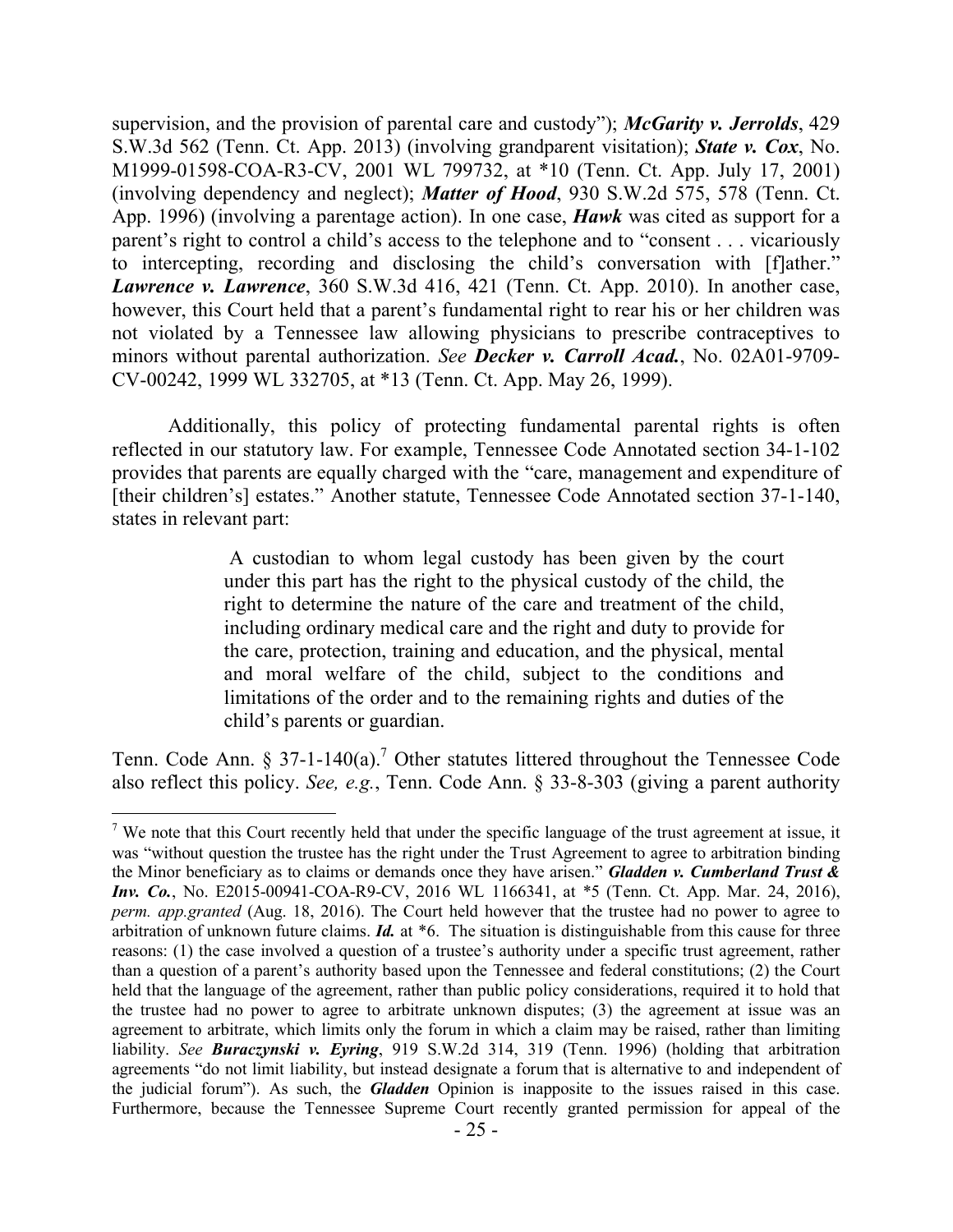to submit minor child to convulsive therapy, but only if neither the child nor the child's other parent object to the treatment); Tenn. Code Ann. § 36-3-106 (giving a parent authority to consent to a minor's marriage); Tenn. Code Ann. § 47-25-1105 (giving parents the authority to solicit minor child's name, photograph, or likeness); Tenn. Code Ann. § 49-2-124 (giving a parent authority to submit their minor child to involuntary mental health or socioemotional screening); Tenn. Code Ann. § 50-5-105 (giving parents the authority to consent to the employment of their minor children aged sixteen or seventeen with certain restrictions set by the state); Tenn. Code Ann. § 62-38-305 (giving a parent the authority to consent to a minor's body piercing, given certain limitations); Tenn. Code Ann. § 68-1-118 (allowing parents to consent to the release of protected health information of their minor children); Tenn. Code Ann. § 68-117-104 (allowing parents to consent to minor's use of tanning devices).

The fundamental parental rights doctrine, however, is not absolute. *See Prince*, 321 U.S. at 166 ("Acting to guard the general interest in youth's well[-]being, the state as parens patriae may restrict the parent's control by requiring school attendance, regulating or prohibiting the child's labor, and in many other ways.") (footnotes omitted). Indeed, as recently as 2011, the Tennessee Supreme Court recognized the courts' power to invalidate certain contracts made by parents on behalf of minors. *See Wright ex rel. Wright v. Wright*, 337 S.W.3d 166 (Tenn. 2011). In *Wright*, a minor was seriously injured in an automobile accident, and her father retained the services of an attorney to represent him and the child in a lawsuit to recover for her injuries. *Id.* at 170. In connection with the representation, the father signed a one-third contingency fee with the attorney. The agreement noted, however, that fees on behalf of the minor would require court approval. The father thereafter filed a complaint on behalf of the child as next friend. Because the child's parents were divorced, the trial court eventually appointed a guardian ad litem for the child. Ultimately, the parties agreed to settle the case for \$425,000 on behalf of the child, as well as courts costs, guardian ad litem fees, and other expenses. The document evincing the agreement also indicated that the parties agreed to the "contractual attorney's fees." *Id.* at 171.

A dispute soon arose between the guardian ad litem and the retained attorney over the amount of attorney's fees owed to the attorney; while the retained attorney contended he was entitled to one-third of the settlement amount, the guardian ad litem asserted that the retained attorney was only entitled to a reasonable fee as set by the court. *Id.* The trial court eventually entered an order awarding the retained attorney his full fee under the contingency contract. *Id.* at 172. The Court of Appeals reversed and remanded for a recalculation of the fees. *Id.* The trial court held a hearing and ultimately awarded \$131,000.00 in attorney's fees. *Id.* at 175 (citing *Wright v. Wright*, No. M2007-00378- COA-R3-CV, 2007 WL 4340871, at \*1 (Tenn. Ct. App. Dec. 12, 2007) (hereinafter,

 $\overline{a}$ 

*Gladden* case, we await final resolution of the issues decided therein.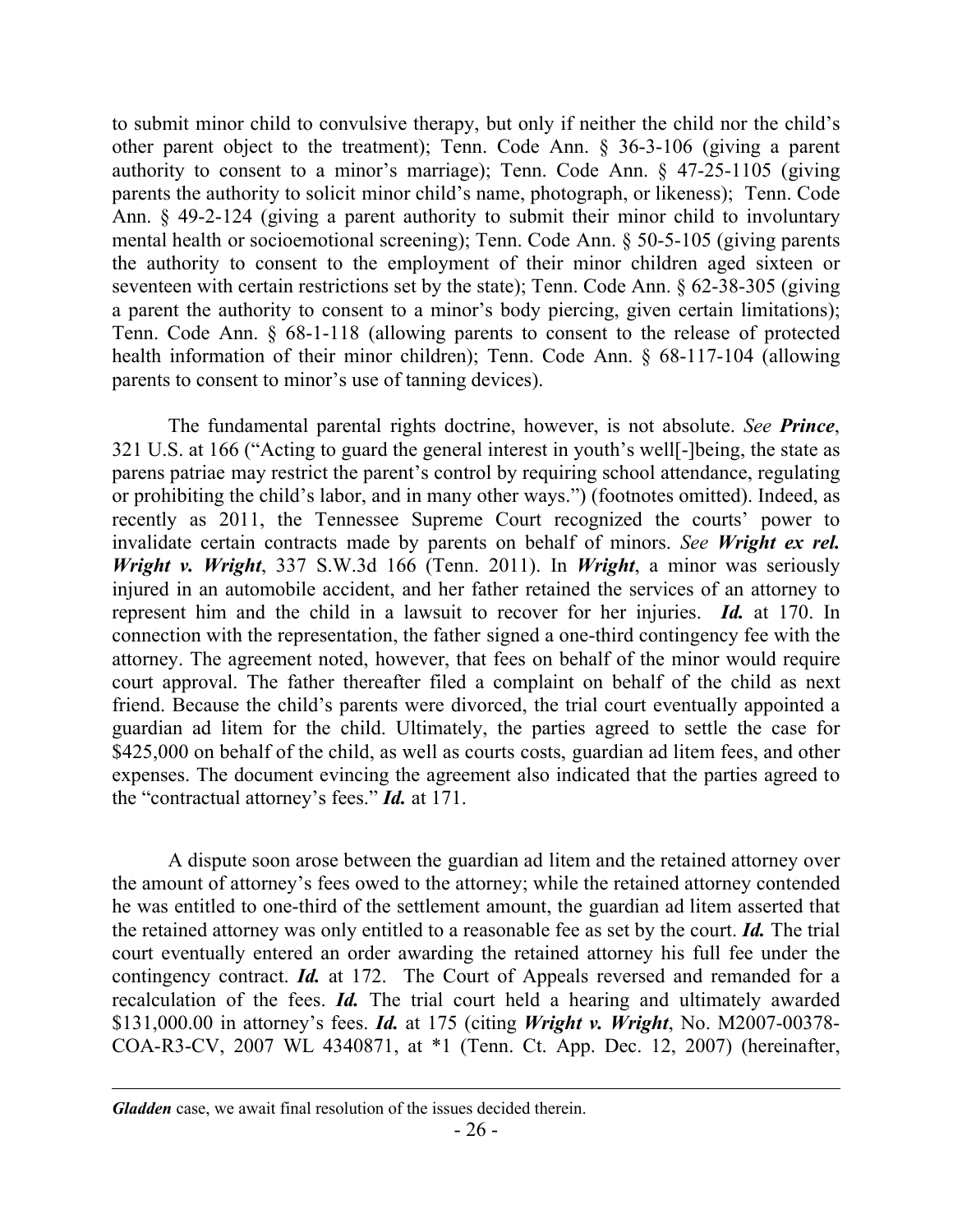"*Wright I*")). After the fee was affirmed by the Court of Appeals, the Tennessee Supreme Court granted the guardian ad litem's application for permission to appeal. *Id.* at 176.

As is relevant to this case, the Tennessee Supreme Court first reaffirmed "the long-standing" principle in Tennessee that "a next friend representing a minor cannot contract with an attorney for the amount of the attorney's fee so as to bind the minor[.]" *Id.* at 179 (citing *City of Nashville v. Williams*, 169 Tenn. 38, 82 S.W.2d 541, 541 (1935)). In reaching this decision, the *Wright* Court noted two statutes allowing Tennessee courts the power to approve settlements made on behalf of minors. *Wright*, 337 S.W.3d at 178. First, Tennessee Code Annotated section 34-1-121 provides, in pertinent part:

> In any action, claim, or suit in which a minor or person with a disability is a party or in any case of personal injury to a minor or person with a disability caused by the alleged wrongful act of another, the court in which the action, claim, or suit is pending, or the court supervising the fiduciary relationship if a fiduciary has been appointed, has the power to approve and confirm a compromise of the matters in controversy on behalf of the minor or person with a disability. If the court deems the compromise to be in the best interest of the minor or person with a disability, any order or decree approving and confirming the compromise shall be binding on the minor or person with a disability.

Tenn. Code Ann. § 34-1-121(b); *see also Vannucci v. Memphis Obstetrics & Gynecological Ass'n, P.C.*, No. W2005-00725-COA-R3-CV, 2006 WL 1896379, at \*11 (Tenn. Ct. App. July 11, 2006) (holding that where a settlement involves a minor, section 34-1-121 "requir[es]" that the trial court "go beyond its normal role" and approve or disapprove of the proposed settlement). Likewise, Section 29-34-105 requires an inchambers hearing attended by both the minor and his or her guardian in order to approve a settlement totaling more than \$10,000.00. From these statutes, the Tennessee Supreme Court concluded that Tennessee public policy allows courts to "assume a special responsibility to protect a minor's interests." *Wright*, 337 S.W.3d at 178. The *Wright* Court therefore affirmed the ruling that the retained attorney was not entitled to the contractual fee, but merely to a reasonable fee as set by the court. *Id.* Ultimately, the Tennessee Supreme Court affirmed the trial court's award of \$131,000.00 in attorney's fees. *Id.* at 188.

From *Wright*, we can glean that Tennessee's public policy includes a well-settled principle requiring courts to act as *parens patriae* to protect a child's financial interests. Indeed, Tennessee statutory law, the most salient source of Tennessee public policy, includes several statutes that offer protections for a minor's financial interests, even if that protection interferes with a parent's decisions. *See* Tenn. Code Ann. § 29-34-105 (requiring court approval of settlements on behalf of minors of more than \$10,000.00);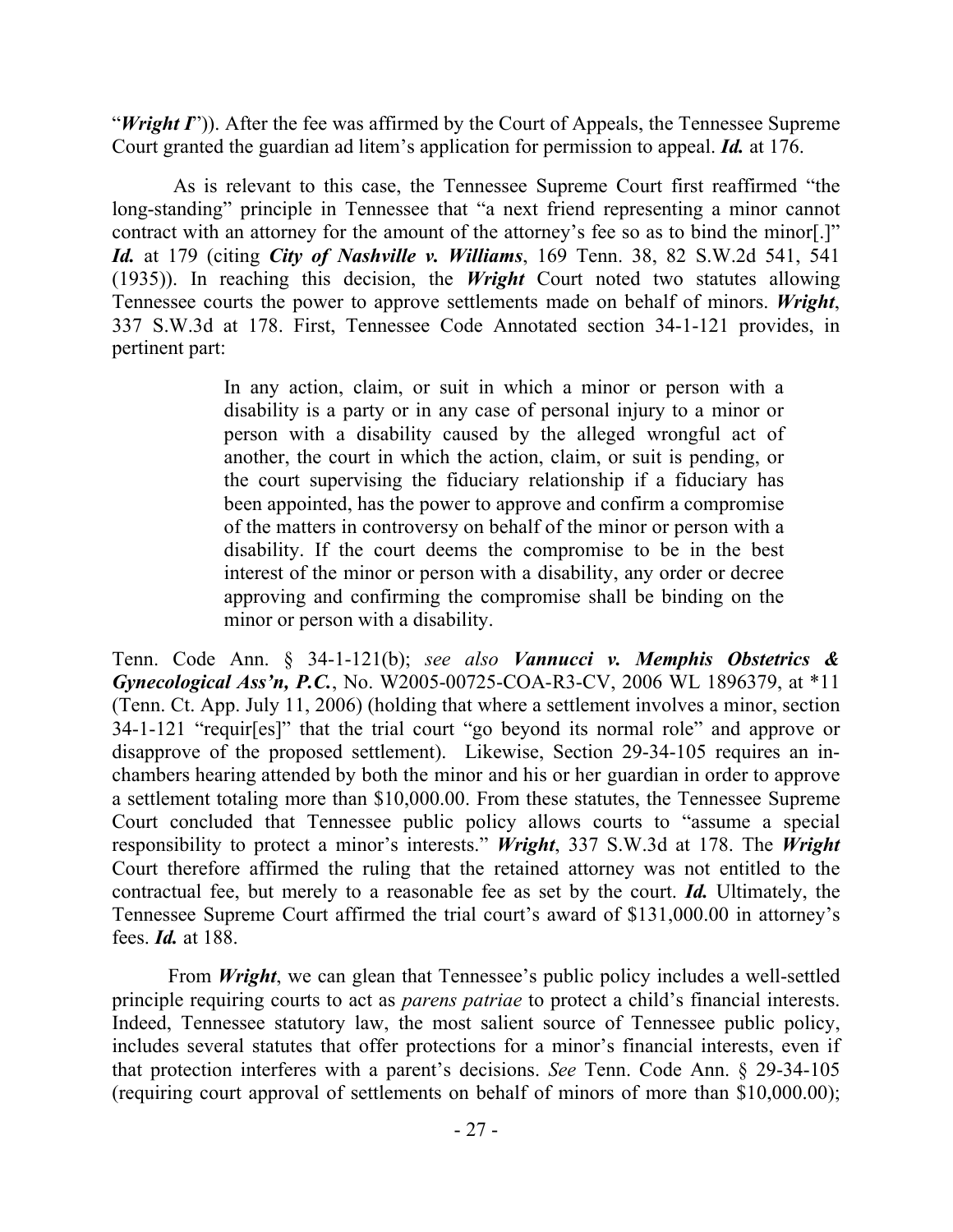Tenn. Code Ann. § 34-1-102(a) (limiting a parent's use of child's income to only "so much . . . as may be necessary . . . (without the necessity of court authorization) for the child's care, maintenance and education"); Tenn. Code Ann. § 34-1-121(b) (giving the court power to approve settlements on behalf of minors where the settlement is in the minor's best interest); Tenn. Code Ann. § 34-1-122 (authorizing the court to approve or disapprove of "expenditures of income or principal of the property of the minor or person with a disability" and providing limits on the type of "gift program[s]" that may be approved). The Tennessee Supreme Court previously characterized these statutes as "plac<sup>[ing]</sup> the responsibility and burden upon the court to act for the minor." **Busby v.** *Massey*, 686 S.W.2d 60, 63 (Tenn. 1984). When these statutes are implicated, "the trial court is not bound by desires, interests or recommendations of attorneys, parents, guardians or others." *Id.* (citing *Rafferty v. Rainey*, 292 F. Supp. 152 (E.D. Tenn. 1968)); *see also Wright I*, 2007 WL 4340871, at \*1 ("By caselaw and by statute the settlement of a case brought by a minor for personal injuries **must** be approved by the court, and the court must ensure that the settlement itself is in the best interests of the minor.") (emphasis added).

In addition to statutes on this subject, Tennessee caselaw provides another significant protection for the financial interests of a minor even against his or her parent: a parent may not, by agreement, waive the child's right to support from the other parent. *Huntley v. Huntley*, 61 S.W.3d 329, 336 (Tenn. Ct. App. 2001) (citing *Norton v. Norton*, No. W1999-02176-COA-R3-CV, 2000 WL 52819, at \*4 (Tenn. Ct. App. Jan.10, 2000)). As this Court explained: "It is against public policy to allow the custodial parent to waive the child's right to support[,]" as the child is the beneficiary of the support, not the parent. *A.B.C. v. A.H.*, No. E2004-00916-COA-R3-CV, 2005 WL 74106, at \*7 (Tenn. Ct. App. Jan. 13, 2005) (citing *Pera v. Peterson*, 1990 WL 200582 (Tenn. Ct. App. Dec. 14, 1990)); *see also Berryhill v. Rhodes*, 21 S.W.3d 188, 192, 194 (Tenn. 2000) (holding that private agreements to circumvent child support obligations are against public policy). Such agreements are therefore "void as against public policy as established by the General Assembly." *Witt v. Witt*, 929 S.W.2d 360, 363 (Tenn. Ct. App. 1996); *see also Galloway*, 790 N.W.2d at 256–57 (relying on Iowa law preventing parents from entering into agreements waiving child support as a reason for its rule invalidating waivers of liability signed by parents on behalf of minors). The Tennessee Supreme Court has likewise held that parents engaged in a child custody dispute "cannot bind the court with an agreement affecting the best interest of their children." *Tuetken v. Tuetken*, 320 S.W.3d 262, 272 (Tenn. 2010). Finally, we note that Rule 17.03 of the Tennessee Rules of Civil Procedure allows a court to appoint a guardian ad litem for a child "at any time after the filing of the complaint" in two instances: (1) when the child has no duly appointed representative; or (2) when "justice requires" the appointment. Thus, Rule 17.03 allows the appointment of a guardian ad litem even when the child is represented by his or her parent in the capacity of next friend. *See Gann v. Burton*, 511 S.W.2d 244, 246 (Tenn. 1974) (holding that the court's decision to appoint a guardian ad litem when "justice requires" is discretionary and is determined on a case-by-case basis).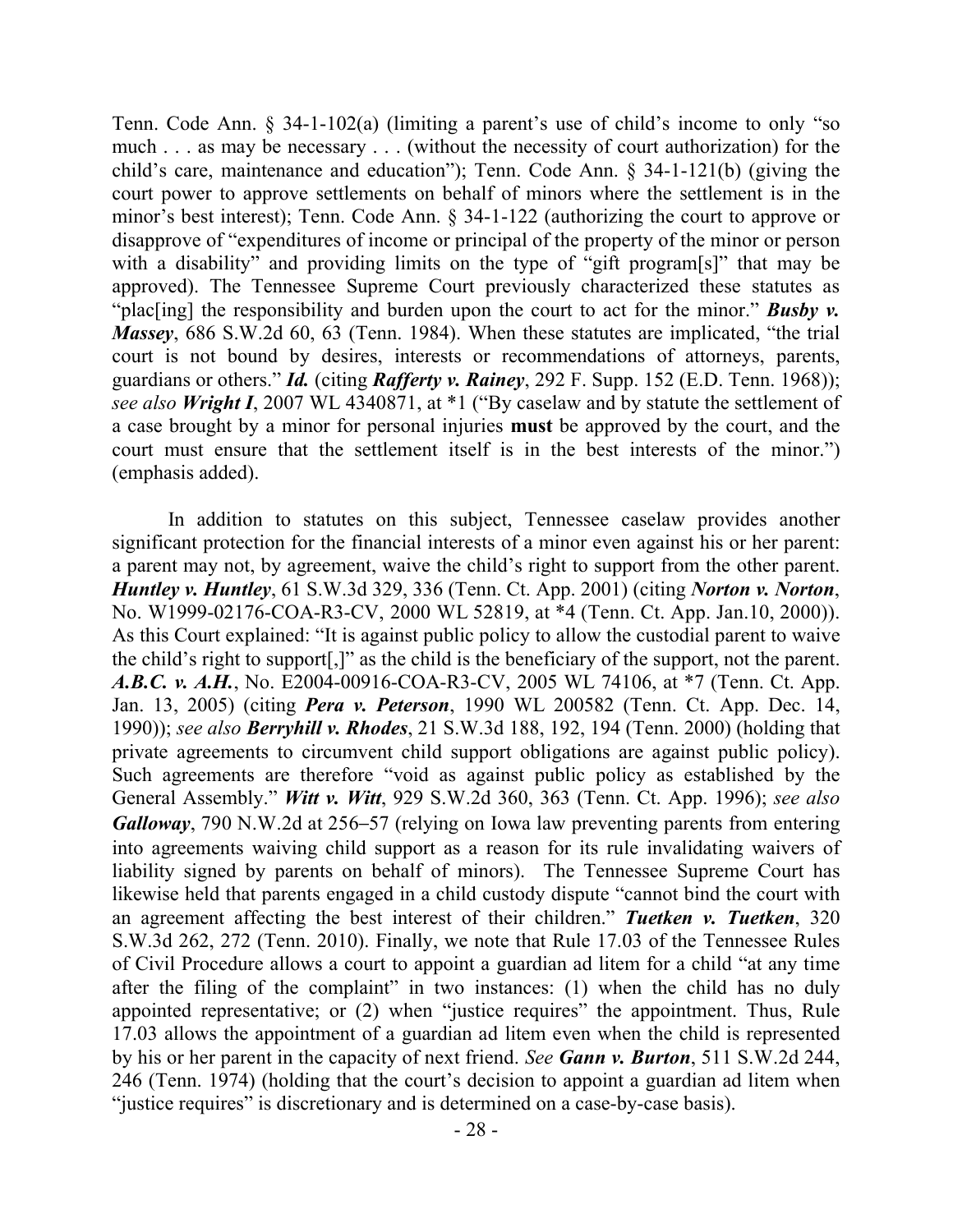Tennessee statutory law also contains other protections that arguably interfere with a parent's right to the custody and control of his or her children, albeit not in a financial context. *See* Tenn. Code Ann. § 34-6-307 (granting a parent the right to refuse medical treatment for his or her child, unless the parent's decision "jeopardize[s] the life, health, or safety of the minor child"); Tenn. Code Ann. § 37-10-303 (granting the parent the right to consent to his or her child's abortion, but providing that, in the absence of parental consent, consent may be obtained from the court); Tenn. Code Ann. §§ 37-10- 401 to -403 (placing on the parent the duty to vaccinate a child, unless certain religious exceptions apply); Tenn. Code Ann. § 49-6-3001 (requiring parents to enroll their schoolaged children in school, unless exempted); Tenn. Code Ann. § 49-6-3009 (making it a crime for a parent who has control of a child to allow the child to be truant from a remedial institution); Tenn. Code Ann. § 49-6-3050 (regulating home schooling); Term. Code Ann. § 68-34-107 (allowing a physician to provide a minor with contraceptive if the minor obtains parental consent **or** simply if the minor "requests and is in need of birth control procedures, supplies or information"). Indeed, one statute specifically invalidates a contract entered into by the biological and adoptive parents if the parties agree to visitation post-adoption. *See* Tenn. Code Ann. § 36-1-121(f) ("Any provision in an order of the court or in any written agreement or contract between the parent or guardian of the child and the adoptive parents requiring visitation or otherwise placing any conditions on the adoption shall be void and of no effect whatsoever[.]").

Because of the statutory and caselaw in Tennessee providing protection for a minor's financial and other interests, we first note that Tennessee law is clearly distinguishable from many of the cases in which enforcement of liability waivers was held to be appropriate. For example, the Connecticut Superior Court in *Saccente v.*  **LaFlamme** specifically noted that its decision did not conflict with Connecticut public policy as evidenced by statutes because there was "no Connecticut law, and the [parties have] cited none, which affords such specific protections for minors." *Saccente*, 2003 WL 21716586, at \*6–7 (citing Conn. Gen. Stat. Ann. § 45a-631 (allowing parents to settle the claims of their children if the amount recovered is less than \$10,000.00)). Likewise in *BJ's Wholesale Club, Inc. v. Rosen*, the Maryland Court of Appeals noted that rather than having no statute prohibiting the practice of parental consent to minor settlements without court approval, such practice was actually authorized by Maryland statutory law. *See Rosen*, 80 A.3d at 362 (citing Md. Code Ann., Cts. & Jud. Proc. § 6- 405 (allowing parents to settle "any" claims on behalf of minors without court approval)). Clearly, the legal framework in Tennessee differs significantly from these other jurisdictions in this regard.

In addition, unlike in *Sharon* and *Zivich*, Sky High has cited to no statutes, nor has our research revealed any, that reflect Tennessee public policy in favor of sheltering from liability owners of land opened for recreational uses or unpaid athletic coaches and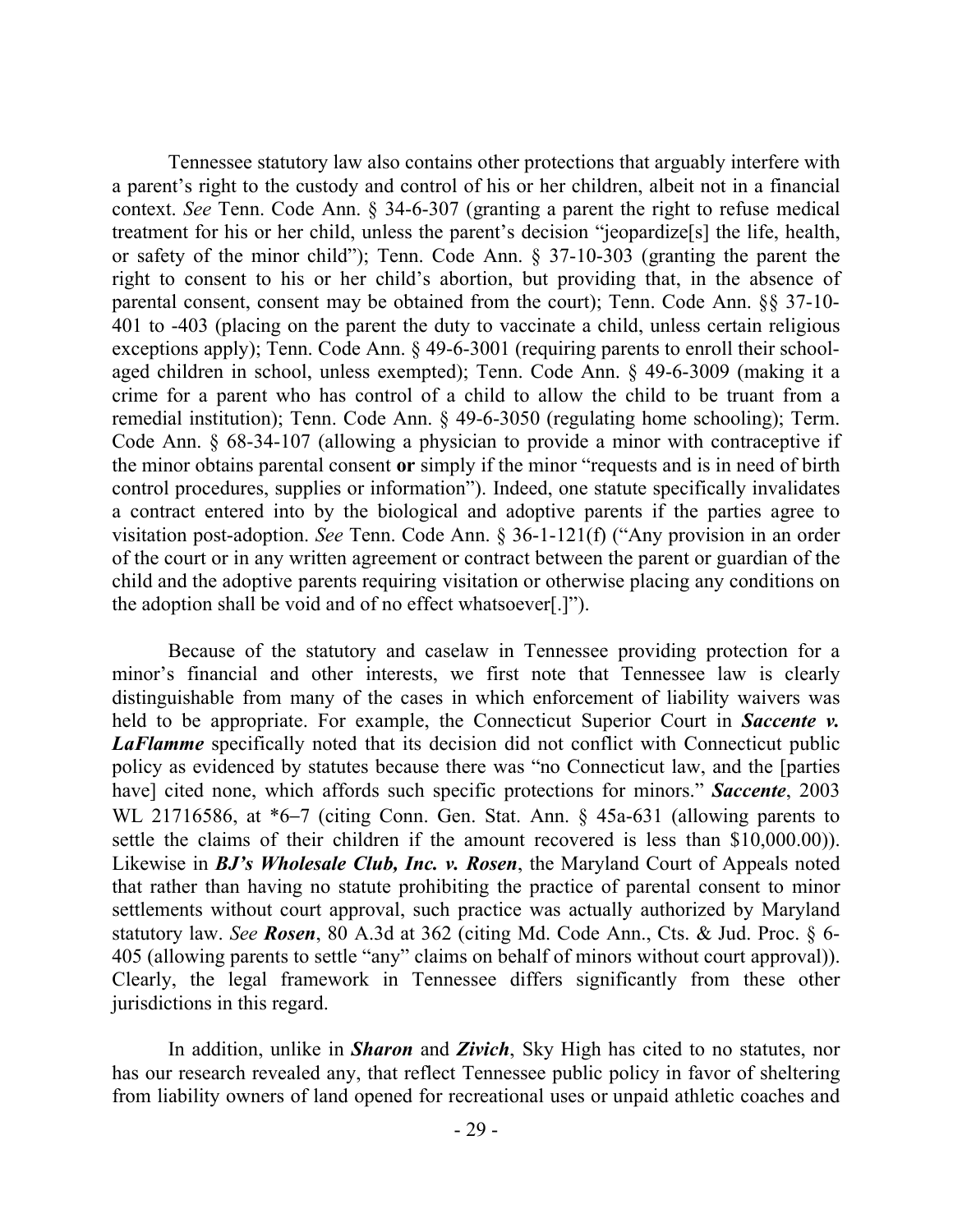sponsors. *See Sharon*, 769 N.E.2d at 747 (citing Mass. Gen. Laws Ann. ch. 21, § 17C; Mass. Gen. Laws Ann. ch. 231, § 85V); *Zivich*, 696 N.E.2d at 204–05 (citing Ohio Rev. Code Ann. §§ 1533.18; 1533.181; 2305.381; 2305.3825); Indeed, in Justice Deborah L. Cook's concurrence in *Zivich*, she emphasized that her decision to concur was "firmly grounded in the public policy of the General Assembly, as evinced by the legislative enactments cited by the majority," rather than any constitutional policy regarding parental rights. *Zivich*, 696 N.E.2d at 208 (Cook, J., concurring). Tennessee law has no such statutes that evince the Tennessee General Assembly's desire to shield the operators of for-profit trampoline parks from liability.

Based on the foregoing, we conclude that the Colorado Supreme Court's analysis on this issue best aligns with existing Tennessee law. *See Cooper*, 48 P.3d at 1235 n.11. First, we note that Sky High has cited no law in which the fundamental right to care for and to control children, as recognized by the Tennessee Supreme Court in *Hawk*, has ever been utilized to uphold financial contracts entered into by the parent on behalf of the child, especially where the child's right to recover money may be negated by the parents' agreement. *See id.* (holding that "[a] parental release of liability on behalf of his child is not a decision that implicates such fundamental parental rights"). Indeed, where a child's financial interests are threatened by a parent's contract, it appears to be this State's longstanding policy to rule in favor of protecting the minor. *See Huntley*, 61 S.W.3d at 336 (preventing parent from agreeing to waive child support). Moreover, as previously discussed, our General Assembly has enacted a multitude of statutes evincing a policy of protecting children's finances from improvident decisions on the part of their parents. *See, e.g.*, Tenn. Code Ann. §§ 34-1-102; 34-1-121(b). This policy of allowing courts to "assume a special responsibility to protect a minor's interests" was reaffirmed by the Tennessee Supreme Court in 2011, well after the decisions in both *Hawk* and *Troxel*. *See Wright*, 337 S.W.3d at 178. Accordingly, parents in Tennessee, like parents in Colorado, simply do not have plenary power over the claims of their children, regardless of their fundamental parental rights. *C.f. Cooper*, 48 P.3d at 1235 n.11 (holding that a parent's right to the custody, care, and control of his or her children is "not absolute").<sup>8</sup>

We are cognizant that that above statutes as well as the *Wright* decision concern only the parent's ability to settle a claim after an injury has occurred. *See Wright*, 337 S.W.3d at 178. At least two courts have held that similar rules have no application to a pre-injury waiver. *See Sharon*, 769 N.E.2d at 747 n.10 (citing Mass. Gen. Laws Ann. ch. 231, § 140C 1/2) (providing that a court may approve a settlement on behalf of a minor when approval is requested by a party); *Zivich*, 696 N.E.2d at 201. As the *Sharon* Court explained:

 $\overline{a}$ 

<sup>&</sup>lt;sup>8</sup> Moreover, unlike the Colorado legislature, which enacted new law to overturn the decision in Cooper a mere year after that decision was filed, *see* Colo. Rev. Stat. Ann. § 13-22-107 (eff. May 14, 2003), the Tennessee General Assembly has chosen to take no action to overturn the rule adopted in *Childress* for the last twenty-five years.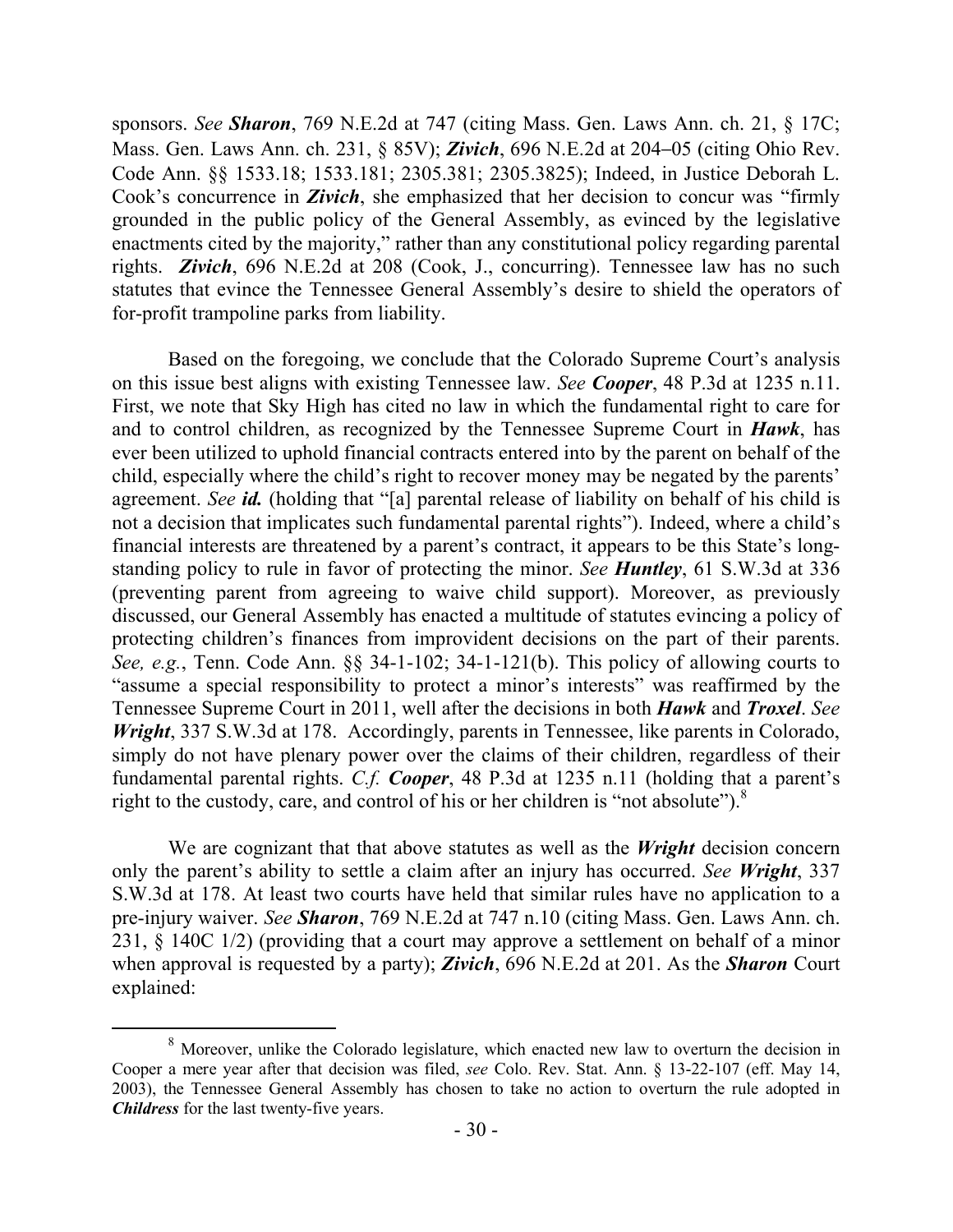[T]he policy considerations underlying [a post-injury release] are distinct from those at issue in the preinjury context. A parent asked to sign a preinjury release has no financial motivation to comply and is not subject to the types of conflicts and financial pressures that may arise in the postinjury settlement context, when simultaneously coping with an injured child. Such pressure can create the potential for parental action contrary to the child's ultimate best interests. In short, in the preinjury context, there is little risk that a parent will mismanage or misappropriate his child's property.

*Sharon*, 769 N.E.2d at 747 n.10 (citing *Zivich*, 696 N.E.2d 201). This Court previously rejected a similar argument in *Childress*, stating:

> Indemnification agreements executed by a parent or guardian in favor of tort feasors, actual or potential, committing torts against an infant or incompetent, are invalid as they place the interests of the child or incompetent against those of the parent or guardian. . . . Th[e] fact [that] the agreements at issue were executed pre-injury] does not change the rule, and indemnity provisions executed by the parent prior to a cause of action in favor of a child cannot be given effect. Were the rule otherwise, it would circumvent the rule regarding exculpatory clauses and the policy of affording protection in the law to the rights of those who are unable effectively to protect those rights themselves.

*Childress*, 777 S.W.2d at 7 (citing *Valdimer*, 172 N.E.2d at 285 ("Clearly, a parent who has placed himself in the position of indemnitor will be a dubious champion of his infant child's rights.")).

Nothing in *Hawk* or otherwise cited to this Court leads us to believe that the decision in *Childress* on this particular issue was in error at the outset or has been changed by the fundamental parental rights doctrine. An agreement to waive all future claims arising out of an incident and to hold a third party harmless even from the third party's negligence clearly has the potential to place the parent's interest in conflict with the child's interest. As the New Jersey Superior Court explained: "If such an agreement could be enforced it would be for the benefit of the [parent] to prevent the bringing of any suit on the claim of the infant no matter how advantageous such suit might be for the infant." *Fitzgerald*, 267 A.2d at 559. The Oregon Supreme Court came to a similar conclusion:

> As parent-guardian he owes a duty to act for the benefit of his child. That duty is not fully discharged where the parent enters into a bargain which gives rise to conflicting interests. The conflict may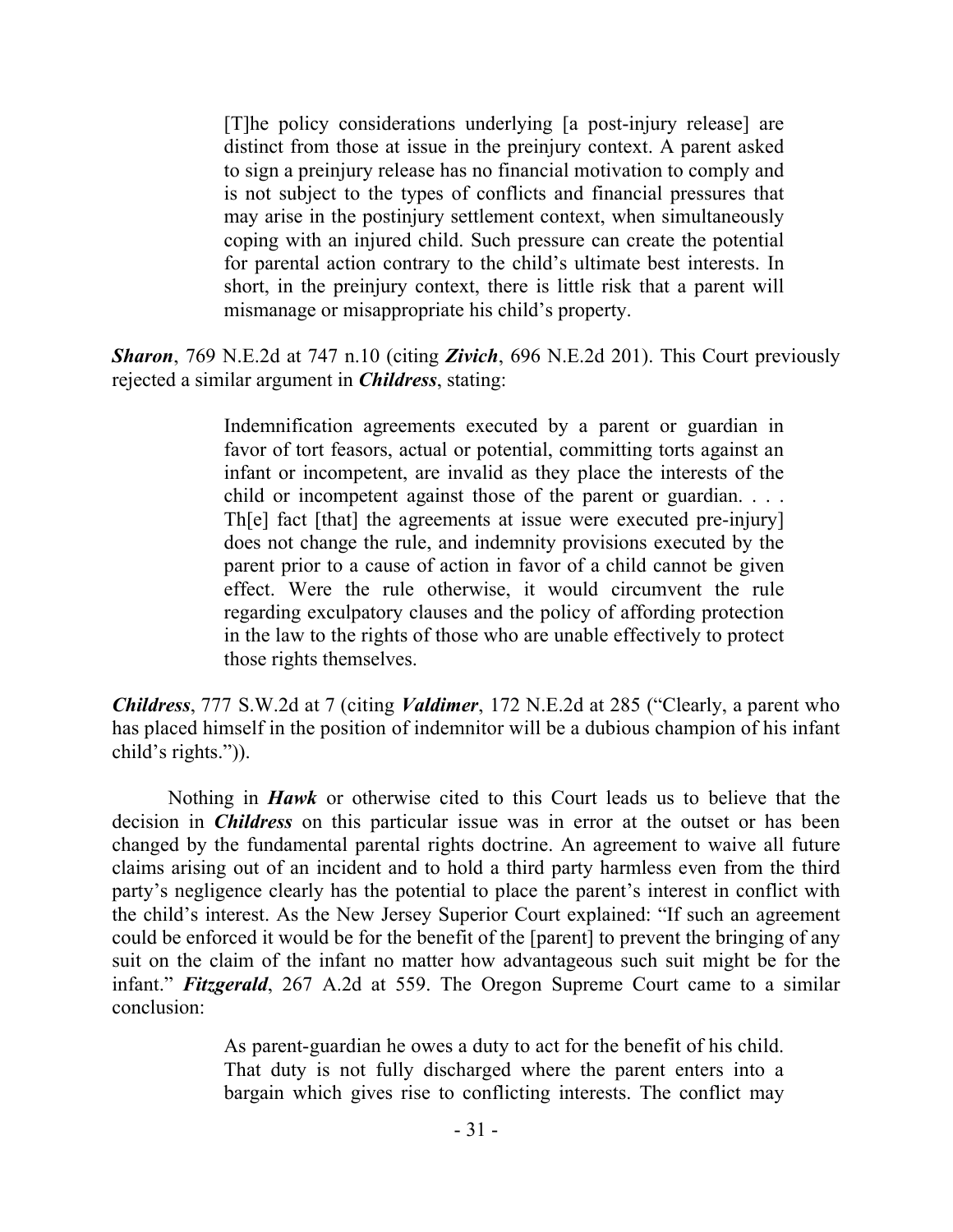arise at the time of settlement when the parent has the opportunity to receive a sum of money in his own right as a part of the settlement in consideration for which he agrees to indemnity the defendant, and it may arise later when it is found advisable that his child bring action against the defendant for injuries which had not been known at the settlement date. On either of these occasions there is a real danger that the child's interest will be put in jeopardy because of the parent's concern over his or her own economic interests. Certainly a parent who is called upon to decide whether his child should bring an action for injuries not known at the time of settlement is not likely to proceed with such an action in the face of knowledge that any recovery eventually will result in his own liability under an indemnity agreement.

*Mallison*, 354 P.2d at 802. The parent-child relationship has likewise been described as fiduciary by Tennessee courts in some situations. *See Bayliss v. Williams*, 46 Tenn. 440, 442 (1869) ("The relation may be of any kind which implies confidence, as trustee and beneficiary, attorney and client, parent and child, guardian and ward, physician and patient, nurse and invalid, confidential friend and adviser, indeed, any relation of confidence between persons which give one dominion or influence over the other[.]"); *see also Robinson v. Robinson*, 517 S.W.2d 202, 206 (Tenn. Ct. App. 1974) (noting that while the parent-child relationship may give rise to a fiduciary duty, that does not necessarily mean that the relationship is confidential for purposes of undue influence or other legal questions). Accordingly, we agree with the courts in New Jersey, New York, and Oregon that the conflict requiring court approval of post-injury settlements involving minors is largely equal to the conflict created by a parent's decision to sign a pre-injury waiver on behalf of a minor.

Furthermore, in our view, a pre-injury waiver is largely analogous to a contract containing a contingency fee. In the context of a pre-injury waiver, the parent must weigh the benefit of the activity with potential injury that may occur, but the injury is merely hypothetical at that time. Likewise, when a parent signs a contingency fee agreement, the parent must weigh the benefits of the representation against the attorney's fees that will be owed from the child's recovery. At the time of the signing of the agreement, however, such recovery is merely hypothetical. Accordingly, similar interests and conflicts are inherent in both transactions. Because the Tennessee Supreme Court has held that contingency fee agreements signed by parents are invalid, despite the fact that no statute expressly prohibits such action, *see Wright*, 337 S.W.3d at 178, we likewise conclude that pre-injury waivers of liability and indemnification agreements are unenforceable under Tennessee law.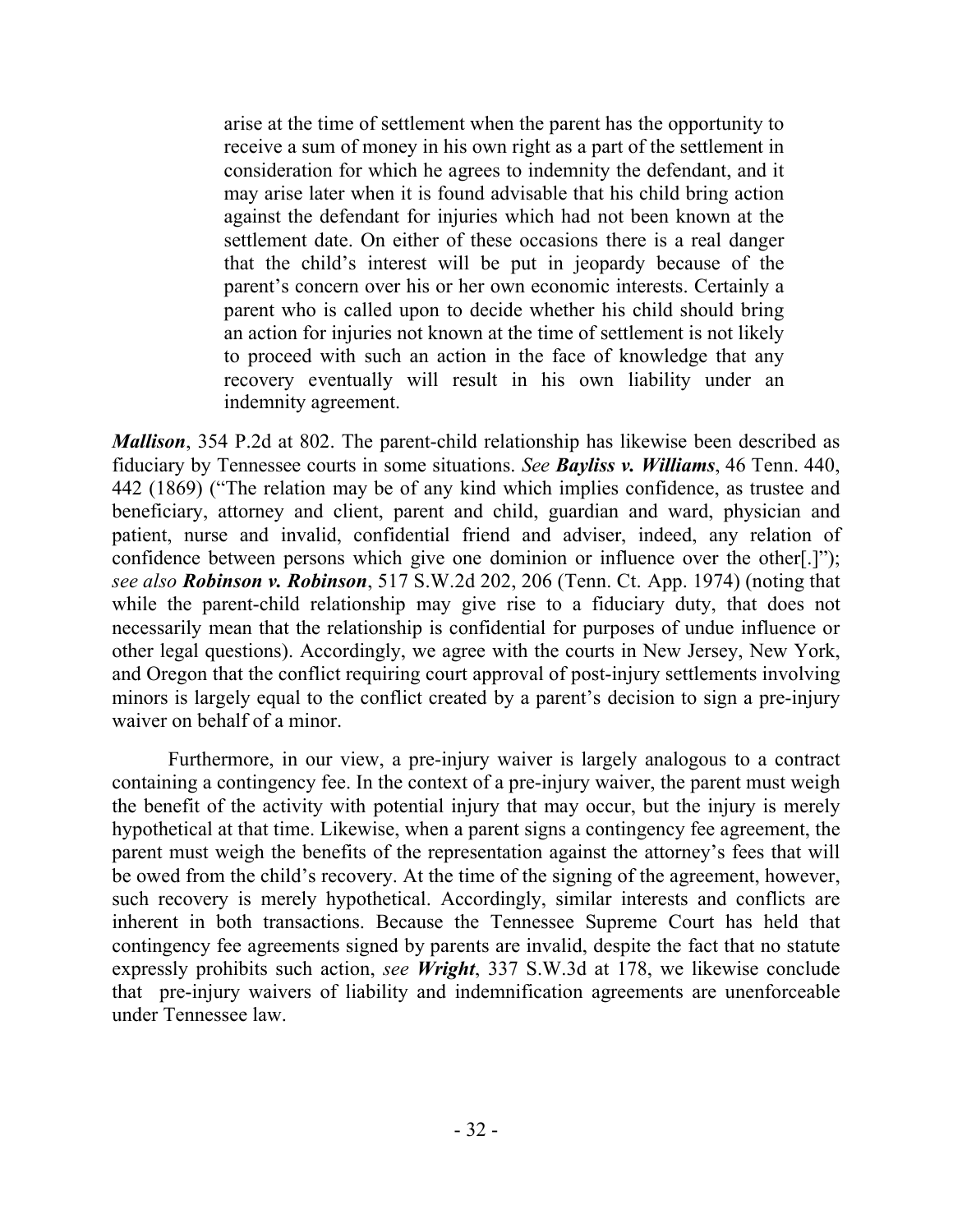Finally, we cannot discount the fact that Tennessee's public policy may also be determined from our case law. *See Baby*, 447 S.W.3d at 823. As previously discussed, this Court determined in 1989 that contracts such as the one at issue in this case were unenforceable under Tennessee law. *See Childress*, 777 S.W.2d at 6. This Court has previously grappled with the question of whether our Opinions, published in the official reporter and denied permission to appeal by the Tennessee Supreme Court, are entitled to stare decisis effect. *Compare Evans v. Steelman*, No. 01-A-01-9511-JV00508, 1996 WL 557844, at \*2 (Tenn. Ct. App. Oct. 2, 1996), *aff'd*, 970 S.W.2d 431 (Tenn. 1998) (holding that where only one issue was decided by the Court of Appeals, the denial of permission to appeal by the Tennessee Supreme Court should be read as approval of the Court of Appeals's holding until the Tennessee Supreme Court "change[s] its mind"); *with Evans*, 1996 WL 557844, at \*8 (Koch, J., *dissenting*) (citing *Swift v. Kirby*, 737 S.W.2d 271, 277 (Tenn. 1987)) ("The doctrine of stare decisis does not apply with full force to principles that have not been directly adopted by the Tennessee Supreme Court."); *see also Hardy v. Tournament Players Club at Southwind, Inc.*, No. W2014- 02286-COA-R9-CV, 2015 WL 4042490, at \*16 (Tenn. Ct. App. July 2, 2015) (Gibson, J., dissenting), *perm. app. granted* (Tenn. Dec. 9, 2015) (noting the "the oddity of a Court of Appeals judge asserting that our own opinions may not have stare decisis effect[,]" in the context of an unpublished opinion of the Court of Appeals). If entitled to consideration under the stare decisis doctrine, we are "require[d] . . . to uphold our prior precedents to promote consistency in the law and to promote confidence in this Court's decisions . . . [unless there is] an error in the precedent, when the precedent is obsolete, when adhering to the precedent would cause greater harm to the community than disregarding stare decisis, or when the prior precedent conflicts with a constitutional provision." *Cooper v. Logistics Insight Corp.*, 395 S.W.3d 632, 639 (Tenn. 2013).

It appears that the issue was settled, however, by the Tennessee Supreme Court's 1999 amendment to Rule 4 of the Rules of the Tennessee Supreme Court. *See In re Amendment to Supreme Court Rule 4* (Tenn. Nov. 10, 1999), https://www.tncourts.gov/sites/default/files/sc\_rule\_4\_amd\_publ\_opin.pdf (deleting the prior rule and adopting a new rule). Under Rule 4 of the Rules of the Tennessee Supreme Court, "[o]pinions reported in the official reporter . . . shall be considered controlling authority for all purposes unless and until such opinion is reversed or modified by a court of competent jurisdiction." Accordingly, regardless of whether stare decisis applies in this case, it remains controlling authority in this case until overturned. As such, we will not overrule the *Childress* decision lightly, especially given the over twenty-five years that it has operated as the law in Tennessee.

A similar issue was raised in *Woodman ex rel. Woodman v. Kera LLC*, 486 Mich. 228, 785 N.W.2d 1 (Mich. 2010). As previously discussed, the Michigan Supreme Court first recognized the well-settled rule that "a parent has no authority to waive, release, or compromise claims by or against a child[.]" *Id.* at 8. The *Woodman* Court therefore framed the issue as whether that well-settled rule should be altered due to changing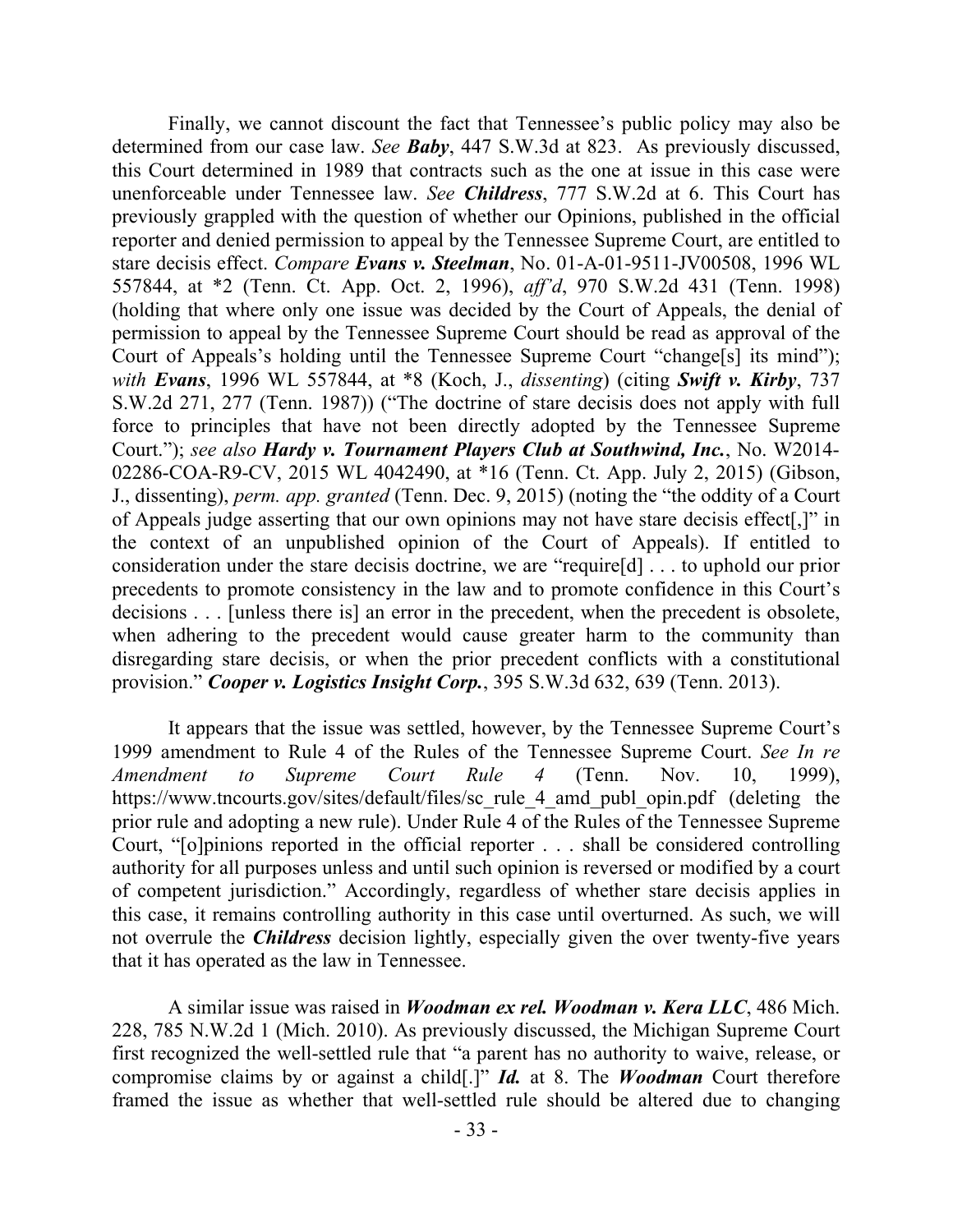policy considerations. The Michigan Supreme Court declined the invitation, holding that such a dramatic shift in public policy was best left to the state legislature:

> There is no question that, if this Court were inclined to alter the common law, we would be creating public policy for this state. Just as "legislative amendment of the common law is not lightly presumed," this Court does not lightly exercise its authority to change the common law. Indeed, this Court has acknowledged the prudential principle that we must "exercise caution and . . . defer to the Legislature when called upon to make a new and potentially societally dislocating change to the common law."

*Woodman*, 785 N.W.2d at 9 (footnotes omitted) (quoting *Wold Architects & Engineers v. Strat*, 474 Mich. 223, 233, 713 N.W.2d 750 (Mich. 2006); *Henry v. Dow Chem. Co.*, 473 Mich. 63, 89, 701 N.W.2d 684 (Mich. 2005)) (citing *Bott v. Commission of Natural Resources*, 415 Mich. 45, 327 N.W.2d 838 (Mich. 1982)).

The same is true in this case. As previously discussed, the *Childress* Opinion was decided over twenty-five years ago. Since that time, both the Tennessee Supreme Court and the Tennessee General Assembly have had ample opportunity to affirmatively act to change the rule established in *Childress*. *See Childress*, 777 S.W.2d at 1 (noting that permission to appeal to the Tennessee Supreme Court was denied); *Rogers v*, 807 S.W.2d at 242 (same). Indeed, the *Childress* Opinion specifically invited both the Tennessee Supreme Court and the Tennessee General Assembly to scrutinize its holding. *See Childress*, 777 S.W.2d at 8. Despite this fact, the *Childress* rule has remained unaltered for more than two decades.

Other courts have questioned the danger presented to recreational activities participated in by minors in refusing to enforce liability waivers or exculpatory agreements. *See, e.g.*, *Sharon*, 769 N.E.2d at 747 (holding that declining to enforce these waivers would "inevitably [be] destructive to school-sponsored programs"); *Zivich, Inc.*, 696 N.E.2d at 205 (noting the threat that recreational activities will not be available to children without the enforcement of waivers). Indeed, even the *Childress* Court noted that possible threat posed by its ruling. *See Childress*, 777 S.W.2d at 7–8 (discussing whether its rule will have a chilling effect on recreational activities for children). Given the twenty-five years under which Tennessee has been applying the rule adopted in *Childress*, however, we need not speculate as to the dire consequences that may result to children's recreational opportunities. Indeed, Tennessee law is replete with instances of children participating in, and becoming injured by, recreational activities. *See, e.g.*, *Neale v. United Way of Greater Kingsport*, No. E2014-01334-COA-R3-CV, 2015 WL 4537119, at \*1 (Tenn. Ct. App. July 28, 2015) (involving a child injured in a woodworking shop operated by the Boys and Girls Club); *Pruitt v. City of Memphis*, No. W2005-02796-COA-R3-CV, 2007 WL 120040, at \*1 (Tenn. Ct. App. Jan. 18, 2007) (involving a child injured at a public swimming pool); *Tompkins v. Annie's Nannies,*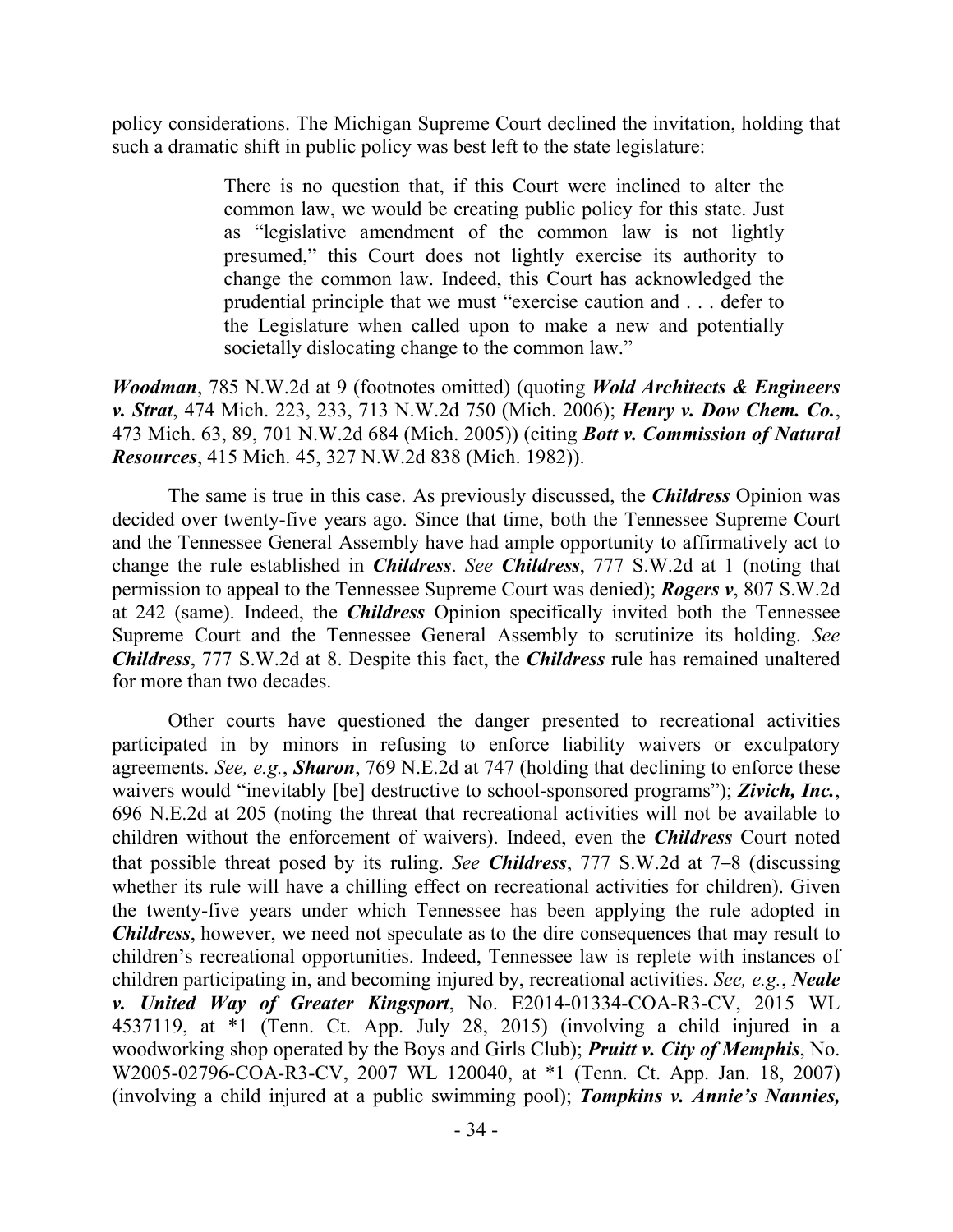*Inc.*, 59 S.W.3d 669 (Tenn. Ct. App. 2000) (involving a child injured in a downhill race organized by her day care center); *Livingston, as Parent, Next Friend of Livingston v. Upper Cumberland Human Res. Agency*, No. 01A01-9609-CV-00391, 1997 WL 107059, at \*1 (Tenn. Ct. App. Mar. 12, 1997) (involving a child injured at a church retreat); *Cave v. Davey Crockett Stables*, No. 03A01-9504CV00131, 1995 WL 507760, at  $*1$  (Tenn. Ct. App. Aug. 29, 1995) (involving a child injured at summer camp).<sup>9</sup> In fact, Sky High has provided this Court with no evidence that recreational activities open to minors have in any way been hindered by the *Childress* rule. Accordingly, we can easily dismiss any claim that refusing to enforce waivers of liability against children will in any way limit the recreational opportunities open to children in Tennessee.

Based on the foregoing, we conclude that there is no basis to depart from this Court's well-reasoned decision in *Childress*. Because the law in Tennessee states that parents may not bind their minor children to pre-injury waivers of liability, releases, or indemnity agreements, the trial court did not err in refusing to enforce the waiver of liability and indemnity provisions of the release signed by Mother on behalf of Son.

### **IV.**

Appellants next argue that the trial court erred in denying their request to amend their complaint to include a request for pre-majority medical expenses incurred on behalf of the child. Here, the trial court specifically found that "for a minor's injuries[,] the claim for medical expenses [is] a separate and distinct claim of the parent[.]" According to the trial court, because Mother waived her right to recover from Sky High, Mother "could not effectively assign them or waive them to her son to allow him to pursue them." The trial court therefore partially denied Appellants' motion to amend their complaint.

As previously discussed, a trial court's decision on a motion to amend a pleading is reviewed under an abuse of discretion standard. *Fann v. City of Fairview*, 905 S.W.2d 167, 175 (Tenn.Ct.App.1994). Rule 15.01 of the Tennessee Rules of Civil Procedure provides that leave of court to amend pleadings "shall be freely given when justice so requires." The Tennessee Supreme Court has recognized that the language of Rule 15.01 "substantially lessens the exercise of pre-trial discretion on the part of a trial judge." *Branch v. Warren*, 527 S.W.2d 89, 91 (Tenn. 1975); *see also Hardcastle v. Harris*, 170 S.W.3d 67, 80–81 (Tenn. Ct. App. 2004). In considering a motion to amend, a trial court is to consider several factors, including: "undue delay in filing the amendment, lack of notice to the opposing party, bad faith by the moving party, repeated failure to cure deficiencies by previous amendments, undue prejudice to the opposing party, and the futility of the amendment." *Gardiner v. Word*, 731 S.W.2d 889, 891–92 (Tenn. 1987).

<sup>&</sup>lt;sup>9</sup> In *Cave*, the child's parent signed "a consent [form] for the child to participate in the activity and . . . a release releasing [one of the defendants] from any liability for personal injuries received by the child." *Id.* at \*1. The Court never reached the issue, however, because of a statute that precluded liability for certain equine activities. *Id.* (citing Tenn. Code Ann. § 44-20-103).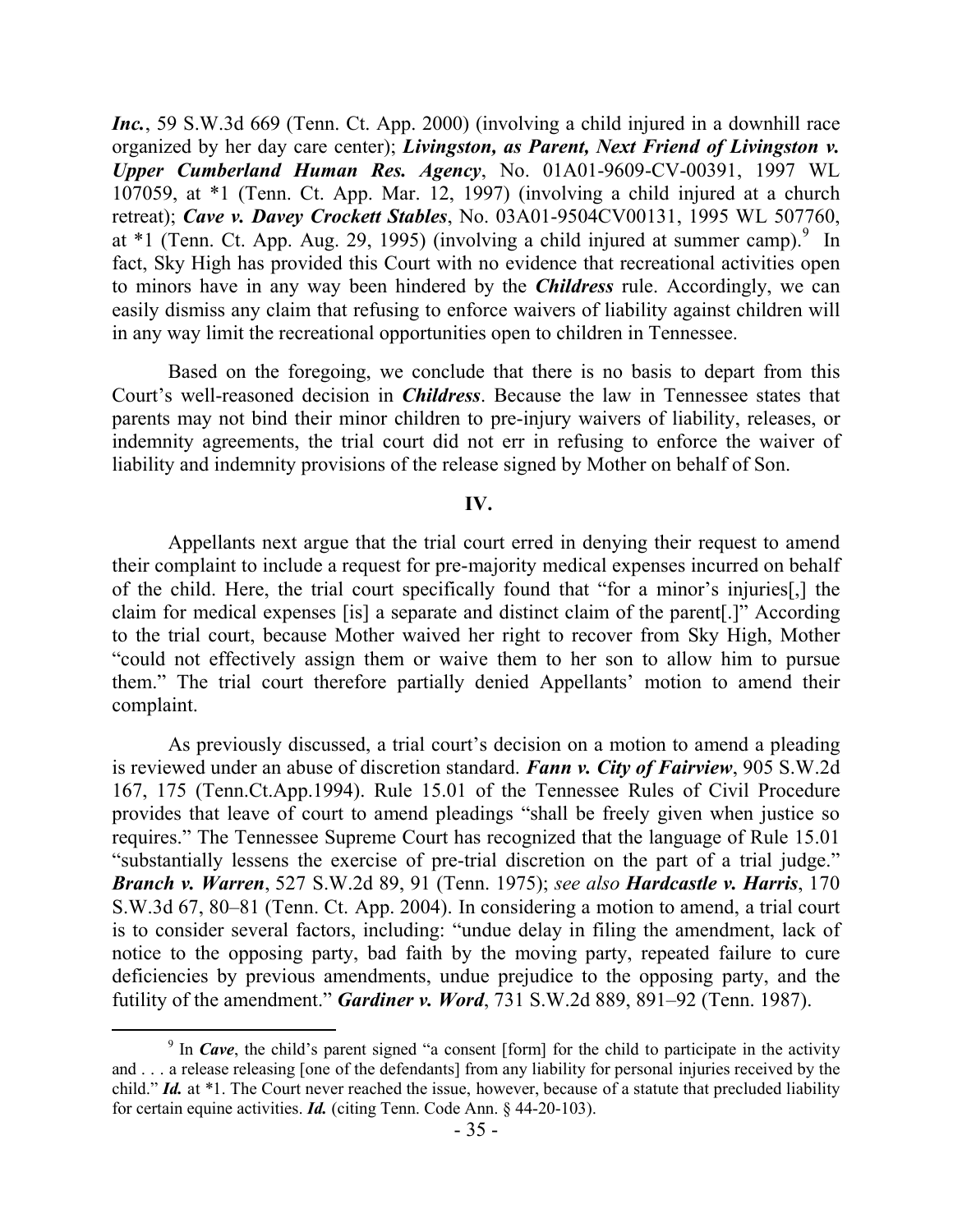Although not termed as such by the trial court, it appears to this Court that the trial court denied Appellants' motion to alter or amend on the basis of futility—that is, because Son could not recover pre-majority medical expenses even if requested in the complaint, the amendment served no purpose.<sup>10</sup> Sky High argues that the trial court was correct in its decision, citing the Tennessee Supreme Court's decision in *Dudley v. Phillips*, 218 Tenn. 648, 651, 405 S.W.2d 468 (Tenn. 1966). In *Dudley*, the Tennessee Supreme Court held that when a child is injured, two "separate and distinct causes of action" are created: (1) a cause of action on behalf of the parent for "loss of services [and] medical expenses to which [the parent] will be put"; and (2) "another and distinct cause of action arises in favor of the child for the elements of damage to him, such as pain and suffering, disfigurement, etc." *Id.* at 469 (quoting 42 A.L.R. 717 (originally published in 1926)). The rule expressed in *Dudley* has been reaffirmed by Tennessee courts on multiple occasions. *See Vandergriff v. ParkRidge E. Hosp.*, 482 S.W.3d 545, 549 (Tenn. Ct. App. 2015); *Neale v. United Way of Greater Kingsport*, No. E2014- 01334-COA-R3-CV, 2015 WL 4537119, at \*5 (Tenn. Ct. App. July 28, 2015); *Luther, Anderson, Cleary & Ruth, P.C. v. State Farm Mut. Auto. Ins. Co.*, No. 03A01-9601- CV-00015, 1996 WL 198233, at \*3 (Tenn. Ct. App. Apr. 25, 1996); *Rogers v. Donelson-Hermitage Chamber of Commerce*, 807 S.W.2d 242, 247 (Tenn. Ct. App. 1990)). Indeed, the rule has been codified into Tennessee's statutory law at Tennessee Code Annotated section 20-1-105, which provides, in relevant part: "The father and mother of

 $\overline{a}$ 

*Conley v. Life Care Centers of Am., Inc.*, 236 S.W.3d 713, 724 (Tenn. Ct. App. 2007). Here, it does appear that the trial court judged the merits of Son's claim for pre-majority expenses in denying Appellants' motion to alter or amend. If we were to remand to the trial court with directions to grant the amendment, it is likely that the trial court would later grant a motion to dismiss this claim on the same basis that it denied the motion to amend. Consequently, we cannot discern how judicial economy would be furthered by requiring the above procedure. Furthermore, this Court in its order granting the interlocutory appeal specifically indicated that the question of "whether the minor child can recover medical expenses on his own behalf" was "appropriate" for interlocutory review. Accordingly, we proceed to consider the merits of this issue.

 $10$  We note that this Court has previously held:

The court . . . should not deny a plaintiff's Tenn. R. Civ. P. 15 Motion to Amend based on an examination of whether it states a claim on which relief can be granted. As the United States Supreme Court explained, "[i]f underlying facts or circumstances relied on by plaintiff may be proper subject of relief, he ought to be afforded opportunity to test his claim on merits and therefore should be permitted to amend complaint." *Foman v. Davis*, 371 U.S. 178, 182, 83 S. Ct. 227, 230, 9 L. Ed. 2d 222 (1962). If the legal sufficiency of the proposed Complaint is at issue—instead of delay, prejudice, bad faith or futility—the better protocol is to grant the motion to amend the pleading, which will afford the adversary the opportunity to test the legal sufficiency of the amended pleading by way of a Tenn. R. Civ. P. 12.02(6) Motion to Dismiss. *See McBurney v. Aldrich*, 816 S.W.2d 30, 33 (Tenn. Ct. App. 1991).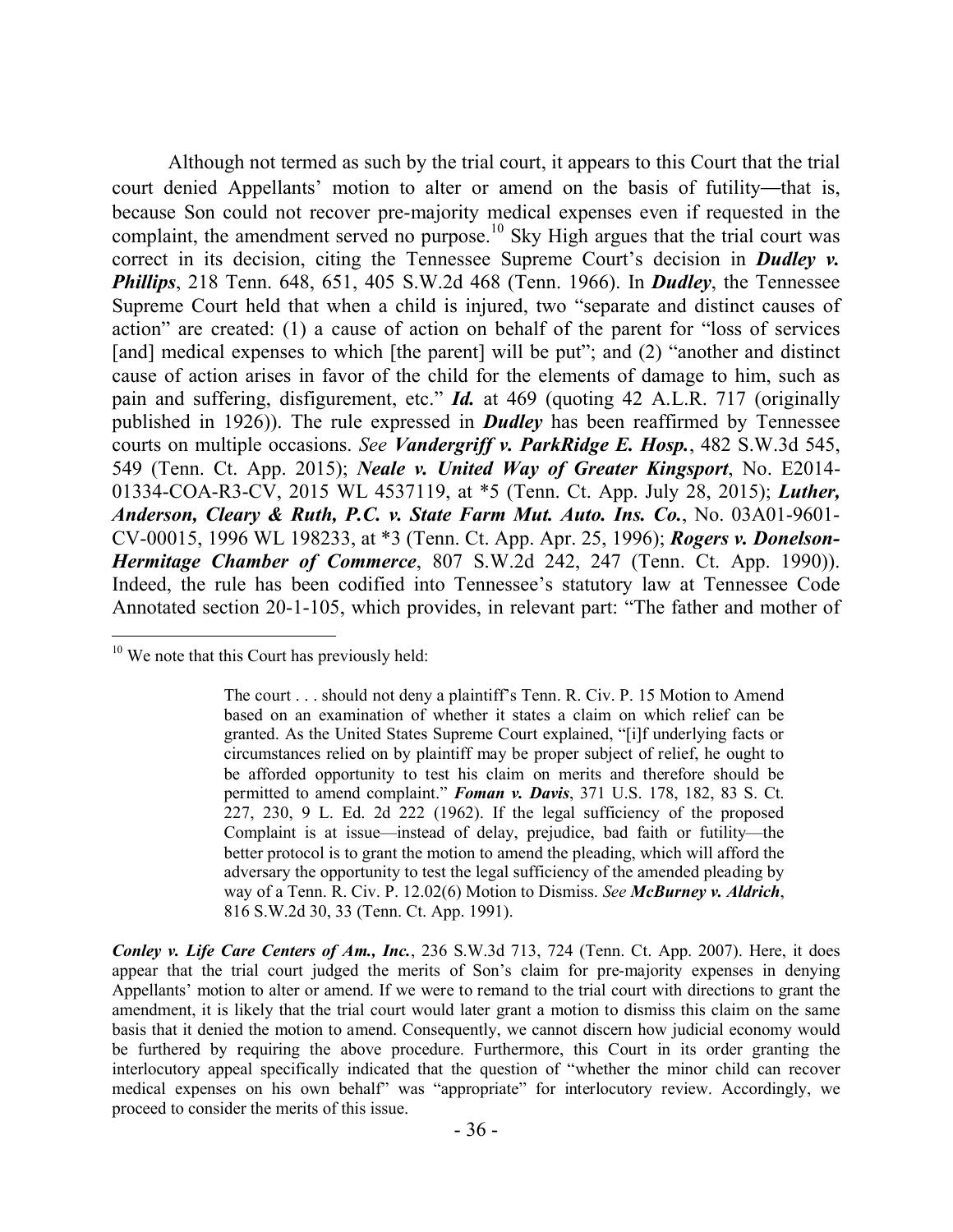a minor child have equal rights to maintain an action for the expenses and the actual loss of service resulting from an injury to a minor child in the parents' service or living in the family . . . ." Tenn. Code Ann. § 20-1-105(a).

Sky High argues that because Mother's claims were extinguished by her valid and undisputed execution of the waiver and indemnification language in the release, any claim for pre-majority medical expenses is likewise barred. Appellants agree that Mother has waived "her individual right to recover medical expenses incurred by her son." Indeed, all of Mother's individual claims were voluntarily dismissed in the trial court. Appellants also do not dispute the general rule that children may not claim pre-majority medical expenses as a measure of damages in the child's lawsuit because those damages are owed solely to the parents. *See Dudley*, 405 S.W.2d at 469; *see also Burke* v. *Ellis*, 105 Tenn. 702, 58 S.W. 855, 857 (Tenn. 1900) ("It is not alleged or shown that the boy incurred any expense for medical services. It is alleged these were incurred by the father. Such an element was not proper in estimating the damages in a case brought like this, by next friend, for the minor[.]"). Instead, Appellants argue that because Mother waived her claims by signing the release, the child is permitted to claim the medical expenses on his own behalf, with Mother acting in her capacity as next friend.

In support of their argument, Appellants cite the Tennessee Supreme Court's decision in *Wolfe v. Vaughn*, 177 Tenn. 678, 152 S.W.2d 631 (Tenn. 1941). In *Wolfe*, the minor was injured in an automobile accident. Because her mother was deceased and her father incompetent, the minor filed suit with her grand uncle acting as next friend. *Id.* at 633. The jury eventually awarded the minor plaintiff damages, including pre-majority medical expenses. *Id.* at 632. On appeal, the defendants argued that the minor could not recover those expenses "the insistence being that the law confers no cause of action upon an infant for such expenses." *Id.* at 633. The Tennessee Supreme Court agreed with the defendant's contention generally, noting:

> "Since the parent is entitled to the services and earnings of the child so long as the latter is legally under his custody or control, ordinarily an infant suing for personal injuries cannot recover for the impairment of his earning capacity during infancy, or for loss of time, or for expenses in curing his injuries, when, and only when, he is under the control of his parents; after emancipation he may do so. However, he may recover for his mental or physical pain and sufferings, his permanent injuries, and for the impairment of his power to earn money after arriving at majority."

*Id.* at 634 (quoting 31 C. J. 1114, 1115). The *Wolfe* Court held, however, that an exception to the rule should be present "where a child has no parent who can sue for such expenses that she can sue for and recover the same." *Wolfe*, 152 S.W.2d at 634. Accordingly, the Tennessee Supreme Court adopted the following rule: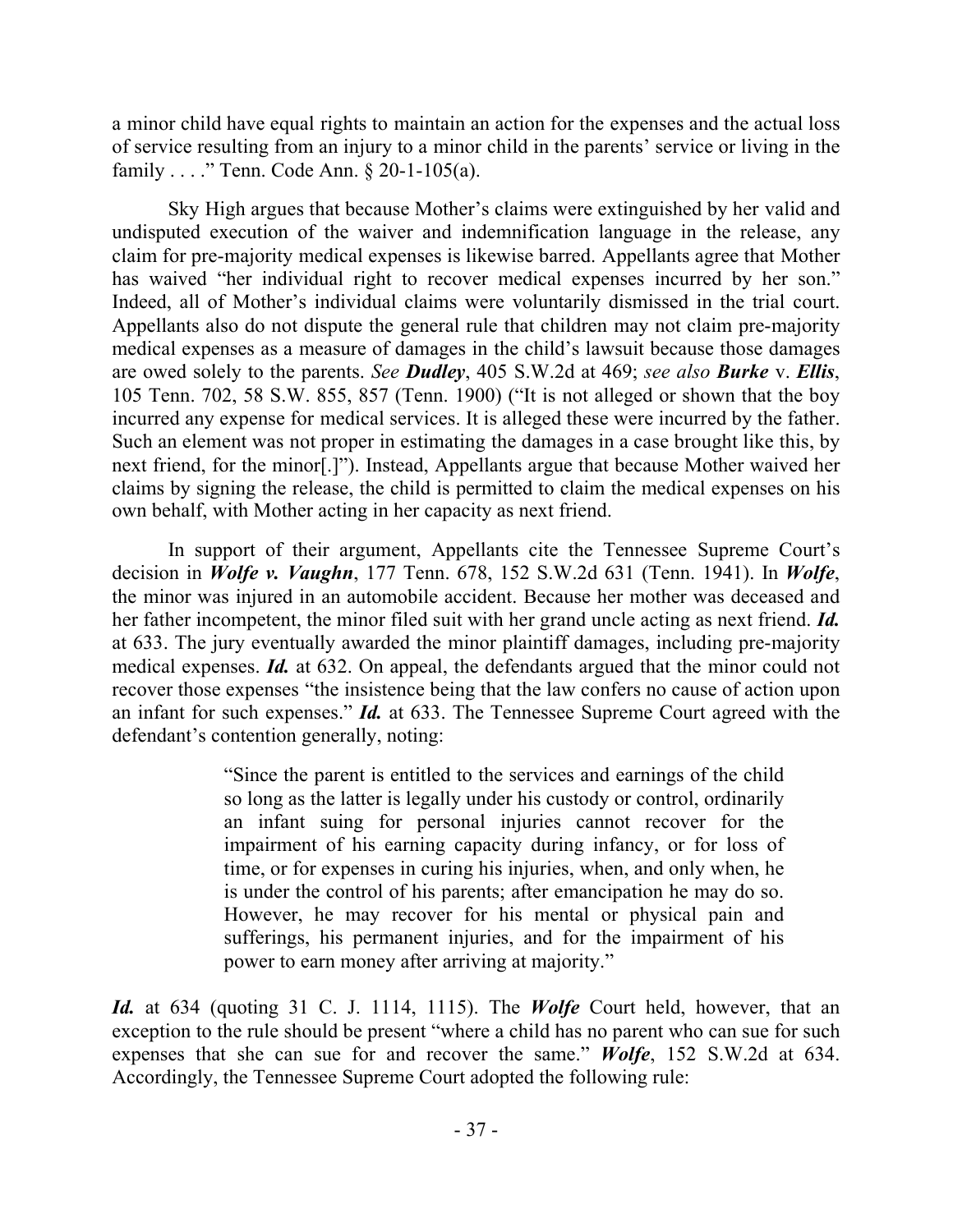"A parent may waive or be estopped to assert his right to recover for loss of services, etc., by reason of injury to his minor child, and permit the child to recover the full amount to which both would be entitled, as where the parent as next friend brings an action on behalf of the child for the entire injury, or permits the case to proceed on the theory of the child's right to recover for loss of services and earning capacity during minority. In such case the parent treats the child as emancipated in so far as recovery for such damages is concerned, and cannot thereafter be permitted to claim that he, and not the child, was entitled to recover therefor."

### *Id.* at 633–34 (quoting 46 C. J. 1301, 1302).

This Court has considered the rule set down in *Wolfe* on a number of occasions. *See Neale v. United Way of Greater Kingsport*, No. E2014-01334-COA-R3-CV, 2015 WL 4537119, at \*8 (Tenn. Ct. App. July 28, 2015); *Palanki ex rel. Palanki v. Vanderbilt Univ.*, 215 S.W.3d 380 (Tenn. Ct. App. 2006); *Smith v. King*, No. CIV.A. 958, 1984 WL 586817 (Tenn. Ct. App. Sept. 21, 1984). In *Smith*, the child, with his parent acting in the capacity of next friend, filed suit to recover for her injuries incurred when she was struck by a car. *Smith*, 1984 WL 586817, at \*1. Because the parent's claim was barred by the applicable statute of limitations, the child sought to recover not only the damages owed to him, but also for pre-majority medical expenses. *Id*. In *Smith*, we held that based upon a theory of waiver, as set down in *Wolfe*, "under circumstances where the parent has acted as next friend," the child "may maintain an action for his medical expenses provided that he has paid them, as suggested in *Burke*, or is legally obligated to pay them." *Smith*, 1984 WL 586817, at \*2 (citing *Burke*, 58 S.W. at 857 (holding that it was error for the trial court to allow evidence of pre-majority medical expenses that were paid by the child's parent)). The Smith court therefore remanded to determine "whether the child could bring herself within the exception to the general rule[.]" *Id.* The *Smith* Court, however, was not abundantly clear as to who was actually required to have paid the expenses, the child or the parent, in order for the child to recover those damages in his or her suit.

The question was answered by this Court in *Palanki ex rel. Palanki v. Vanderbilt Univ.*, 215 S.W.3d 380 (Tenn. Ct. App. 2006), *no perm. app. filed*. Like the child in *Smith*, the child in *Palanki* filed suit through his next friend. Although the parents' claim was not barred by the statute of limitations, the child in *Palanki* nevertheless requested medical expenses incurred while he was a minor. *Id.* at 384. This Court held that the child "could properly maintain his own action for pre-majority medical expenses incurred or likely to be incurred by [the child's mother] on his behalf[.]" *Id.* at 394. In reaching this result, this Court in *Palanki* characterized the rule "adopted" in *Smith* as allowing "a child under circumstances where the parent has acted as next friend [to] maintain an action for his medical expenses provided that [the parent] has paid for them . . . or is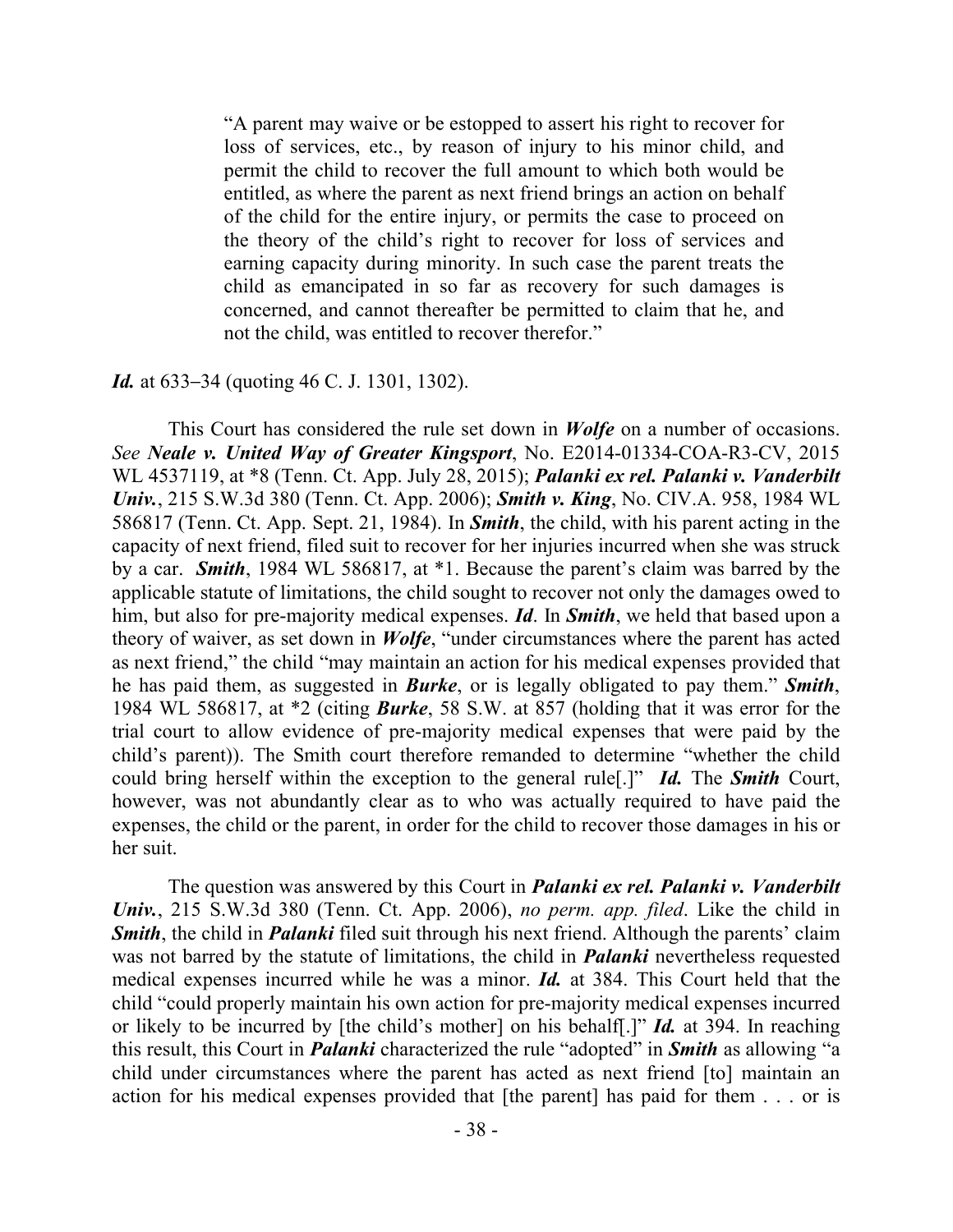legally obligated to pay them." *Id.* (alteration in original) (quoting *Smith*, 1984 WL 586817, at  $*2$ ).<sup>11</sup> This Court therefore held that evidence regarding the child's premajority medical expenses was properly admitted and considered by the jury. *Id.* at 394.

Recently, the United States District Court for the Eastern District of Tennessee called into question the holding in *Palanki*. *See Grant v. Kia Motors Corp.*, No. 4:14- CV-79, 2016 WL 6247319 (E.D. Tenn. May 10, 2016).<sup>12</sup> In *Grant*, the minor children were injured in an automobile accident, and the children's mother filed suit in her capacity as next friend. *Id.* at \*1. The district court, relying on *Dudley*, first ruled that any claims brought by the mother individually were not tolled due to the children's minority. *Id.* at \*8 (citing Tenn. Code Ann. § 29-28-103(a)) (containing an express tolling provision applicable to minors). Because the mother filed her action after the expiration of the statute of repose, her claims were barred. *Grant*, 2016 WL 6247319, at \*9.

The mother argued, however, that given that her individual claims were barred, her children were able to pursue pre-majority medical expenses under the theory of waiver espoused in *Palanki*. *Id.* The district court noted that under the interpretation of the waiver rule adopted in *Palanki*, Tennessee's intermediate courts "would likely permit the minor Plaintiffs in this action to bring claims for their pre-majority medical expenses through their mother . . . as next friend." *Id.* Under well-settled rules regarding federal courts sitting in diversity, the *Grant* court noted that it "must follow state law as announced by the Supreme Court of Tennessee[,]" and "[w]here, as here, 'a state appellate court has resolved an issue to which the high court has not spoken, we will normally treat [those] decisions . . . as authoritative absent **a strong showing** that the state's highest court would decide the issue differently.'" *Id.* (quoting *Kirk v. Hanes Corp. of North Carolina*, 16 F.3d 705, 707 (6th Cir. 1994) (emphasis in original)). Based upon its reading of *Wolfe* and *Smith*, however, the district court stated that it was "convinced that the Supreme Court of Tennessee would not apply the waiver rule as announced in *Palanki* to the case at bar." *Grant*, 2016 WL 6247319, at \*9. Specifically, the *Grant* court concluded that the *Palanki* Court wrongly interpreted the ambiguous language in *Smith* to allow a child to sue for expenses paid by the child's parent when the opposite rule was intended by the *Smith* Court. *Id.* at \*10 (citing *Palanki*, 215 S.W.3d at 394 (citing *Smith*, 1984 WL 586817, at \*2)).

In reaching this conclusion, the district court first referenced the Tennessee Supreme Court's ruling in *Wolfe*, noting that "the *Wolfe* court clearly addressed a

 $\overline{a}$ 

<sup>&</sup>lt;sup>11</sup> The *Palanki* Court inexplicably states that this rule was adopted in **Smith** with no citation of any kind to the Tennessee Supreme Court's seminal decision in *Wolfe*, upon which the *Smith* Court bases its analysis.

 $12$  Although federal interpretations of Tennessee law are not controlling on this Court, we may consider their analysis helpful in appropriate circumstances. *See State v. Hunt*, 302 S.W.3d 859, 863–64 (Tenn. Crim. App. 2009) ("[A] federal court's interpretation of Tennessee law is not binding on the courts of this state.").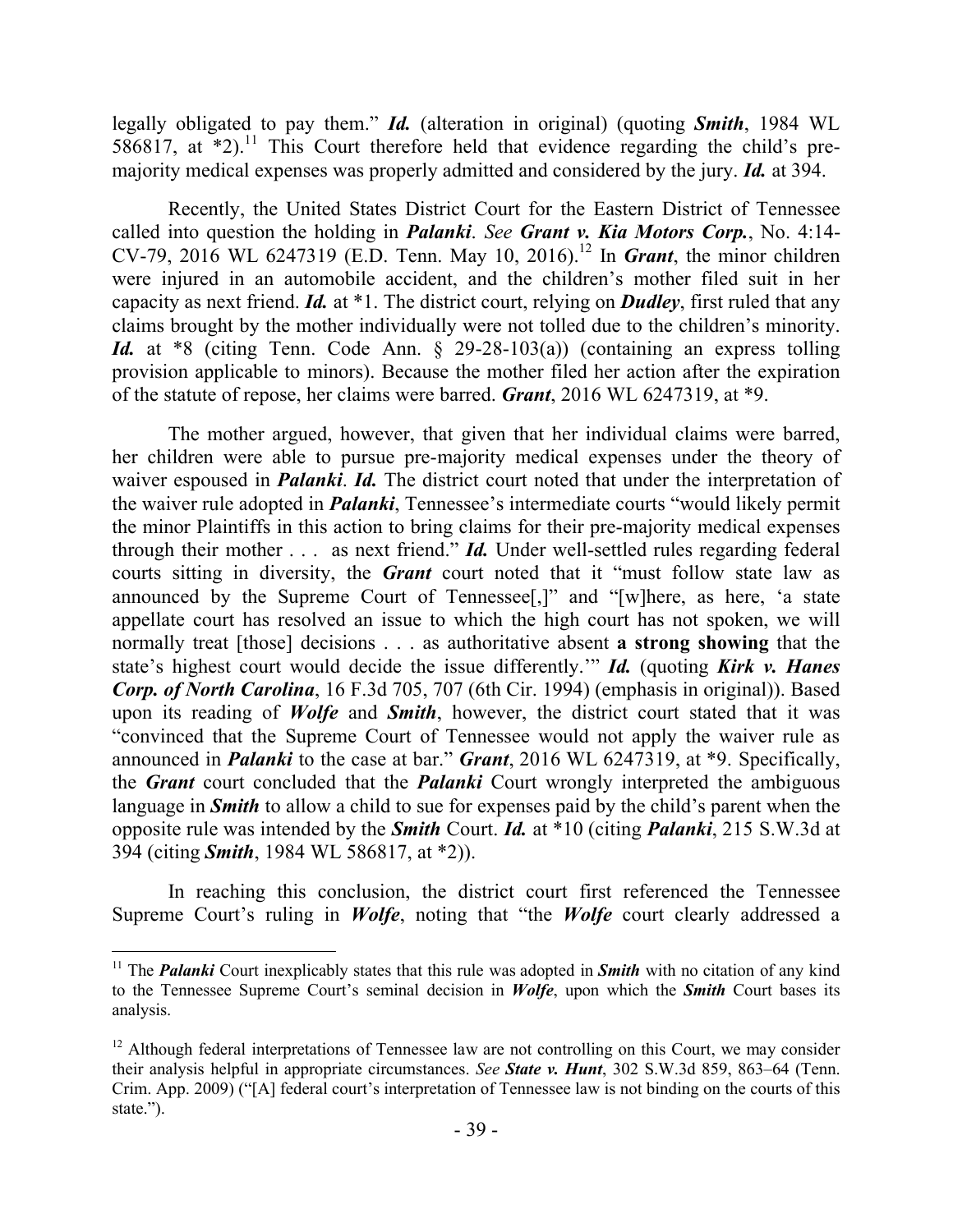situation in which the parents neither paid for nor were legally responsible for the child's medical expenses." *Grant*, 2016 WL 6247319, at \*10. The court in *Grant* likewise concluded that the Court of Appeals in *Smith* was concerned only with those expenses paid by the minor himself. *Id.* at 11. In support, the district court noted that the proviso in the *Smith* Court's holding that a claim for pre-majority medical expenses may stand "provided he has paid them," cites the Tennessee Supreme Court's decision in *Burke v. Ellis*. *Grant*, 2016 WL 6247319, at \*11 (citing *Smith*, 1984 WL 586817 at \*2 (citing *Burke*, 58 S.W. at 857)). In *Burke*, the Tennessee Supreme Court ruled that the trial court erred in allowing evidence of pre-majority medical expenses in a case brought by the minor through his next friend. *Burke*, 58 S.W. at 857. Indeed, the *Burke* Court mentioned that there was no proof that the child was required to pay his own medical expenses. *Id.* ("[W]hile there is no proof that the child paid any expenses for medical treatment, there is a statement that such expenses were incurred and paid by the father[.]"). As such, the *Grant* court concluded that:

> *Burke* unmistakably stands for the proposition that it is improper for a jury to consider medical expenses as relevant to damages where, as here, a minor brings claims by next friend. Moreover, by explicitly mentioning twice that there is no proof that the child paid any expenses for medical treatment, the court implies that the outcome may be different if such proof were presented. Accordingly, where the *Smith* court says that the waiver rule applies to permit a child to recover medical expenses "provided that he has paid them, as suggested in *Burke*," *Smith*, 1984 WL 586817 at \*2, it is clear that the "he" to which the Smith court referred was intended to be "the child."

*Grant*, 2016 WL 6247319, at \*11.

The *Grant* court also noted other portions of the ruling in *Smith* that supported its interpretation. For example, the *Smith* court cited two cases regarding the question of when a child is liable for necessaries furnished to him. *Id.* (citing *Smith*, 1984 WL 586817 at \*2 (citing *Gardner v. Flowers*, 529 S.W.2d 708 (Tenn. 1975); *Foster v. Adcock*, 161 Tenn. 217, 30 S.W.2d 239 (Tenn. 1930)). In both of these cases, however, the dispute involved whether a child, not the child's parent, was liable on a debt. *See Grant*, 2016 WL 6247319, at \*11 (citing *Gardner*, 529 S.W.2d at 711; *Foster*, 30 S.W.2d at 240). Additionally, the *Grant* court noted that the remand order in *Smith* indicates that the only pre-majority medical expenses that may be raised by the child are those that were paid by him or her. *See Grant*, 2016 WL 6247319, at \*12 ("It is clear . . . that the court remanded the case so that the minor plaintiff could present evidence that she, the child, had paid the medical expenses or was legally obligated to pay same."). Indeed, the **Smith** Court remanded to the trial court to determine "whether the child could bring herself within the exception to the general rule<sup>[1]</sup> despite the fact that the record contained evidence that the father was billed for the child's medical expenses. *Smith*,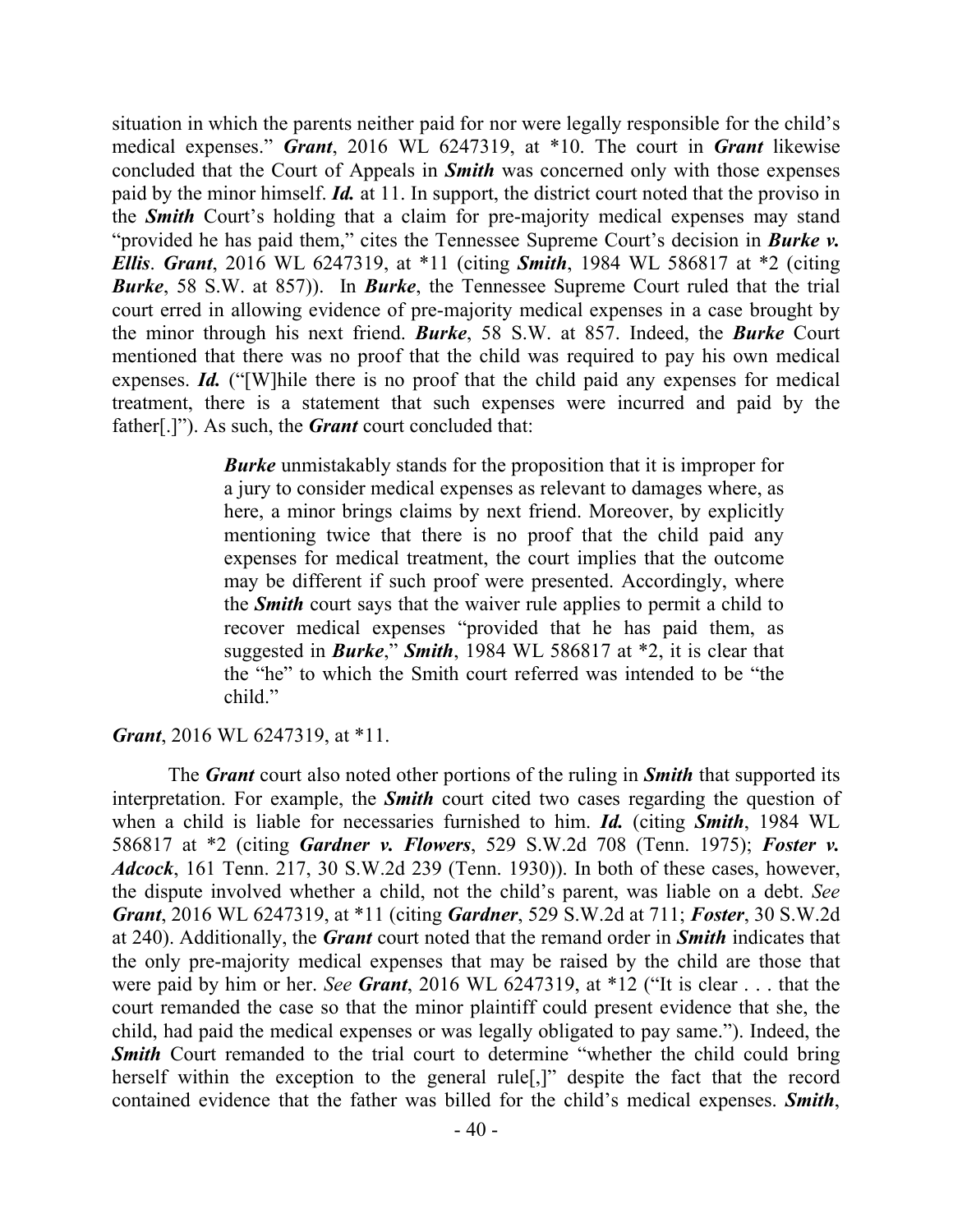1984 WL 586817 at \*2. Were the rule in *Smith* that the child could bring a claim for premajority medical expenses paid by him or his parent, a remand would not have been necessary to ascertain whether the child could "bring herself within the [waiver] rule." *See id.*

Finally, the *Grant* court noted two other considerations that required it to depart from this Court's holding in *Palanki*: (1) the purpose of the waiver rule was allow a claim where there was no threat of double recovery; and (2) accepting the *Palanki* interpretation of the waiver rule would "allow a parent to collect as damages his/her child's pre-majority medical expenses notwithstanding the fact that the parent's individual claims are barred." *Grant*, 2016 WL 6247319, at \*12. The *Grant* court concluded that such a result was untenable because it blurred the demarcation between the parent's claims and the child's claims and permitted the parent to evade the fact that his or her own claim was barred. *Id.* 

Although it is certainly unusual for this Court to depart from the most recent reported Tennessee case on this subject in favor of an interpretation offered by a federal district court, we must agree with the Court in *Grant* that the child in this case should not be able to claim pre-majority expenses paid by his parents in an effort to circumvent Mother's execution of the release, including its waiver and indemnity provision. First, we note that although the *Palanki* decision is reported in the official reporter and therefore "controlling for all purposes," Tenn. R. Sup. Ct. 4(g)(2), *Palanki* was published pursuant to Rule 11 of the Rules of the Tennessee Court of Appeals, where no application for permission to appeal to the Tennessee Supreme Court was filed. *See Palanki*, 215 S.W.3d at 380; *see also* Tenn. R. Ct. App. 11. As previously discussed, there is some question as to whether opinions of the Tennessee Court of Appeals which have been denied permission to appeal by the Tennessee Supreme Court are entitled to stare decisis effect. *See generally Evans v. Steelman*, No. 01-A-01-9511-JV00508, 1996 WL 557844, at \*2, \*8 (Tenn. Ct. App. Oct. 2, 1996). *But see* Tenn. R. Sup. Ct 4(g)(2). Regardless, the Tennessee Supreme Court has specifically held that:

> [W]hen no application for review of an opinion of the intermediate courts is sought, it has no stare decisis effect, and such an opinion cannot serve to modify or change existing law. The doctrine of sta[r]e decisis, especially as respects rules of property, does not apply with full force until the question has been determined by a court of last resort.

*Swift v. Kirby*, 737 S.W.2d 271, 277 (Tenn. 1987). As such, the decision in *Palanki* simply cannot serve to alter or change the decisions by the Tennessee Supreme Court in *Wolfe* and *Burke*. *See also Bloodworth v. Stuart*, 221 Tenn. 567, 572, 428 S.W.2d 786, 789 (Tenn. 1968) (citing *City of Memphis v. Overton*, 54 Tenn. App., 419, 392 S.W.2d 86 (Tenn.1964) ("The Court of Appeals has no authority to overrule or modify [the Tennessee] Supreme Court's opinions.")). *Morris v. Grusin*, No. W2009-00033-COA-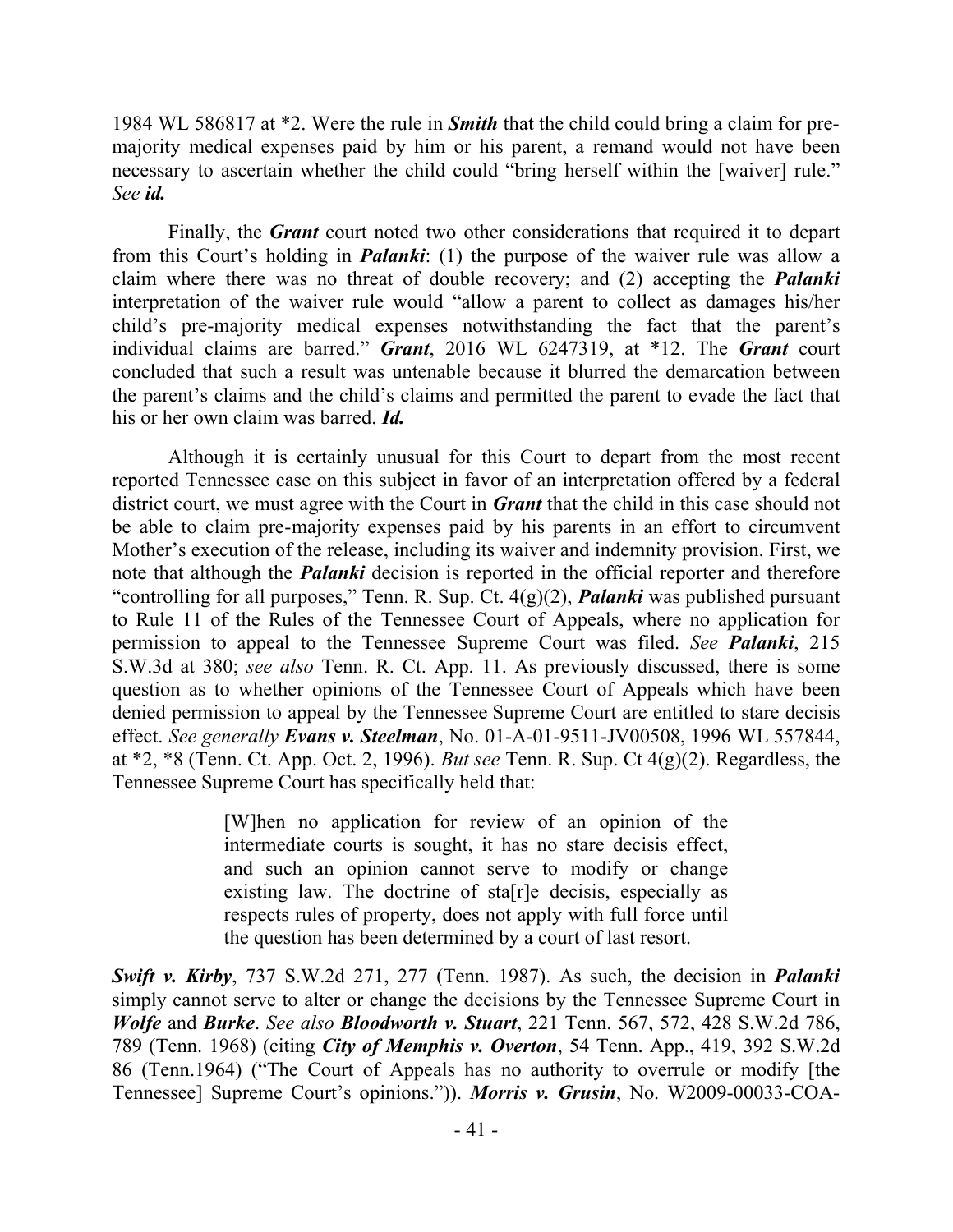R3-CV, 2009 WL 4931324, at \*4 (Tenn. Ct. App. Dec. 22, 2009) (quoting *Davis v. Davis*, No. M2003-02312-COA-R3-CV, 2004 WL 2296507, at \*6 (Tenn. Ct. App. Oct. 12, 2004) ("Once the Tennessee Supreme Court has addressed an issue, its decision regarding that issue is binding on the lower courts.")); *Thompson v. State*, 958 S.W.2d 156, 173 (Tenn. Crim. App. 1997) (quoting *State v. Irick*, 906 S.W.2d 440, 443 (Tenn. 1995) ("[I]t is a controlling principle that inferior courts must abide the orders, decrees and precedents of higher courts. The slightest deviation from this rigid rule would disrupt and destroy the sanctity of the judicial process.")); *Levitan v. Banniza*, 34 Tenn. App. 176, 185, 236 S.W.2d 90, 95 (Tenn. Ct. App. 1950) ("This court is bound by the decisions of the Supreme Court."). Accordingly, to the extent that the decision in *Palanki* conflicts with either *Wolfe* or *Burke*, we are required to disregard it.

Furthermore, we agree with the *Grant* court's comment that in both *Smith* and *Wolfe*, the Court was concerned with the situation wherein the child himself paid the medical expenses. *See Grant*, 2016 WL 6247319, at \*11–12 (citing *Wolfe*, 152 S.W.2d at 634; *Smith*, 1984 WL 586817 at \*2). Indeed, in *Wolfe*, the child's parents were not at all involved in her life. *Wolfe*, 152 S.W.2d at 634. Accordingly to deprive her of the premajority medical expenses which she herself paid simply due to a legal fiction that all parents must pay for the pre-majority medical expenses of their children would have been fundamentally unfair. The *Smith* Court, likewise, indicated that the child, rather than the parent, must have paid the medical expenses and specifically cited the Tennessee Supreme Court's decision in *Burke* in announcing its rule. *Smith*, 1984 WL 586817 at \*2. Again, *Burke* unequivocally held that the child could not present proof of premajority medical expenses paid by his parent. *Burke*, 58 S.W. at 857.

Interpreting the *Wolfe* waiver rule in this fashion best comports with Tennessee law. First, allowing the minor child to recover those expenses he himself has paid harmonizes with Tennessee's public policy of protecting the financial interests of minors. *See* discussion, *supra*. To hold otherwise would prevent the child from being fully compensated for the damages that he actually incurred based upon an arbitrary determination that those expenses were paid by the child's parent, even in the face of proof to the contrary. Furthermore, to allow the child in this case to claim Mother's damages despite the fact that she executed a valid release and indemnity agreement would be to frustrate this state's public policy of enforcing clear and unambiguous exculpatory agreements entered into freely by adults. *See Moss v. Fortune*, 207 Tenn. 426, 429, 340 S.W.2d 902, 903–04 (Tenn. 1960). Indeed, the *Smith* Court specifically confined the rule to only those claims that the parent "might have[.]" *Smith*, 1984 WL 586817 at \*2. In this case, however, Mother's claims have been extinguished by her execution of the release. Accordingly, she has no claim that she may waive in favor of the child.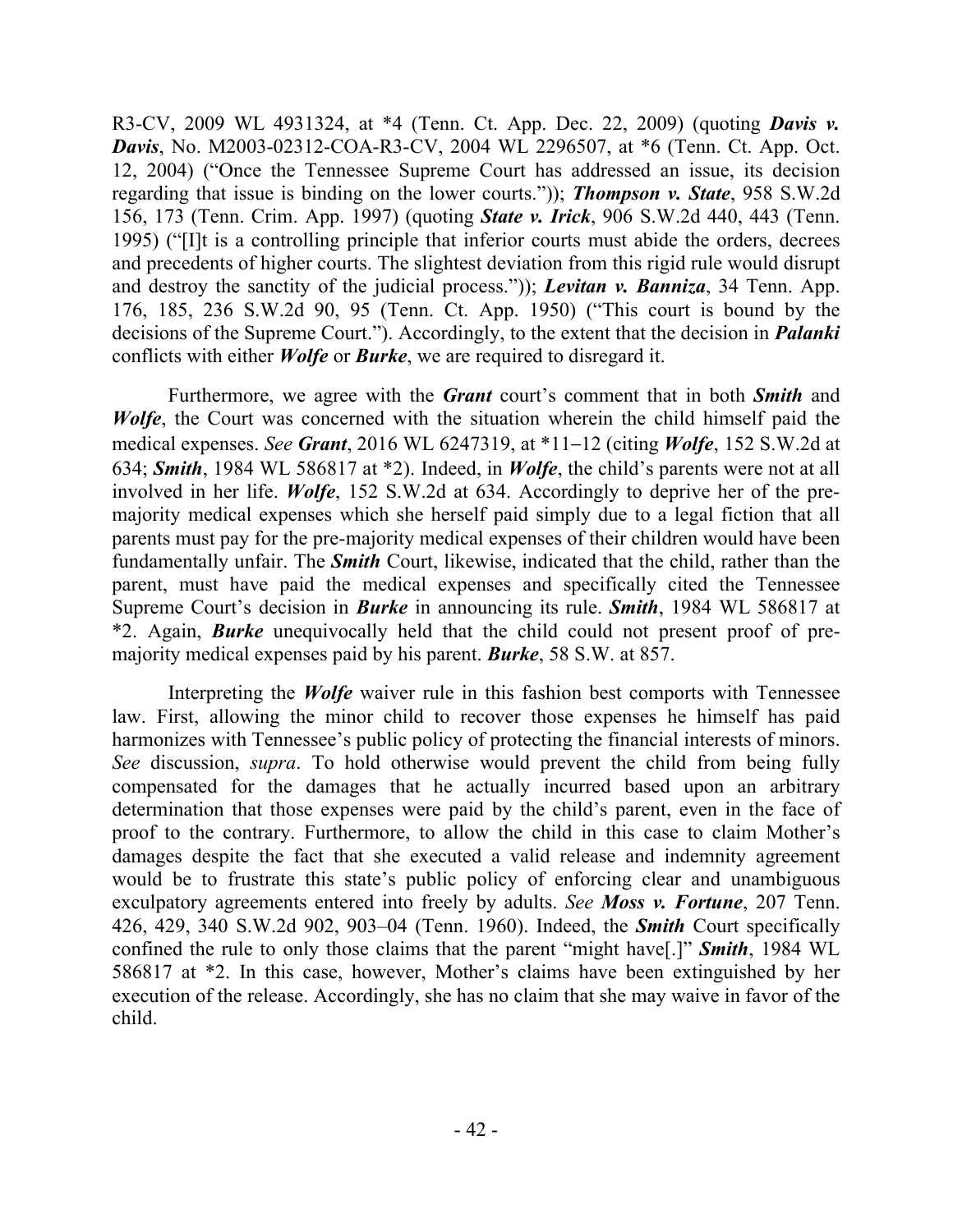A recent Tennessee Supreme Court case supports our analysis. In *Calaway ex rel. Calaway v. Schucker*, 193 S.W.3d 509 (Tenn. 2005), *as amended on reh'g in part* (Feb. 21, 2006), the child's mother filed a medical malpractice action in federal district court as next friend of her minor child. *Id.* at 512. There was no dispute that the mother's claims were barred by the applicable statute of repose. The dispute in the case concerned whether the child's claim was likewise barred by the statute of repose or whether the statutory time limit was tolled during the child's minority. *Id.* Because the dispute involved Tennessee law, the Tennessee Supreme Court accepted four certified questions from the federal court. *Id.* The Tennessee Supreme Court ultimately concluded that the medical malpractice statute of repose was not tolled by a child's minority but held that the rule would only be applied prospectively. *Id.* at 517–18. The *Calaway* Court thereafter answered the following certified question:

> Question 1: Does a minor child have a personal claim for medical expenses arising from an injury caused by the fault of another when the claim of the child's parent for such medical expenses is barred by a statute of limitation or repose?

Answer: No.

*Id.* at 519. We acknowledge that this rule is offered with no elaboration and only expressly addresses the situation wherein a parent's claim is barred by a statute of limitation or repose. *Id.* Regardless, we find it highly persuasive that the Tennessee Supreme Court does not intend to allow a child to raise claims belonging to his parent simply because the parent cannot maintain his or her action, either because of the expiration of a statute of limitation or repose or the waiver of that claim through an exculpatory agreement.

Based on the foregoing, we conclude that Son cannot maintain an action for premajority medical expenses that were paid or will be paid by his parents. Rather, under the rule in *Wolfe* and *Smith*, Son may only maintain an action for those medical expenses that he paid or is obligated to pay. Here, the motion to amend Appellants' complaint does not conclusively illustrate whether the requested damages constitute medical expenses paid by Son's parents or medical expenses paid by Son. Like the *Smith* Court, we are reluctant to hinder Son's ability to fully recover for his injuries. Accordingly, we reverse the trial court's ruling denying the motion to amend the complaint only so as to allow Appellants to raise a claim for those pre-majority medical expenses paid by Son or for which Son is obligated to pay. With regard to any pre-majority medical expenses paid by Son's parents, we affirm the trial court's order denying the motion to amend the complaint.

## **Conclusion**

The judgment of the Davidson County Circuit Court is reversed as to the motion to amend the complaint only to the extent of allowing Son to raise a claim for those pre